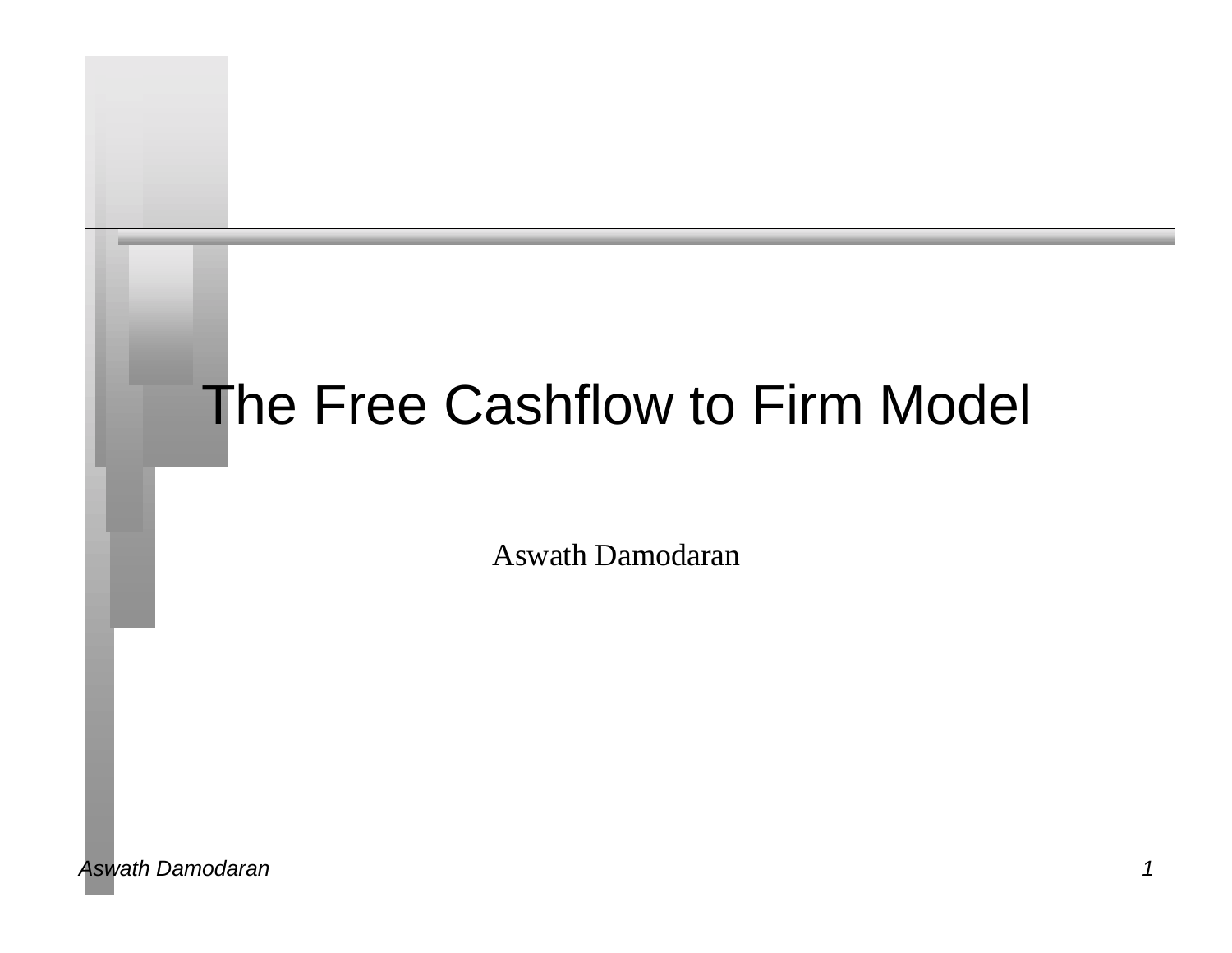#### DaimlerChrysler: Rationale for Model

n DaimlerChrysler is a mature firm in a mature industry. We will therefore assume that the firm is in stable growth.

Since this is a relatively new organization, with two different cultures on the use of debt (Daimler has traditionally been more conservative and bank-oriented in its use of debt than Chrysler), the debt ratio will probably change over time. Hence, we will use the FCFF model.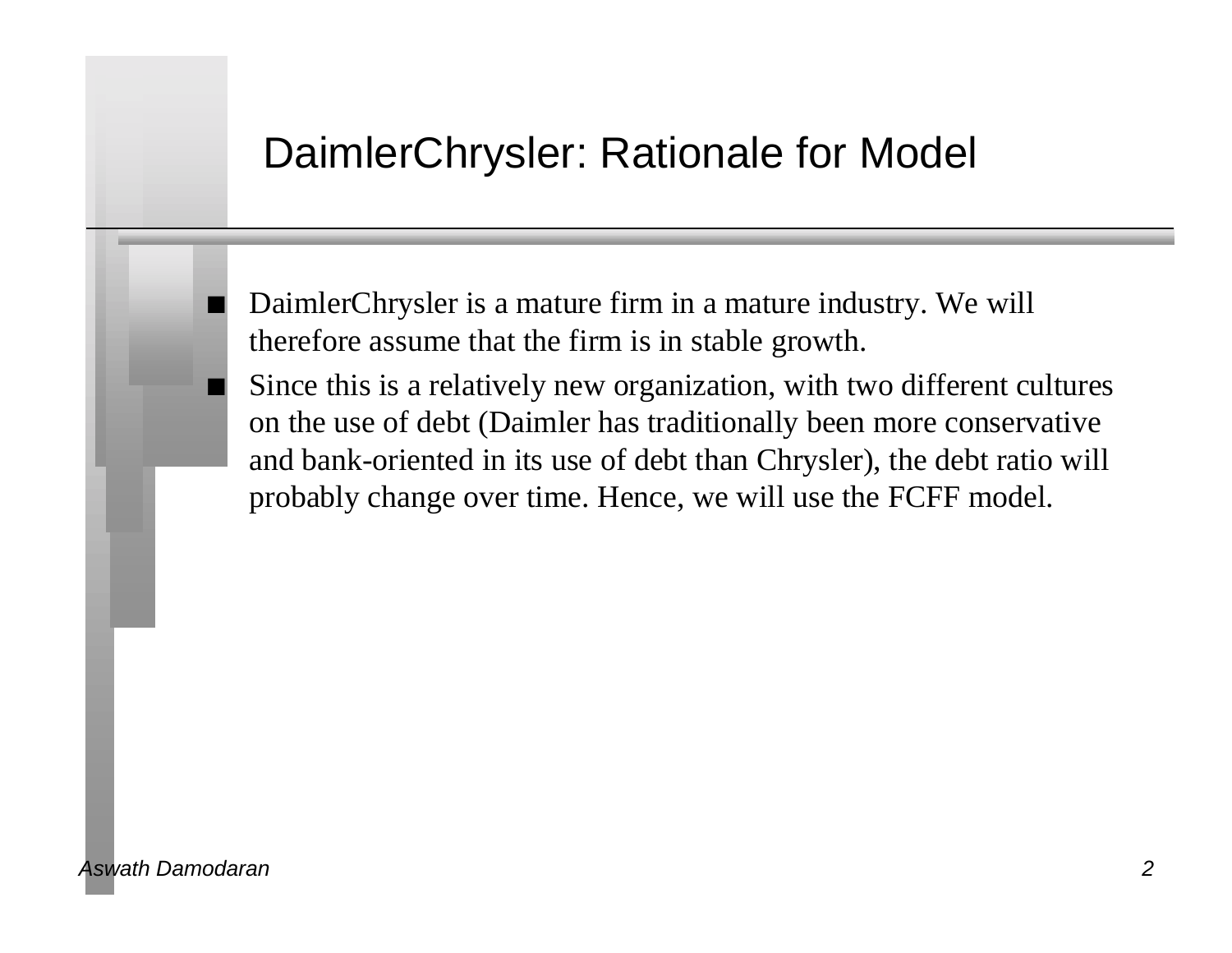#### Daimler Chrysler: Inputs to the Model

- n In 1999, Daimler Chrysler had earnings before interest and taxes of 9,324 million DM and had an effective tax rate of 46.94%.
- Based upon this operating income and the book values of debt and equity as of 1998, DaimlerChrysler had an after-tax return on capital of 7.15%.
- The market value of equity is 62.3 billion DM, while the estimated market value of debt is 64.5 billion
- $\blacksquare$  The bottom-up unlevered beta for automobile firms is 0.61, and Daimler is AAA rated.
- The long term German bond rate is 4.87% (in DM) and the mature market premium of 4% is used.
- We will assume that the firm will maintain a long term growth rate of 3%.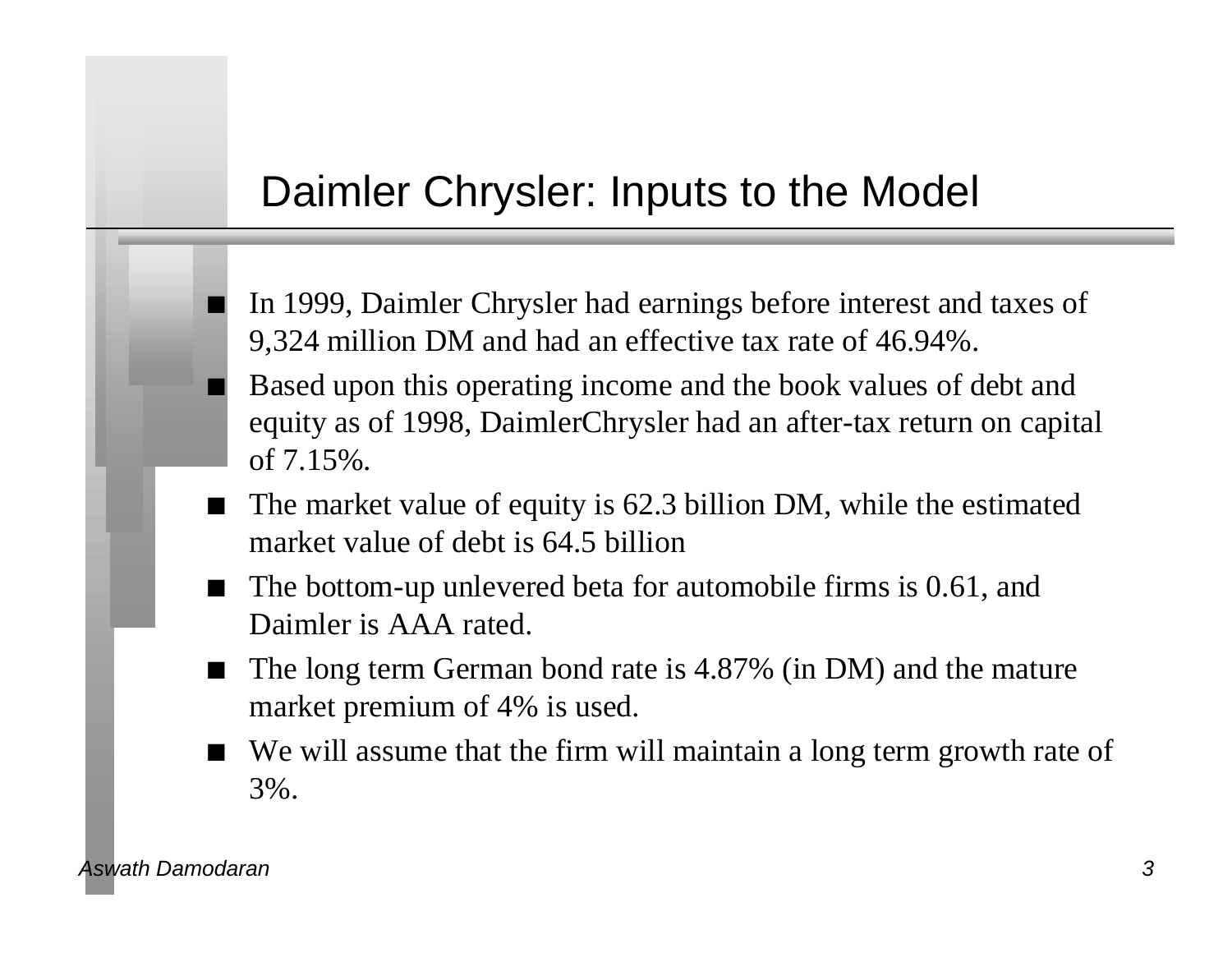#### Daimler/Chrysler: Analyzing the Inputs

Expected Reinvestment Rate =  $g/ROC = 3\%/7.15\% = 41.98\%$ Cost of Capital

- Bottom-up Levered Beta =  $0.61$  (1+(1-.4694)(64.5/62.3)) = 0.945
- Cost of Equity =  $4.87\% + 0.945(4\%) = 8.65\%$
- After-tax Cost of Debt =  $(4.87% + 0.20%) (1-.4694) = 2.69%$
- Cost of Capital =  $8.65\%(62.3/(62.3+64.5))$  +  $2.69\%(64.5/(62.3+64.5))$  = 5.62%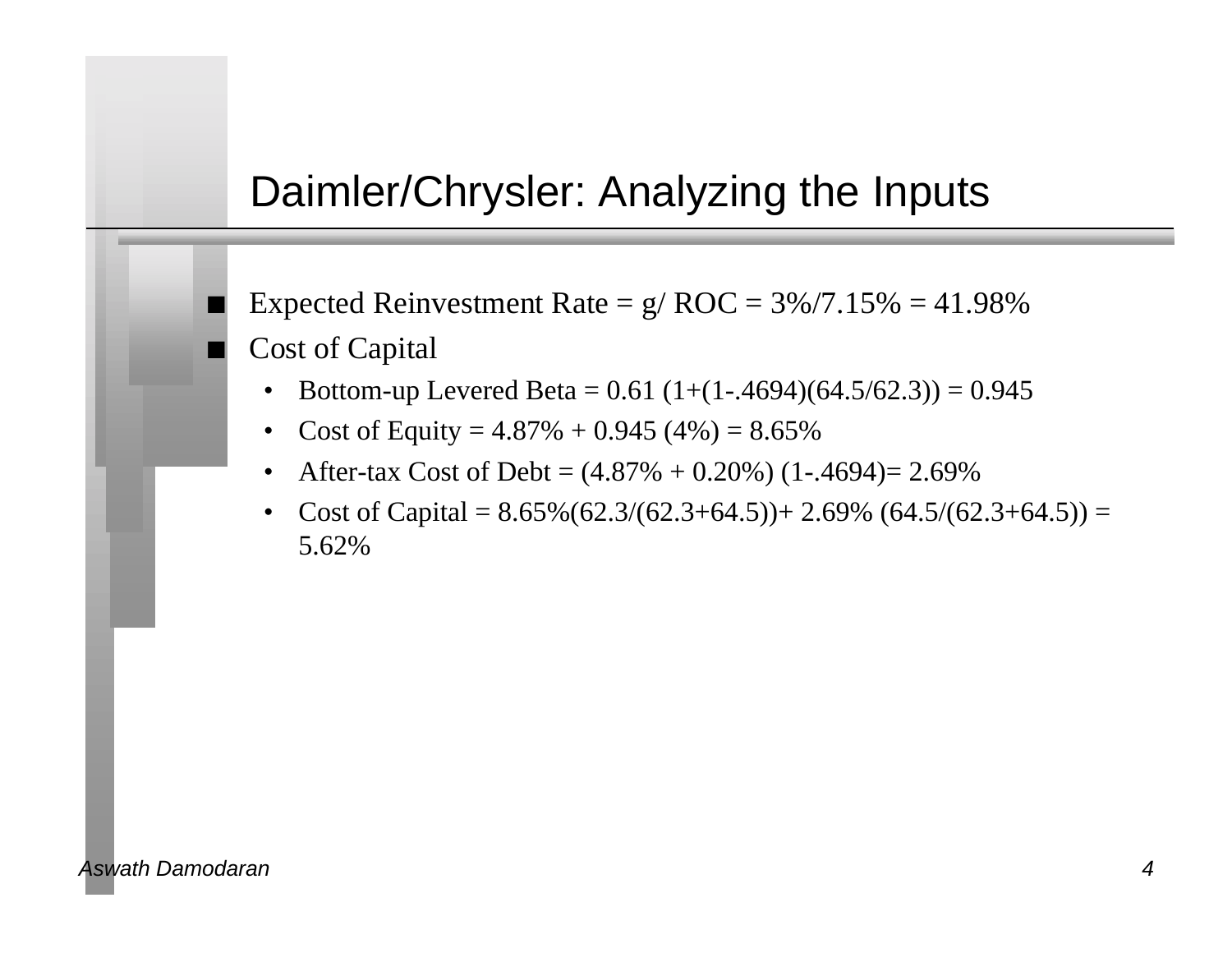#### Daimler Chrysler Valuation

#### **Estimating FCFF**

| Expected EBIT $(1-t) = 9324 (1.03) (1-.4694) =$   | 5,096 mil DM   |
|---------------------------------------------------|----------------|
| Expected Reinvestment needs = $5,096(.42)$ =      | 2,139 mil DM   |
| Expected FCFF next year $=$                       | 2,957 mil DM   |
| <b>Valuation of Firm</b>                          |                |
| Value of operating assets = $2957 / (.056-.03) =$ | 112,847 mil DM |
| $+$ Cash + Marketable Securities =                | 18,068 mil DM  |
| Value of Firm $=$                                 | 130,915 mil DM |
| - Debt Outstanding $=$                            | 64,488 mil DM  |
| Value of Equity $=$                               | 66,427 mil DM  |

Value per Share = 72.7 DM per share Stock was trading at 62.2 DM per share on August 14, 2000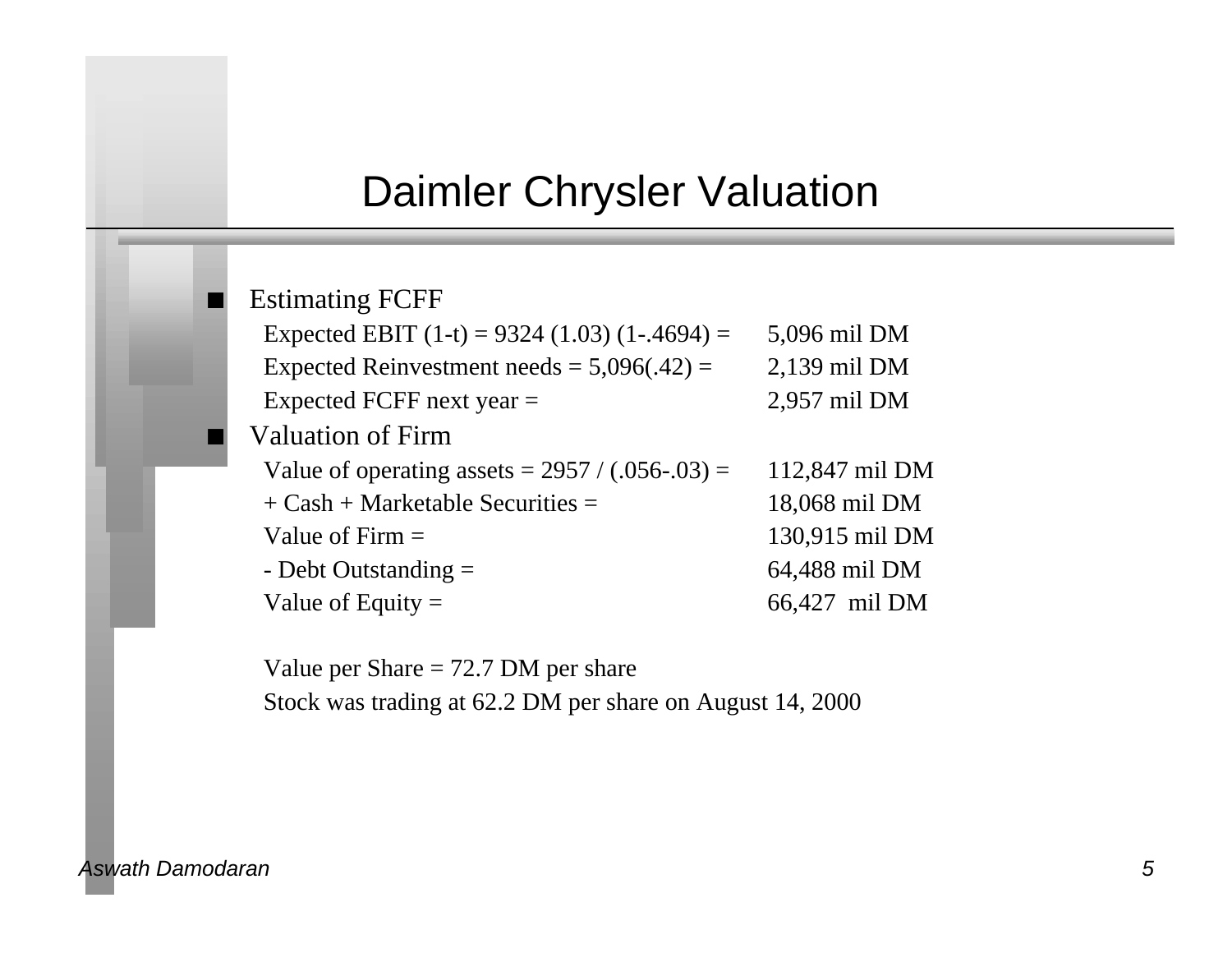# Circular Reasoning in FCFF Valuation

- n In discounting FCFF, we use the cost of capital, which is calculated using the market values of equity and debt. We then use the present value of the FCFF as our value for the firm and derive an estimated value for equity. Is there circular reasoning here?
- Yes
- o No
- If there is, can you think of a way around this problem?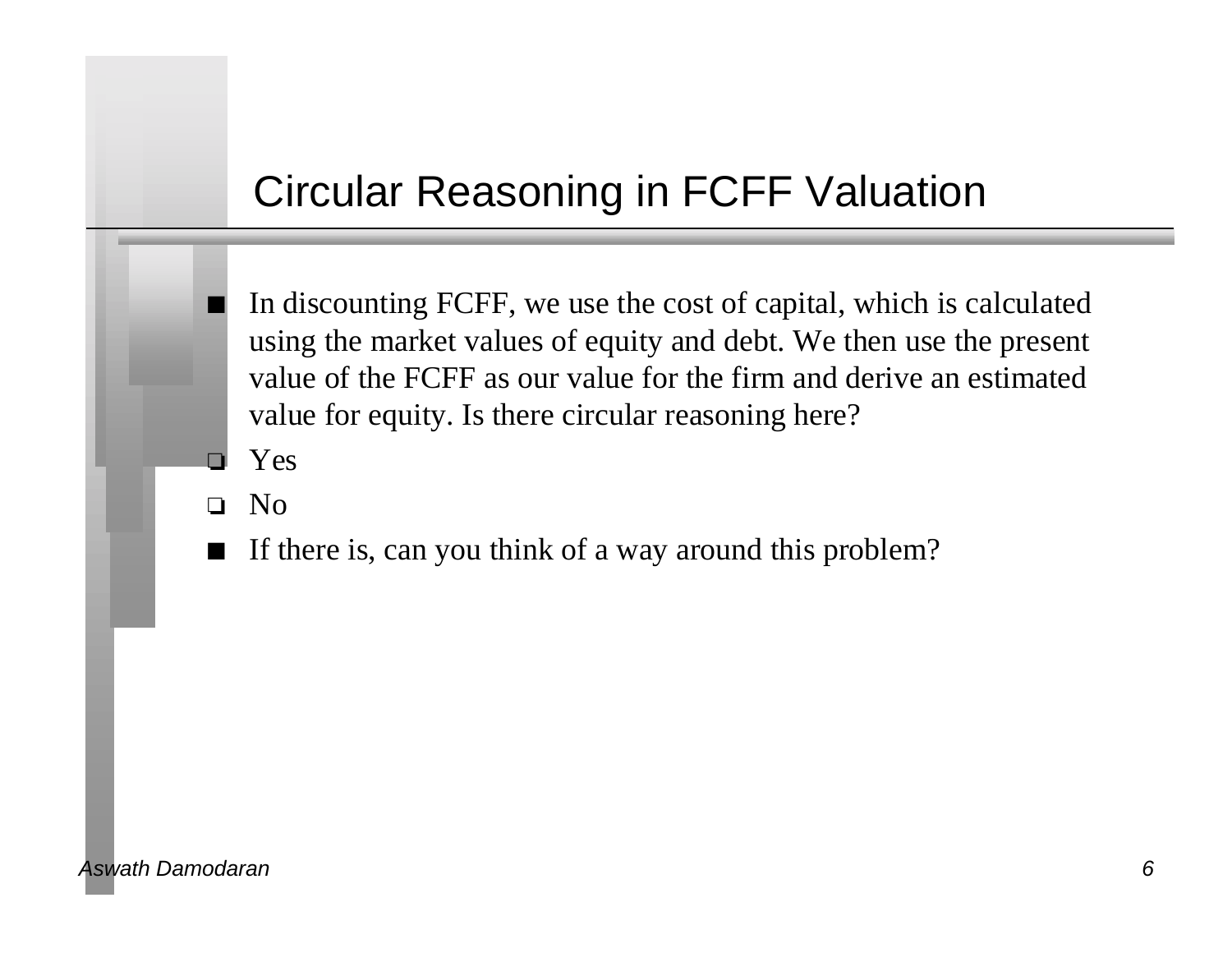# Tube Investment: Rationale for Using 2-Stage FCFF Model

Tube Investments is a diversified manufacturing firm in India. While its growth rate has been anemic, there is potential for high growth over the next 5 years.

The firm's financing policy is also in a state of flux as the family running the firm reassesses its policy of funding the firm.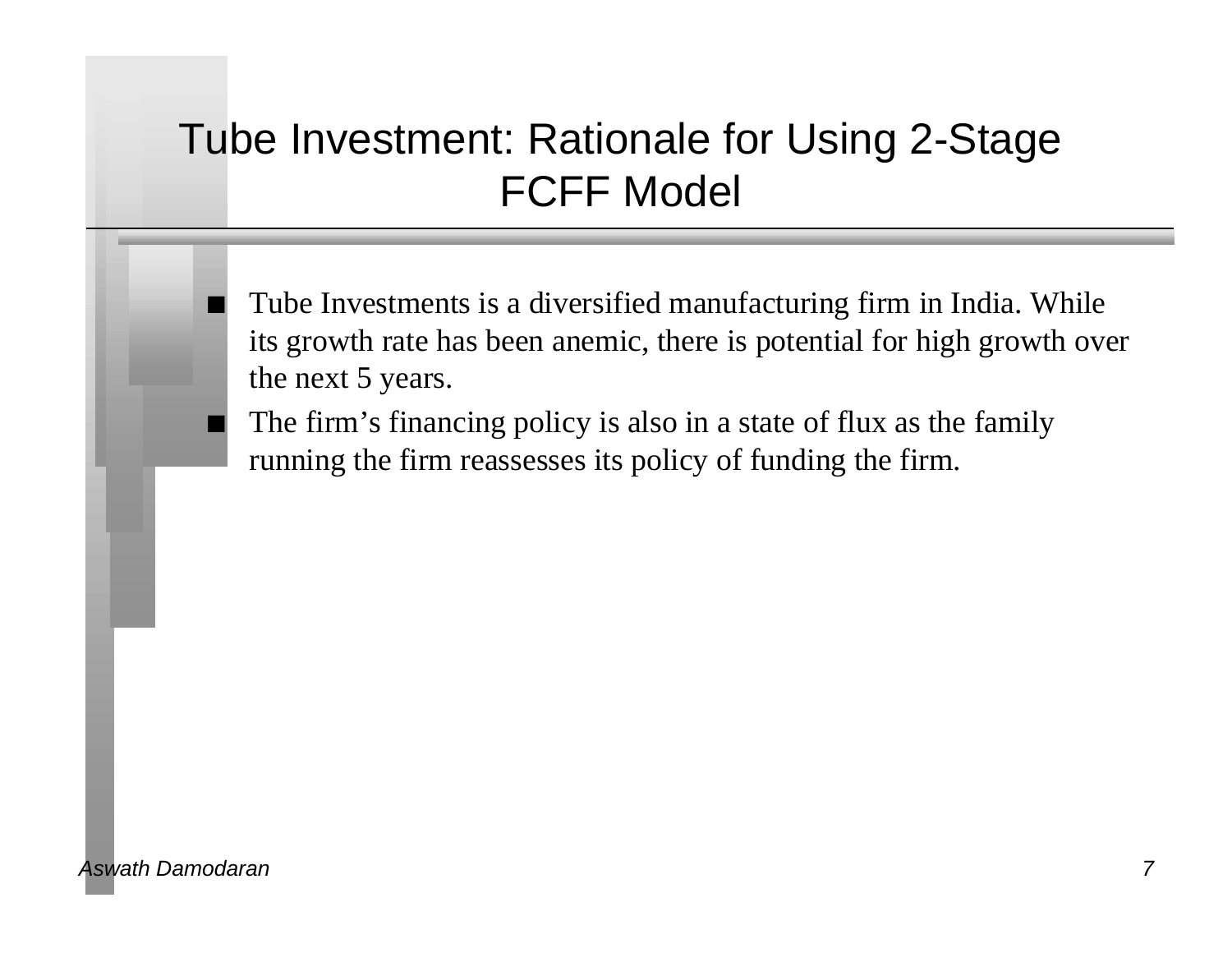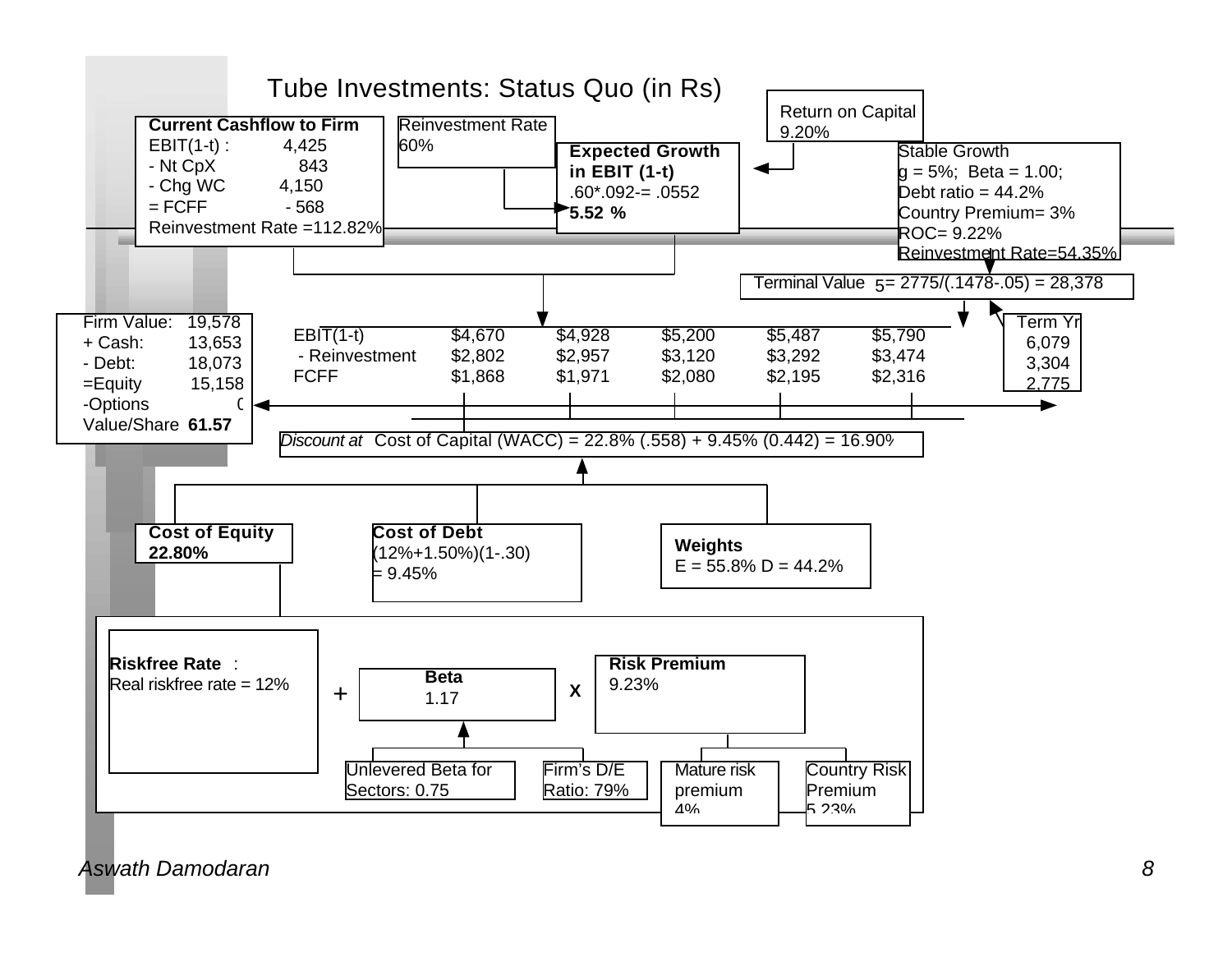#### Stable Growth Rate and Value

In estimating terminal value for Tube Investments, I used a stable growth rate of 5%. If I used a 7% stable growth rate instead, what would my terminal value be? (Assume that the cost of capital and return on capital remain unchanged.)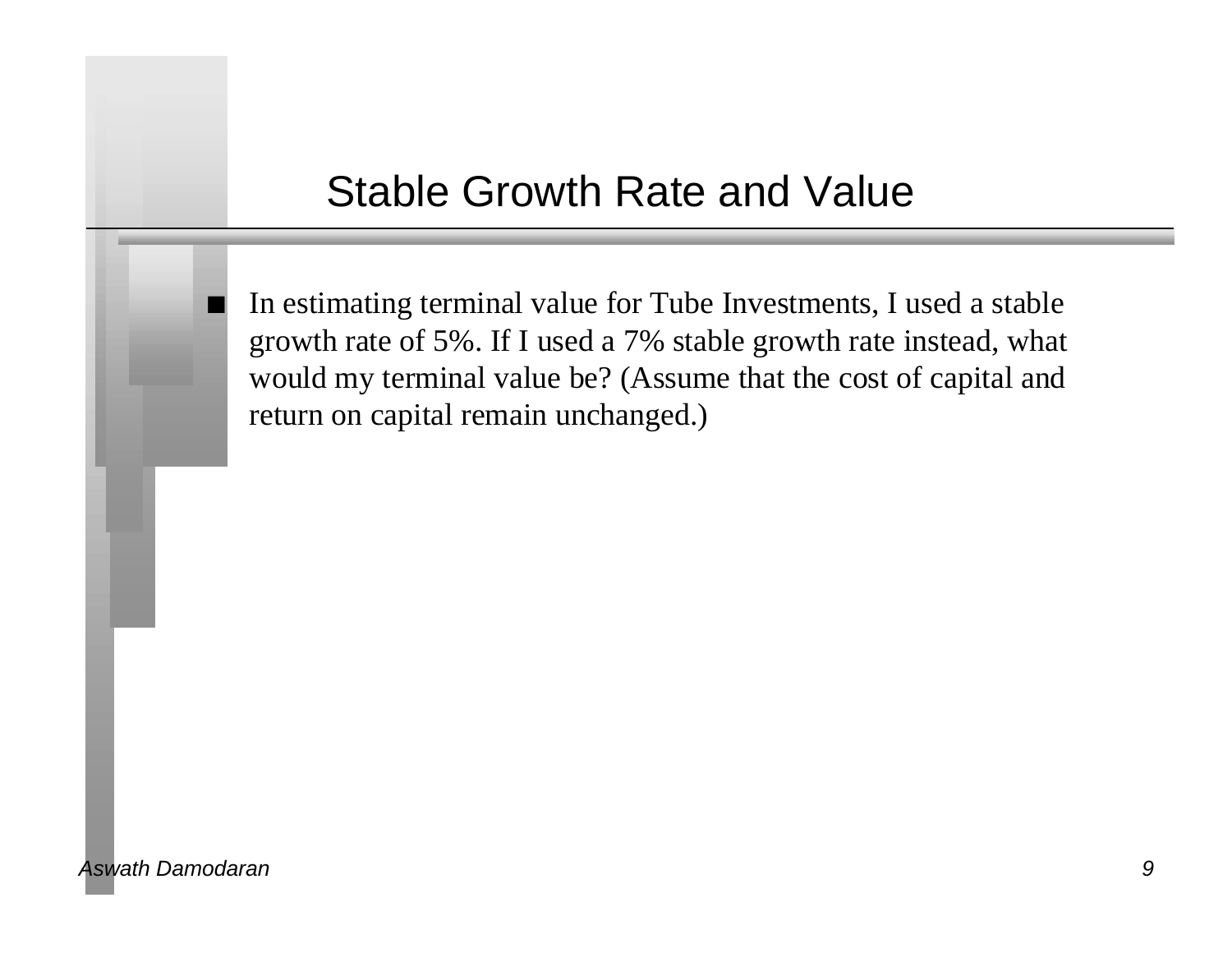# The Effects of Return Improvements on Value

- The firm is considering changes in the way in which it invests, which management believes will increase the return on capital to 12.20% on just new investments (and not on existing investments) over the next 5 years.
- The value of the firm will be higher, because of higher expected growth.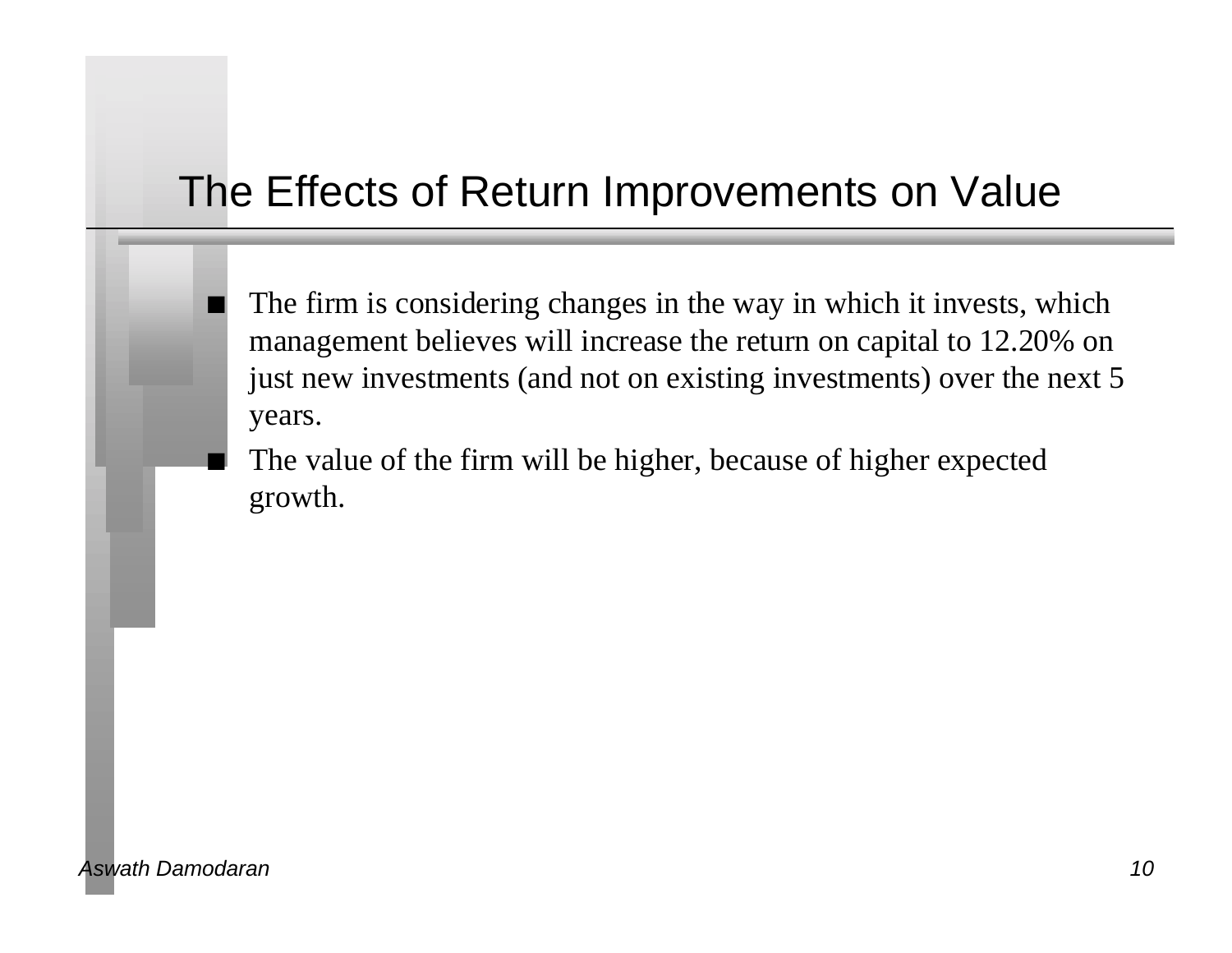

*Aswath Damodaran 11*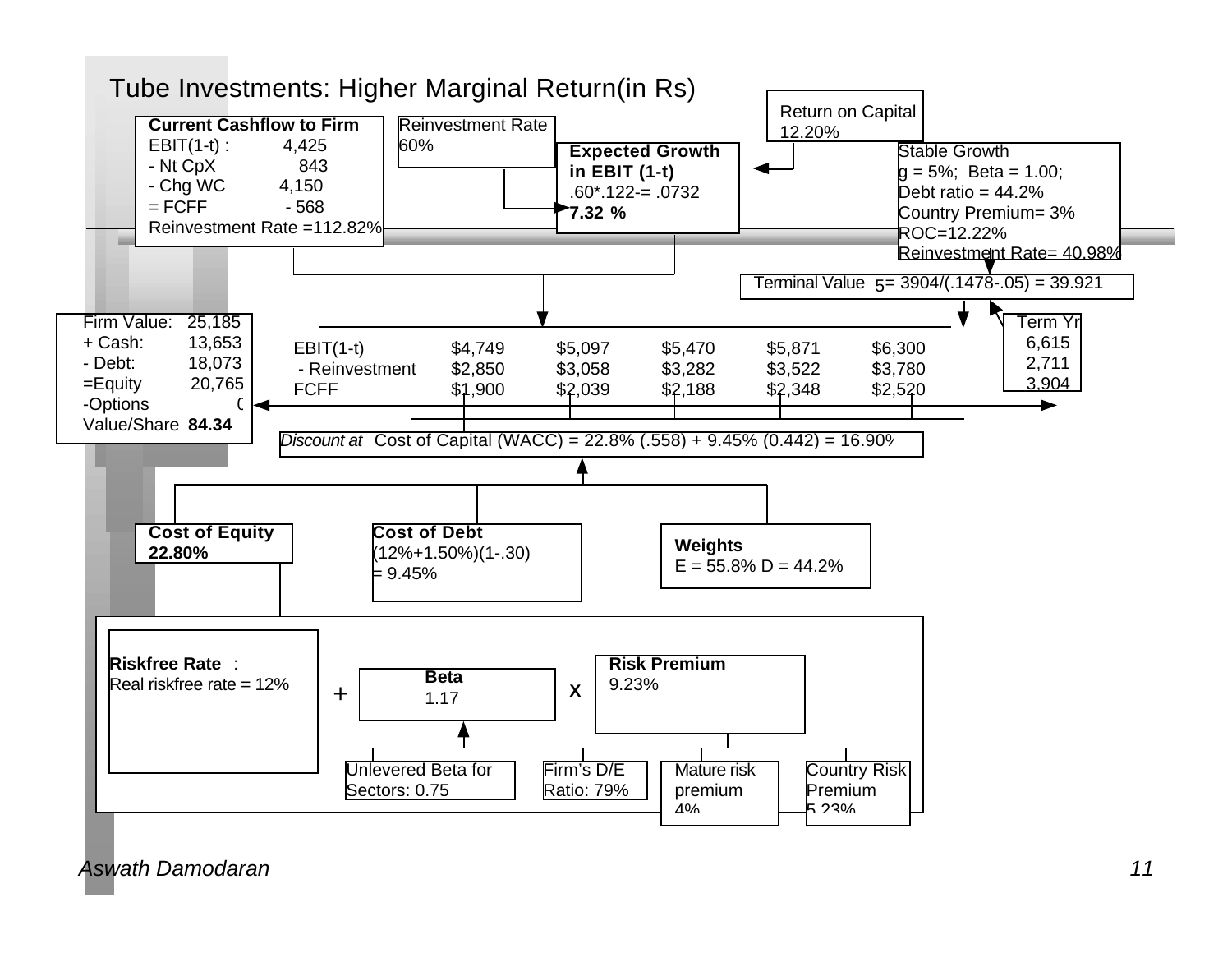### Return Improvements on Existing Assets

- If Tube Investments is also able to increase the return on capital on existing assets to 12.20% from 9.20%, its value will increase even more.
- The expected growth rate over the next 5 years will then have a second component arising from improving returns on existing assets:
- Expected Growth Rate =  $.122*.60 + \{(1+(.122-.092)/.092)^{1/5}-1\}$

 $=$  1313 or 13.13\%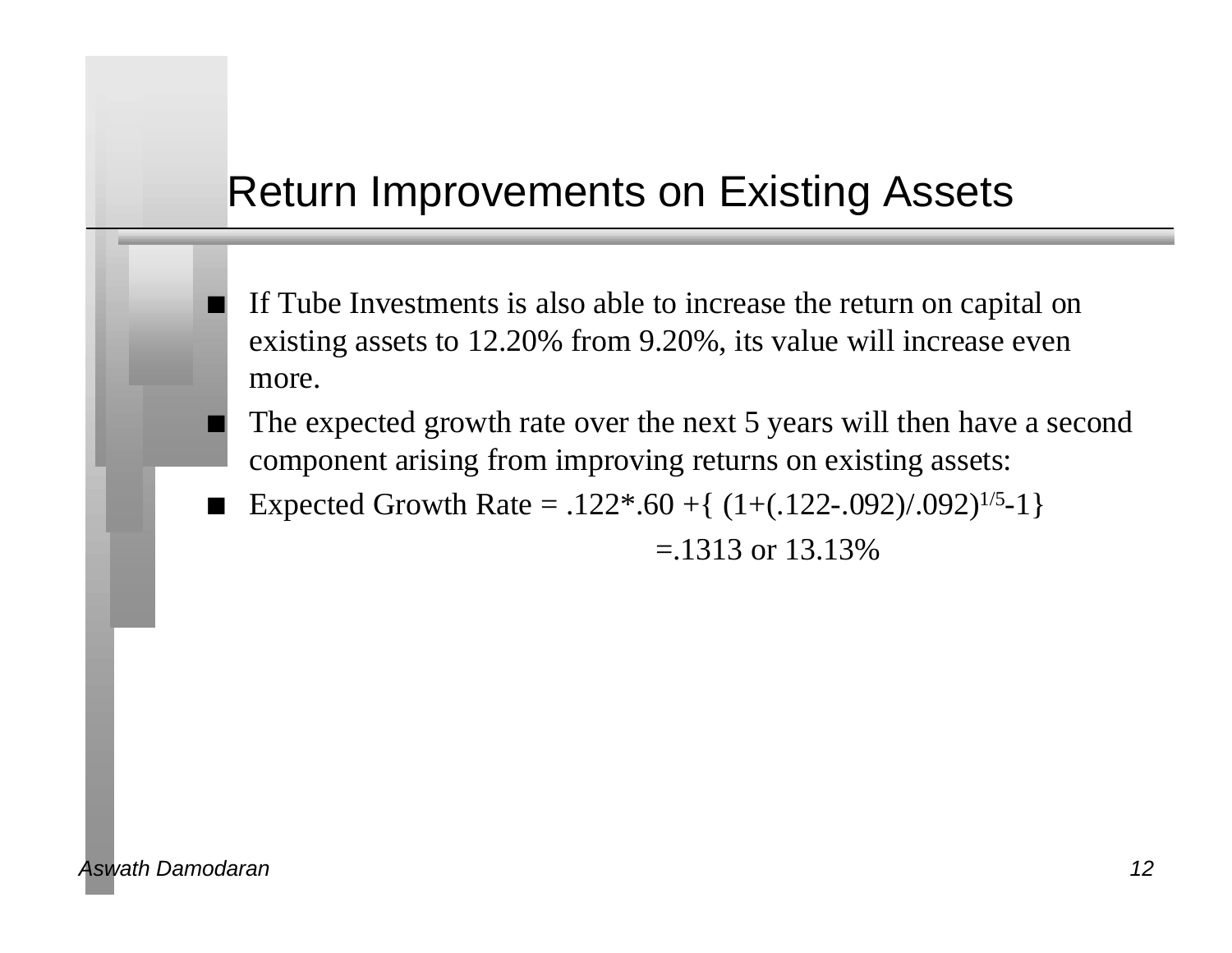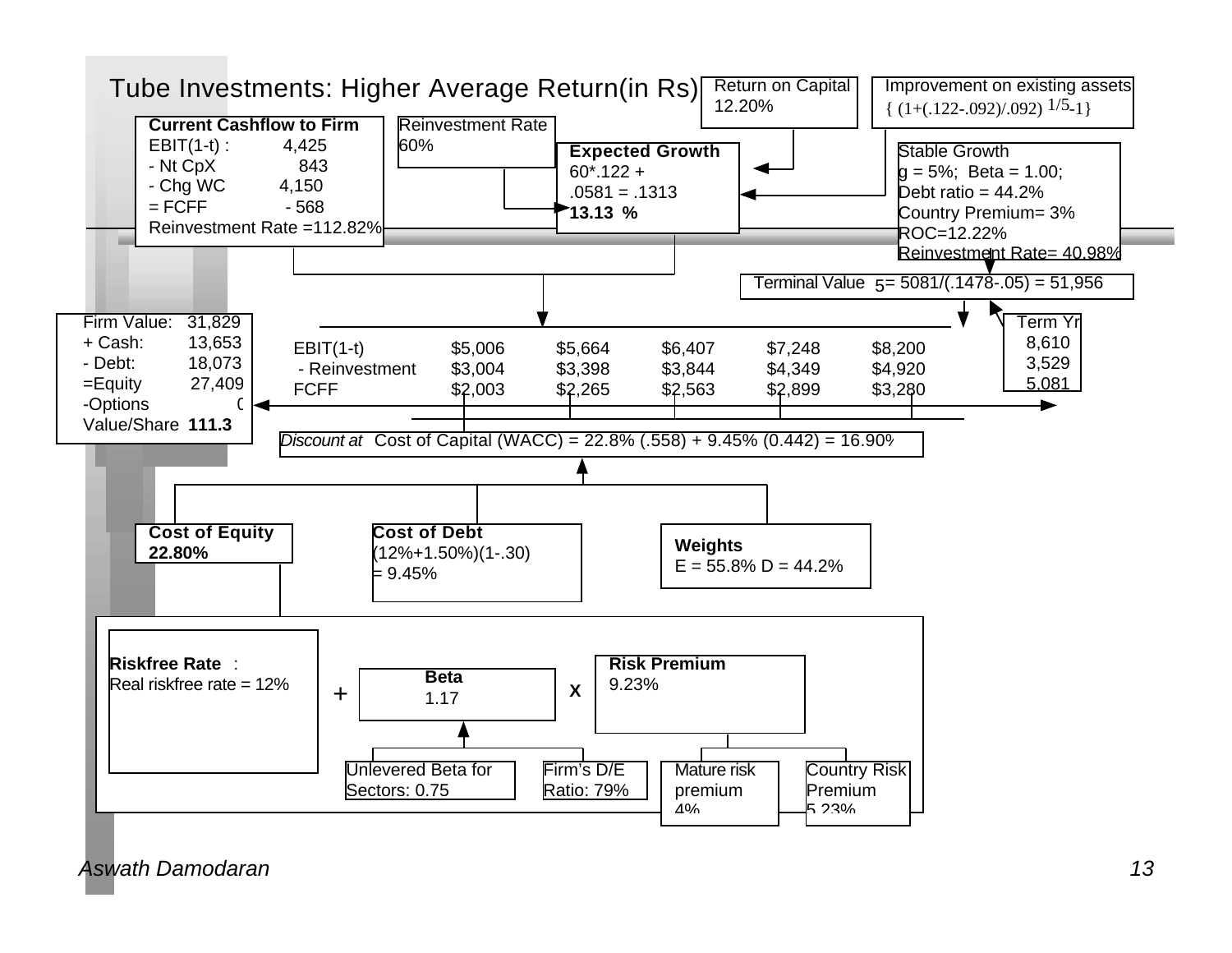# Tube Investments and Tsingtao: Should there be a corporate governance discount?

Stockholders in Asian, Latin American and many European companies have little or no power over the managers of the firm. In many cases, insiders own voting shares and control the firm and the potential for conflict of interests is huge. Would you discount the value that you estimated to allow for this absence of stockholder power?

 $\Box$  Yes

 $\Box$  No.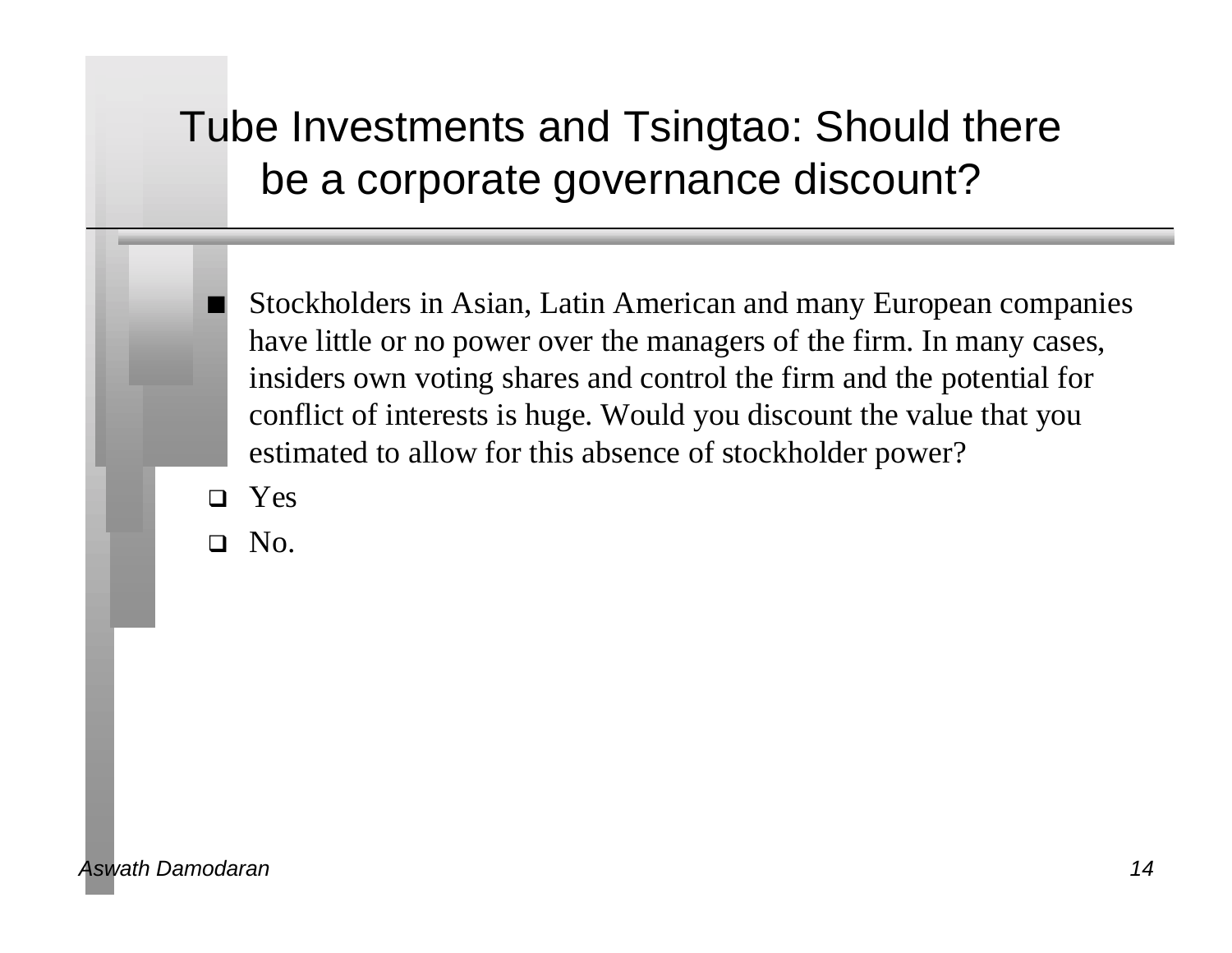# Dealing with Operating Leases: A Valuation of the Home Depot

The Home Depot does not carry much in terms of traditional debt on its balance sheet. However, it does have significant operating leases. When doing firm valuation, these operating leases have to be treated as debt. This, in turn, will mean that operating income has to get restated.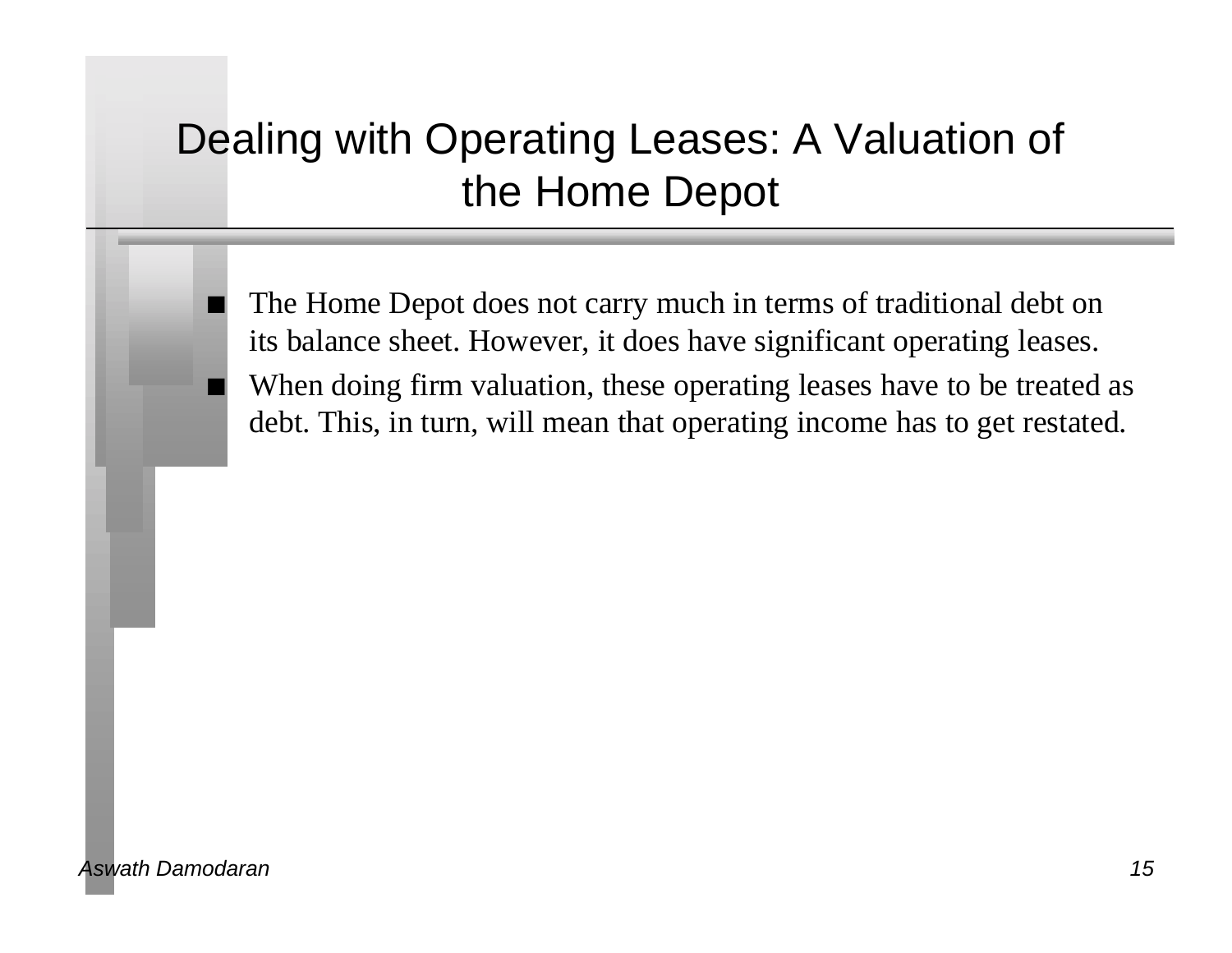### Operating Leases at The Home Depot in 1998

| The pre-tax cost of debt at the Home Depot is 5.80% |                          |                         |                      |  |  |  |
|-----------------------------------------------------|--------------------------|-------------------------|----------------------|--|--|--|
| Year                                                |                          | Commitment              | <b>Present Value</b> |  |  |  |
| 1                                                   | \$                       | 294.00                  | \$277.88             |  |  |  |
| $\overline{2}$                                      | \$                       | 291.00                  | \$259.97             |  |  |  |
| 3                                                   | \$                       | 264.00                  | \$222.92             |  |  |  |
| 4                                                   | \$                       | 245.00                  | \$195.53             |  |  |  |
| 5                                                   | \$                       | 236.00                  | \$178.03             |  |  |  |
| 6 and beyond \$<br>270.00                           |                          |                         | \$1,513.37           |  |  |  |
|                                                     | Debt Value of leases $=$ | $\mathbb S$<br>2,647.70 |                      |  |  |  |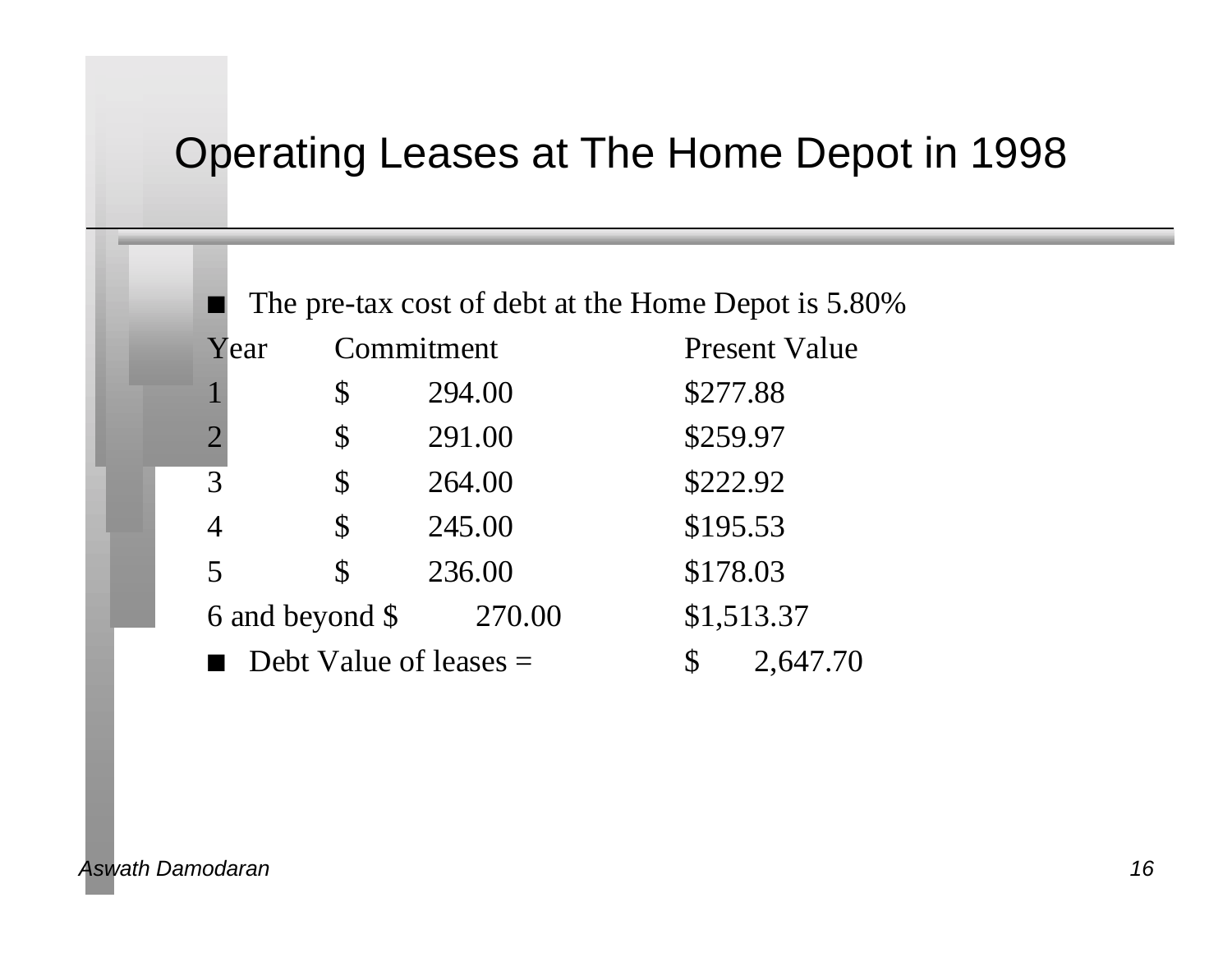# Other Adjustments from Operating Leases

|              | <b>Operating Lease</b> | <b>Operating Lease</b> |
|--------------|------------------------|------------------------|
|              | Expensed               | converted to Debt      |
| <b>EBIT</b>  | $$2,661$ mil           | \$2,815 mil            |
| EBIT $(1-t)$ | $$1,730$ mil           | $$1,829$ mil           |
| Debt         | $$1,433$ mil           | $$4,081$ mil           |
|              |                        |                        |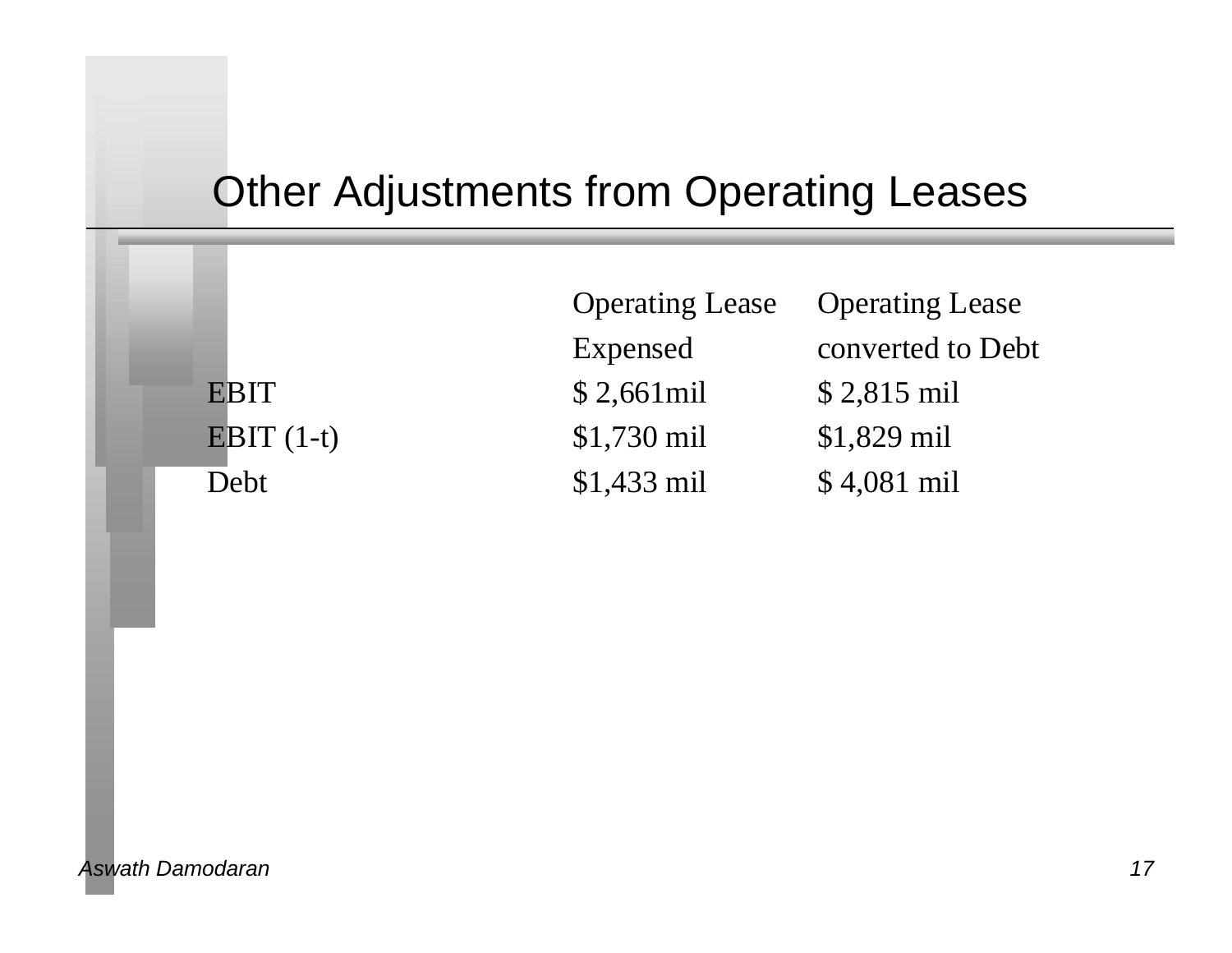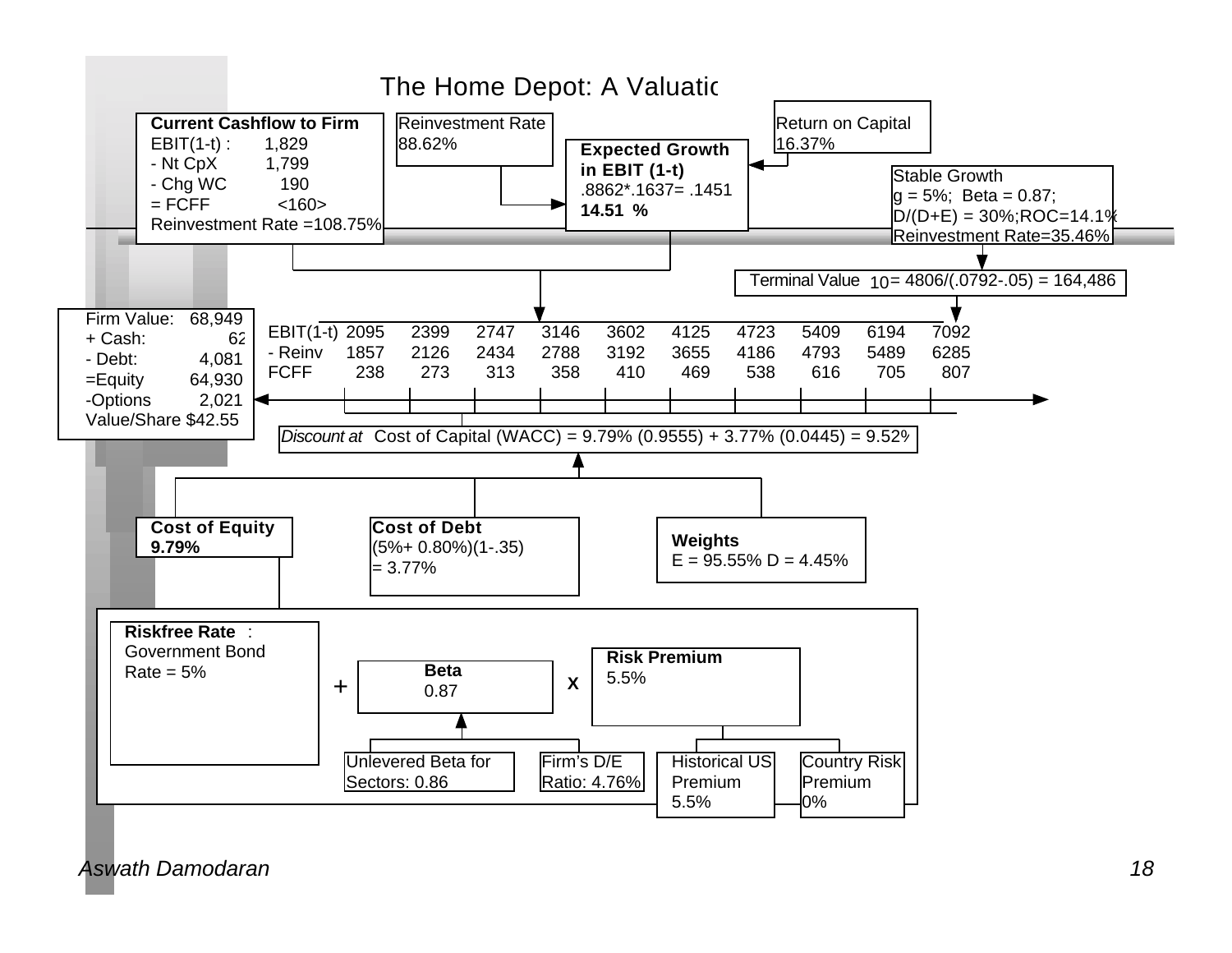# Dealing with R&D: Bristol Myers

n Bristol Myers, like most pharmaceutical firms, has a significant amount of research and development expenses. These expenses, though treated as operating expenditures, by accountants, are really capital expenditures.

When R&D expenses are reclassified as capital expenditures, there is a ripple effect on the following:

- Operating income
- Capital Expendiutures
- Depreciation and Amortization
- Reinvestment Rates
- Return on Capital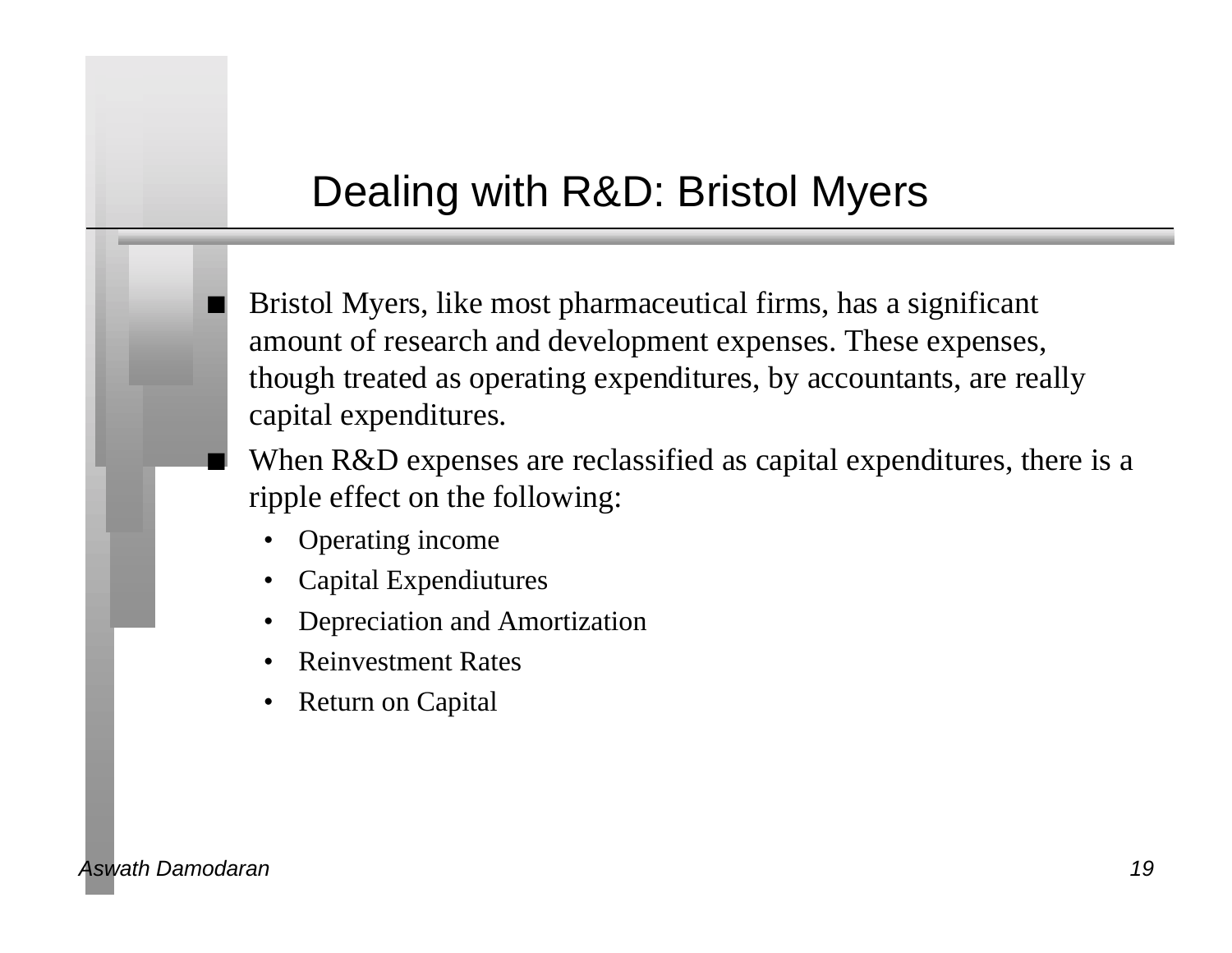# Converting R&D Expenses to Capital Expenses

| Year                       | <b>R&amp;D</b> Expense | Unamortized portion |            | Amortization this year |
|----------------------------|------------------------|---------------------|------------|------------------------|
| Current                    | 1939.00                | 1.00                | 1939.00    |                        |
| $-1$                       | 1759.00                | 0.90                | 1583.10    | \$175.90               |
| $-2$                       | 1577.00                | 0.80                | 1261.60    | \$157.70               |
| $-3$                       | 1385.00                | 0.70                | 969.50     | \$138.50               |
| $-4$                       | 1276.00                | 0.60                | 765.60     | \$127.60               |
| $-5$                       | 1199.00                | 0.50                | 599.50     | \$119.90               |
| $-6$                       | 1108.00                | 0.40                | 443.20     | \$110.80               |
| $-7$                       | 1128.00                | 0.30                | 338.40     | \$112.80               |
| $-8$                       | 1083.00                | 0.20                | 216.60     | \$108.30               |
| $-9$                       | 983.00                 | 0.10                | 98.30      | \$98.30                |
| $-10$                      | 881.00                 | 0.00                | 0.00       | \$88.10                |
| Value of Research Asset =  |                        |                     | \$8,214.80 |                        |
| Amortization this year $=$ |                        |                     |            | \$1,237.90             |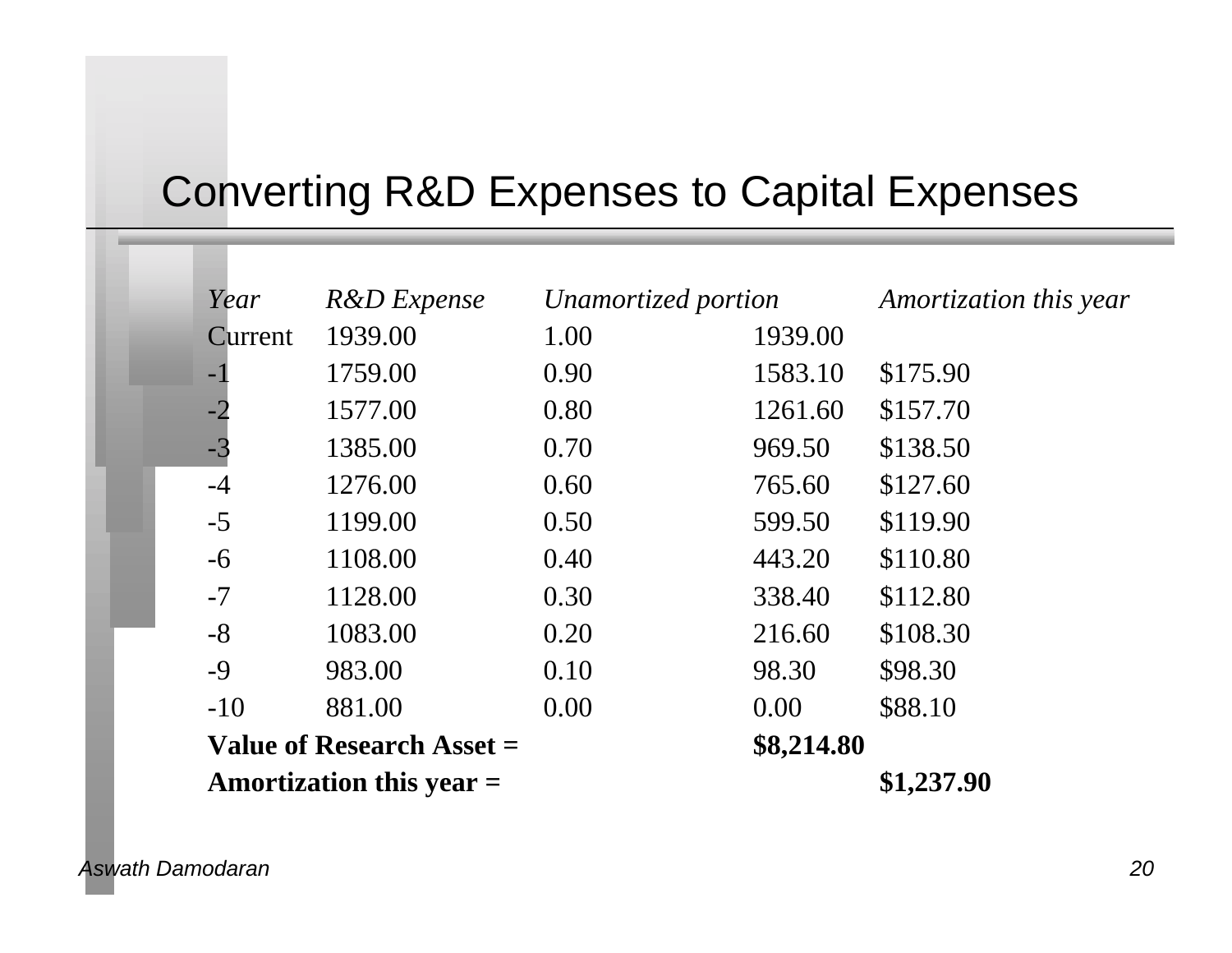#### The Consequences of a Research Asset

Amortization of asset for current year  $=$  \$1,238 million

- n Adjustment to Operating Income :
	- Add back the R& D Expenses \$1,939 million
	- Subtract out the amortization \$1,238 million
	- Increase in Operating Income  $\qquad$  \$ 701 million (Increase)
- Tax Effect of R&D Expensing
- 
- 
- 
- The entire R&D expense of \$1,939 million is tax-deductible, rather than just the amortization of \$1,238 million
- This creates a tax benefit that can be computed as follows:

Additional tax benefit of expensing  $= (1939-1238)$  (.35)  $= $245$  million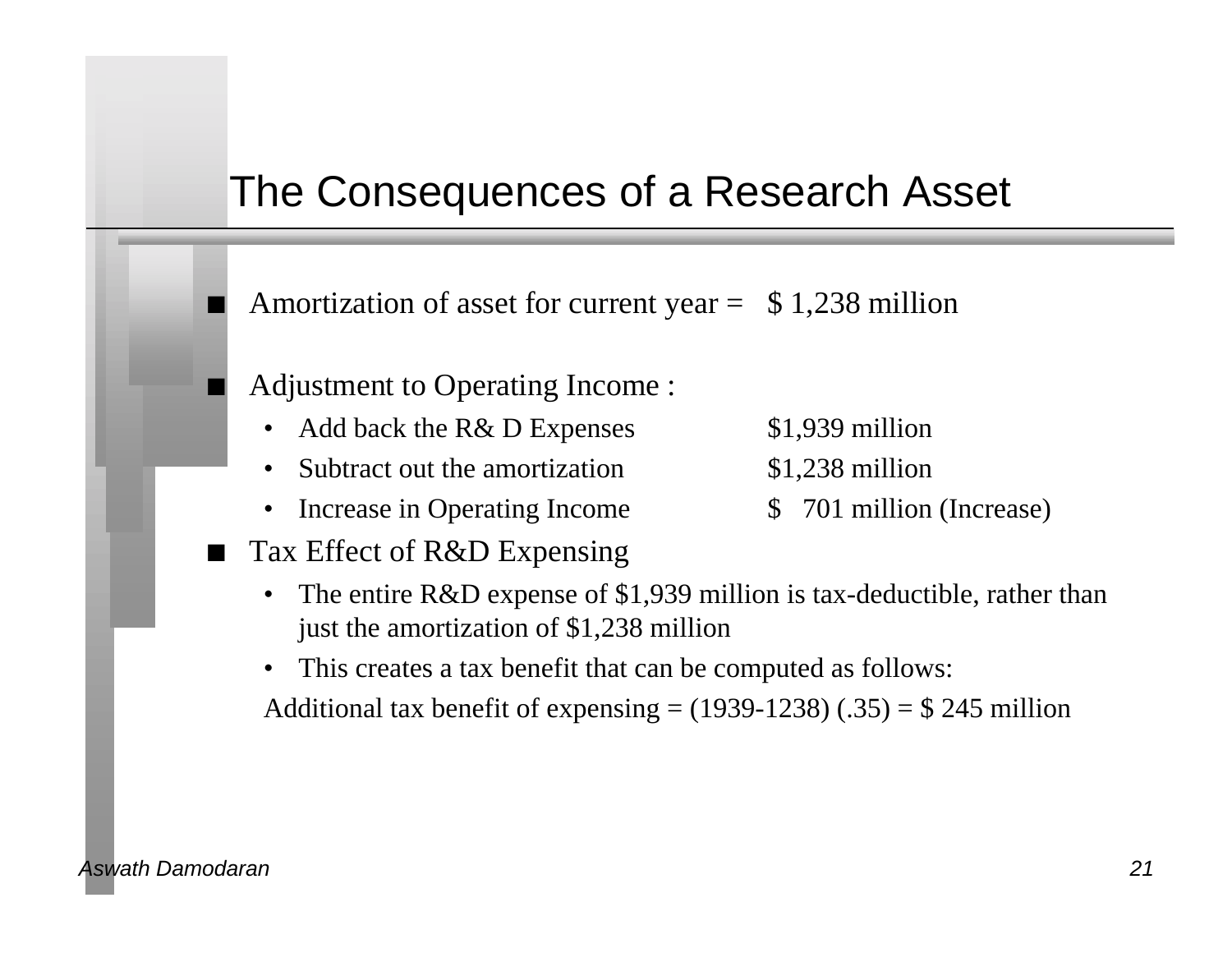# Capitalizing R& D: The Effects

|                          | R&D expensed            | R&D capitalized | Effect          |
|--------------------------|-------------------------|-----------------|-----------------|
| $EBIT =$                 | \$6,009 mil             | \$6,710 mil     | Increase \$701  |
| EBIT $(1-t)$             | \$3,906 mil             | \$4,607 mil     | Increase \$701  |
| Capital spending $=$     | $$1,505$ mil            | $$3,444$ mil    | Increase \$1939 |
| Depreciation $=$         | 801 mil<br>$\mathbb{S}$ | \$2,039 mil     | Increase \$1238 |
| Net Cap Ex               | 704mil<br>S             | $$1,405$ mil    | Increase \$701  |
| Non-cash WC Chg $=$      | $$79$ mil               | 79 mil<br>\$    | Unchanged       |
| <b>Reinvestment Rate</b> | 20.04%                  | 32.21%          | Increase        |
| BV of Equity             | $$10,105$ mil           | \$18,320 mil    | Increase        |
| <b>ROC</b>               | 38.65%                  | 25.21%          | Decrease        |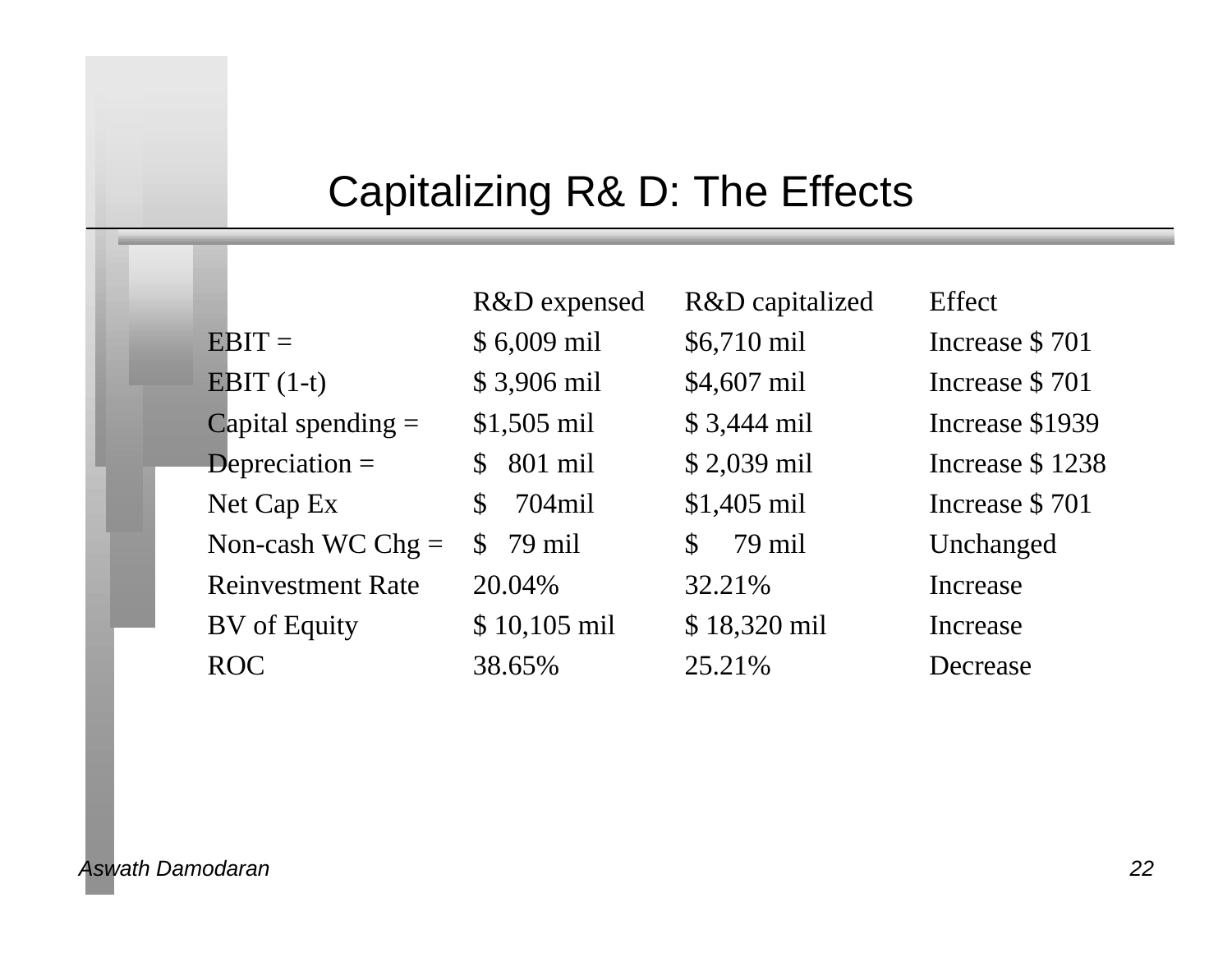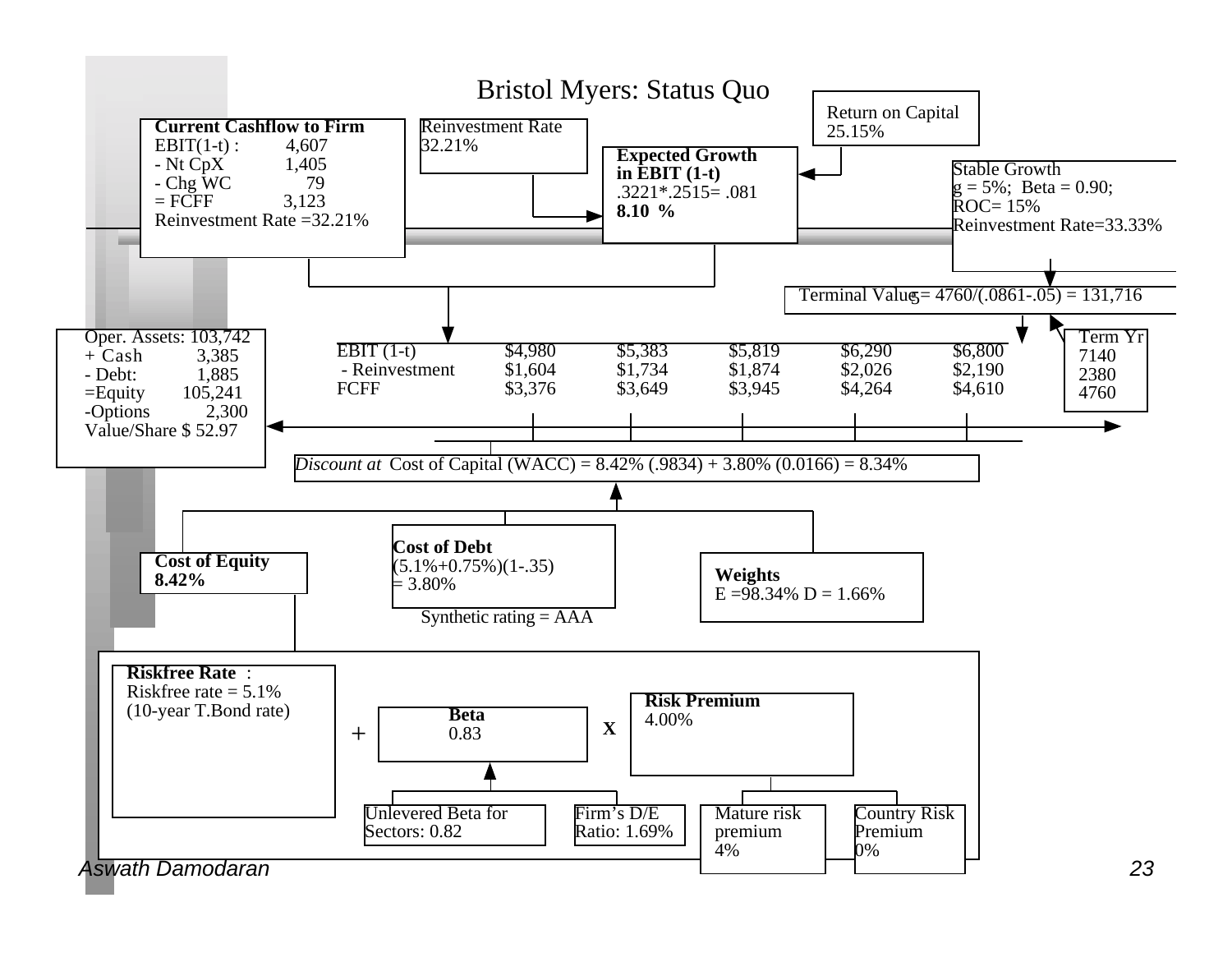#### Why does the cost of capital matter?

Value of a Firm  $=$  Present Value of Cash Flows to the Firm, discounted back at the cost of capital.

If the cash flows to the firm are held constant, and the cost of capital is minimized, the value of the firm will be maximized.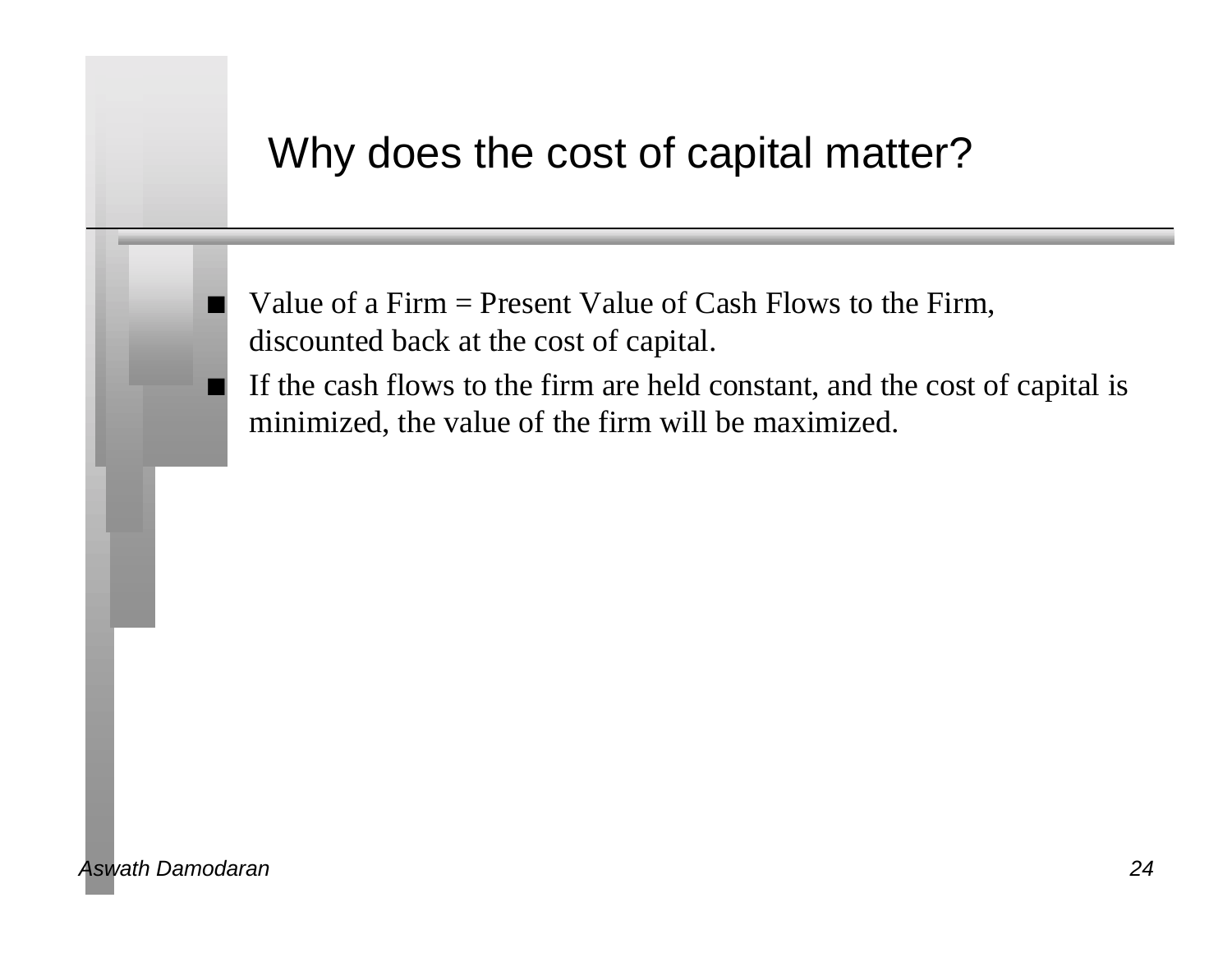# Firm Value, Cost of Capital and Debt Ratios: A Simple Example

- Strunks Inc., a leading manufacturer of chocolates and other candies, has cash flows to the firm of \$200 million.
- Strunks is in a relatively stable market, and these cash flows are expected to grow at 6% forever, and to be unaffected by the debt ratio of the firm.
- The value of the firm at any cost of capital can be written as: Firm Value = Cash flow to the firm  $(1+g)/(Cost of capital - g)$  $= 200$  (1.06)/(Cost of capital - .06)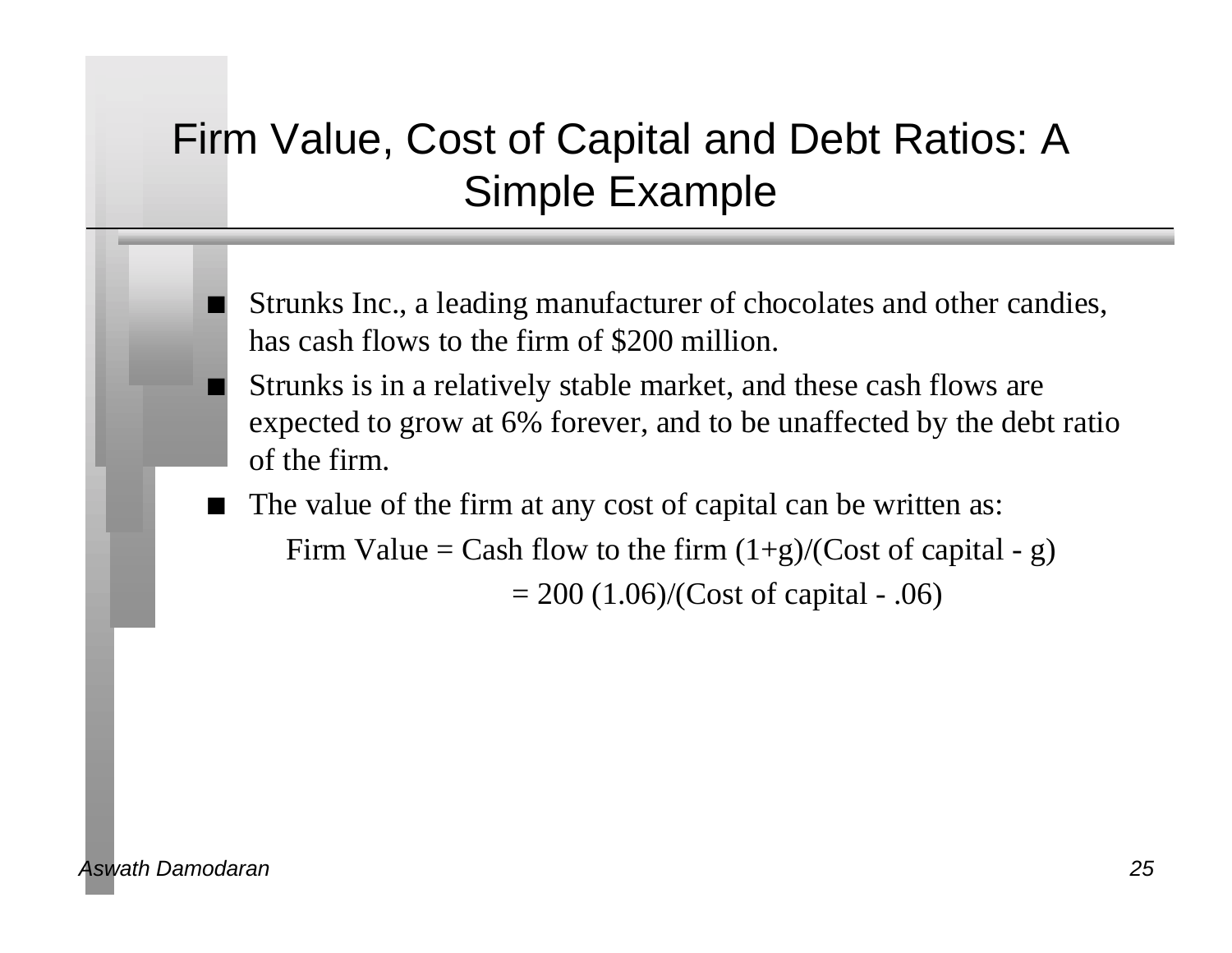# Cost of Capital and Firm Value

| $D/(D+E)$ | Cost of Equity | Cost of Debt | <b>WACC</b> | Firm Value |
|-----------|----------------|--------------|-------------|------------|
| $\theta$  | 10.50%         | 4.80%        | 10.50%      | \$4,711    |
| 10%       | 11.00%         | 5.10%        | 10.41%      | \$4,807    |
| 20%       | 11.60%         | 5.40%        | 10.36%      | \$4,862    |
| 30%       | 12.30%         | 5.52%        | 10.27%      | \$4,970    |
| 40%       | 13.10%         | 5.70%        | 10.14%      | \$5,121    |
| 50%       | 14.00%         | 6.30%        | 10.15%      | \$5,108    |
| 60%       | 15.00%         | 7.20%        | 10.32%      | \$4,907    |
| 70%       | 16.10%         | 8.10%        | 10.50%      | \$4,711    |
| 80%       | 17.20%         | 9.00%        | 10.64%      | \$4,569    |
| 90%       | 18.40%         | 10.20%       | 11.02%      | \$4,223    |
| 100%      | 19.70%         | 11.40%       | 11.40%      | \$3,926    |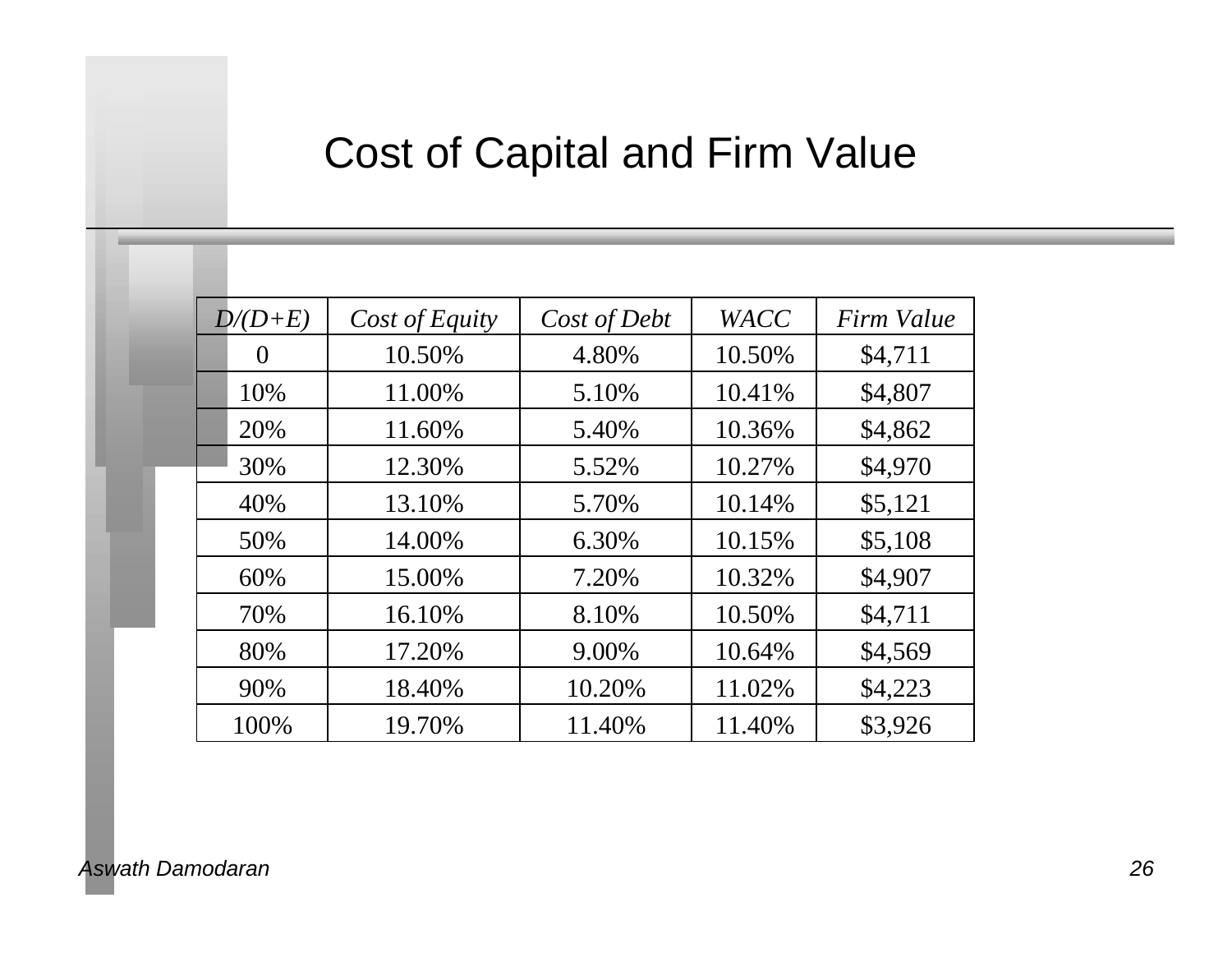#### A Pictorial View



*Aswath Damodaran 27*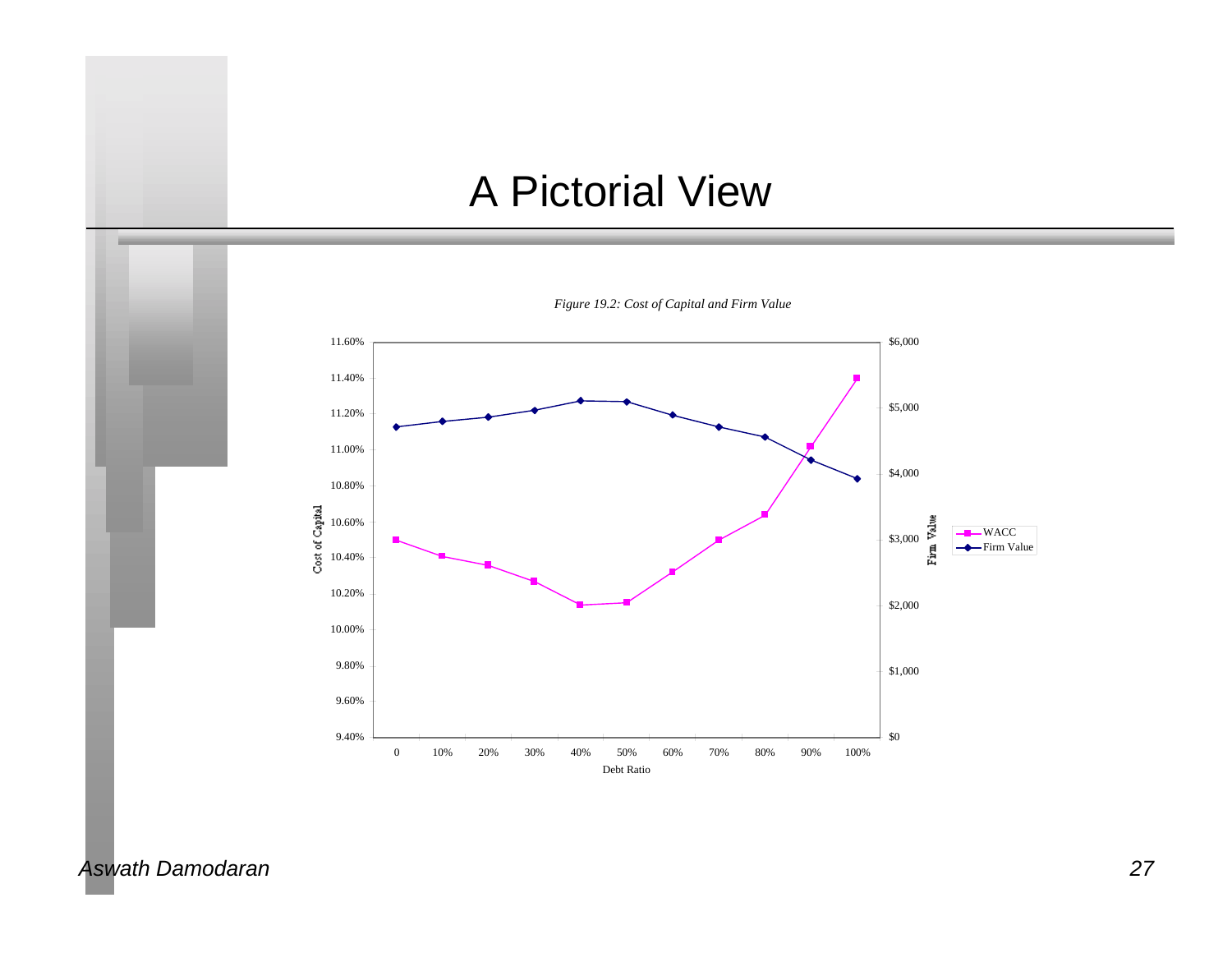#### Current Cost of Capital: Boeing

The beta for Boeing's stock in March 1999was 1.01. The treasury bond rate at that time was 5%. Using an estimated market risk premium of 5.5%, we estimated the cost of equity for Boeing to be 10.58%: Cost of Equity = Riskfree rate + Beta  $*$  (Market Premium)

 $=5.00\% + 1.01(5.5\%) = 10.58\%$ 

n Boeing's senior debt was rated AA;, the estimated pre-tax cost of debt for Boeing is 5.50%. The tax rate used for the analysis is 35%.

After-tax Cost of debt  $=$  Pre-tax interest rate (1- tax rate)

 $= 5.50\%$  (1- 0.35) = 3.58%

Cost of Capital = Cost of Equity (Equity/(Equity + Debt)) + After-tax Cost of Debt (Debt/(Debt +Equity))

 $= 10.58\%$  [32,595/(32595+8194)] + 3.58% [8,194 /(32595+8194)] = 9.17%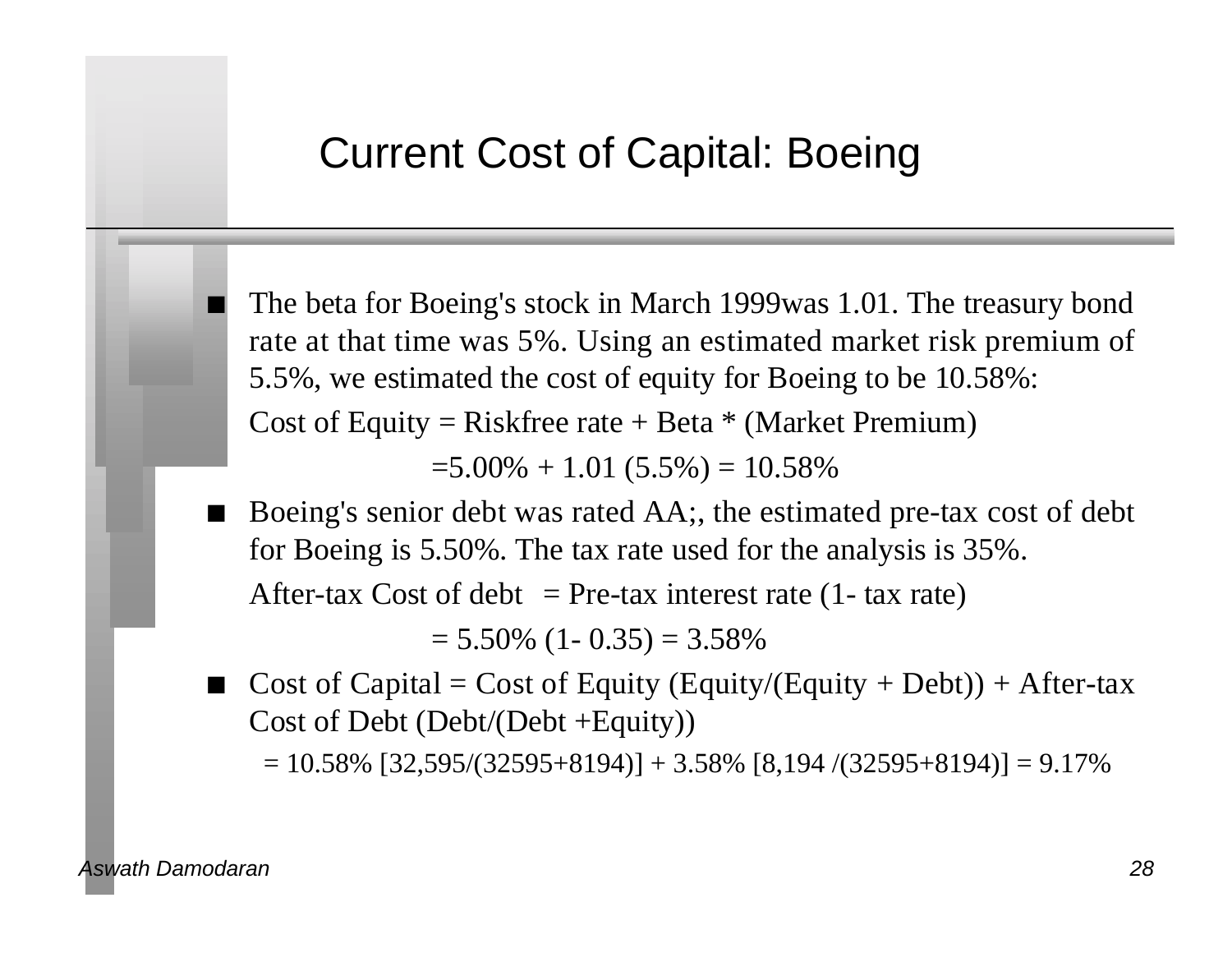#### Mechanics of Cost of Capital Estimation

1. Estimate the Cost of Equity at different levels of debt: Equity will become riskier -> Beta will increase -> Cost of Equity will increase.

Estimation will use levered beta calculation

2. Estimate the Cost of Debt at different levels of debt:

Default risk will go up and bond ratings will go down as debt goes up -> Cost of Debt will increase.

- To estimating bond ratings, we will use the interest coverage ratio (EBIT/Interest expense)
- 3. Estimate the Cost of Capital at different levels of debt
- 4. Calculate the effect on Firm Value and Stock Price.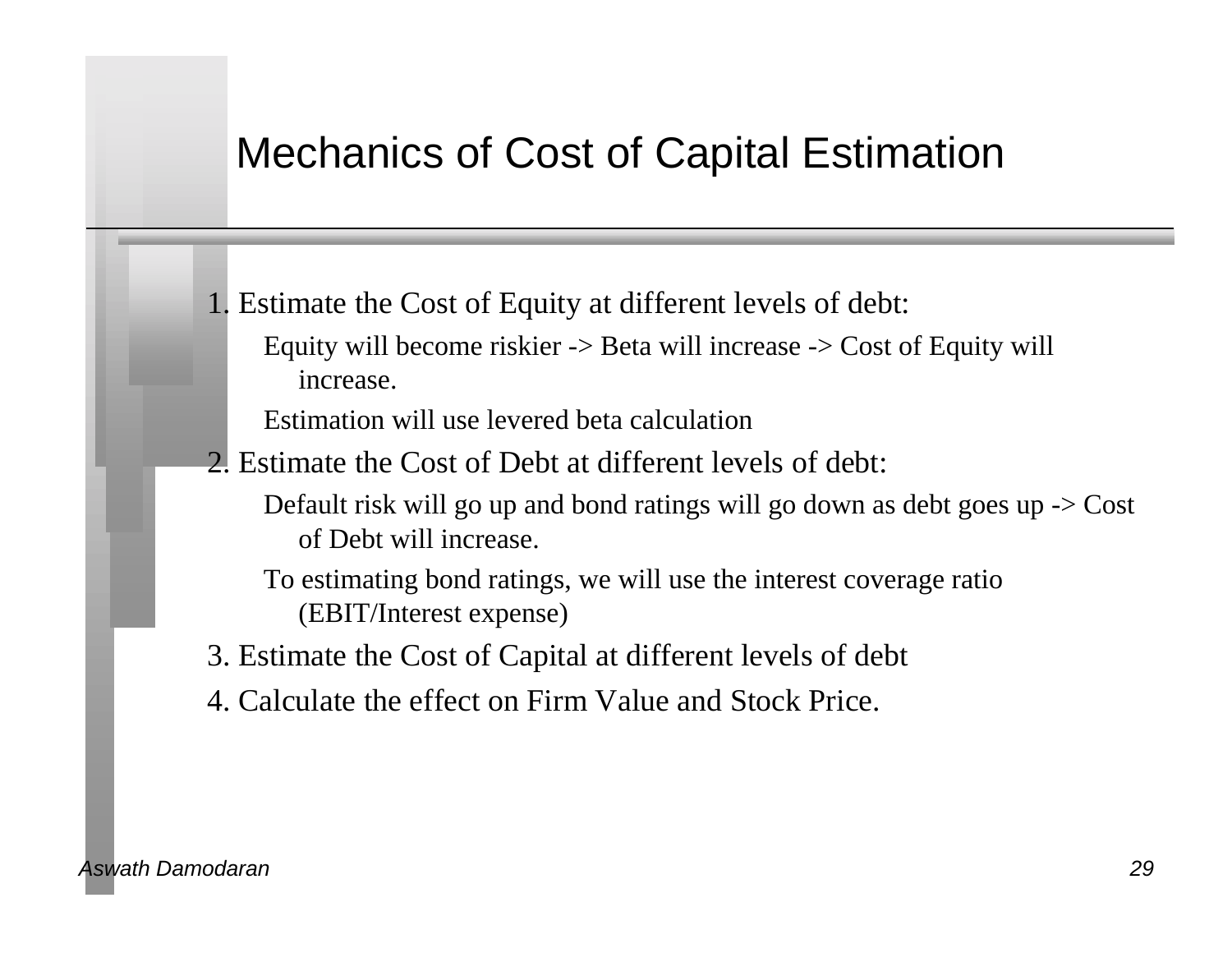# Ratings and Financial Ratios

|                                 | <b>AAA</b> | AA   | $\boldsymbol{A}$ | <b>BBB</b> | BB   | $\boldsymbol{B}$ | CCC    |
|---------------------------------|------------|------|------------------|------------|------|------------------|--------|
| <b>EBIT</b> interest cov. $(x)$ | 12.9       | 9.2  | 7.2              | 4.1        | 2.5  | 1.2              | (0.9)  |
| <b>EBITDA</b> interest cov.     | 18.7       | 14.0 | 10.0             | 6.3        | 3.9  | 2.3              | 0.2    |
| Funds flow/total debt           | 89.7       | 67.0 | 49.5             | 32.2       | 20.1 | 10.5             | 7.4    |
| Free oper. cash                 | 40.5       | 21.6 | 17.4             | 6.3        | 1.0  | (4.0)            | (25.4) |
| flow/total debt $(\% )$         |            |      |                  |            |      |                  |        |
| Return on capital $(\%)$        | 30.6       | 25.1 | 19.6             | 15.4       | 12.6 | 9.2              | (8.8)  |
| Oper.income/sales               | 30.9       | 25.2 | 17.9             | 15.8       | 14.4 | 11.2             | 5.0    |
| (% )                            |            |      |                  |            |      |                  |        |
| Long-term                       | 21.4       | 29.3 | 33.3             | 40.8       | 55.3 | 68.8             | 71.5   |
| $debt/capital$ (%)              |            |      |                  |            |      |                  |        |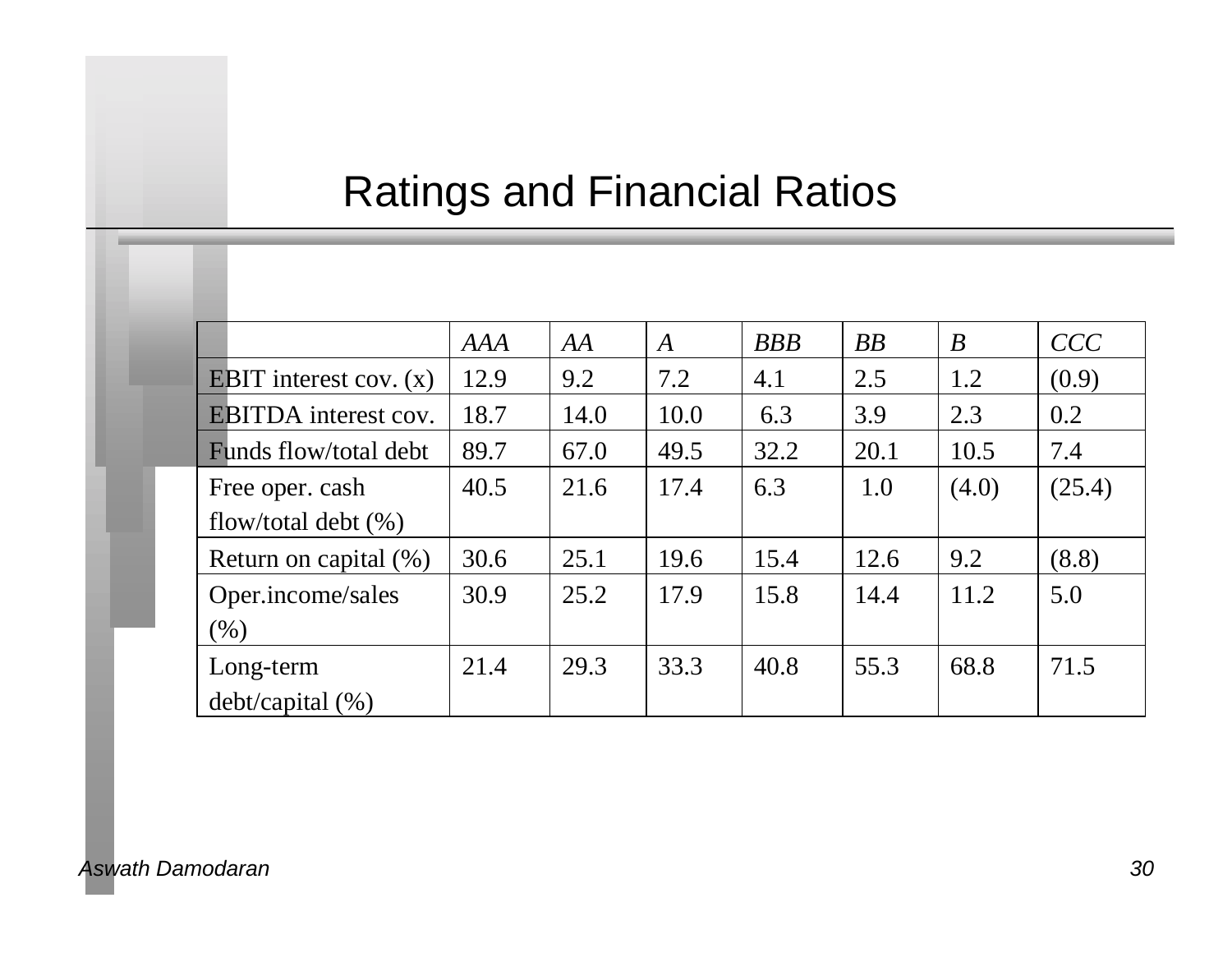# Synthetic Ratings

The synthetic rating for a firm can be estimated by

- Using one of the financial ratios specified above
- Using a score based upon all of the financial ratios specified above
- If you use only one financial ratio, you want to pick the ratio that has the greatest power in explaining differences in ratings.
	- For manufacturing firms, this is the interest coverage ratio.
- If you want to use multiple ratios, you have to determine how you will weight each ratio in coming up with a score.
	- One approach used is a multiple discriminant analysis, where the weights are based upon how well the ratios predict ultimate default. (Altman Z score is one example).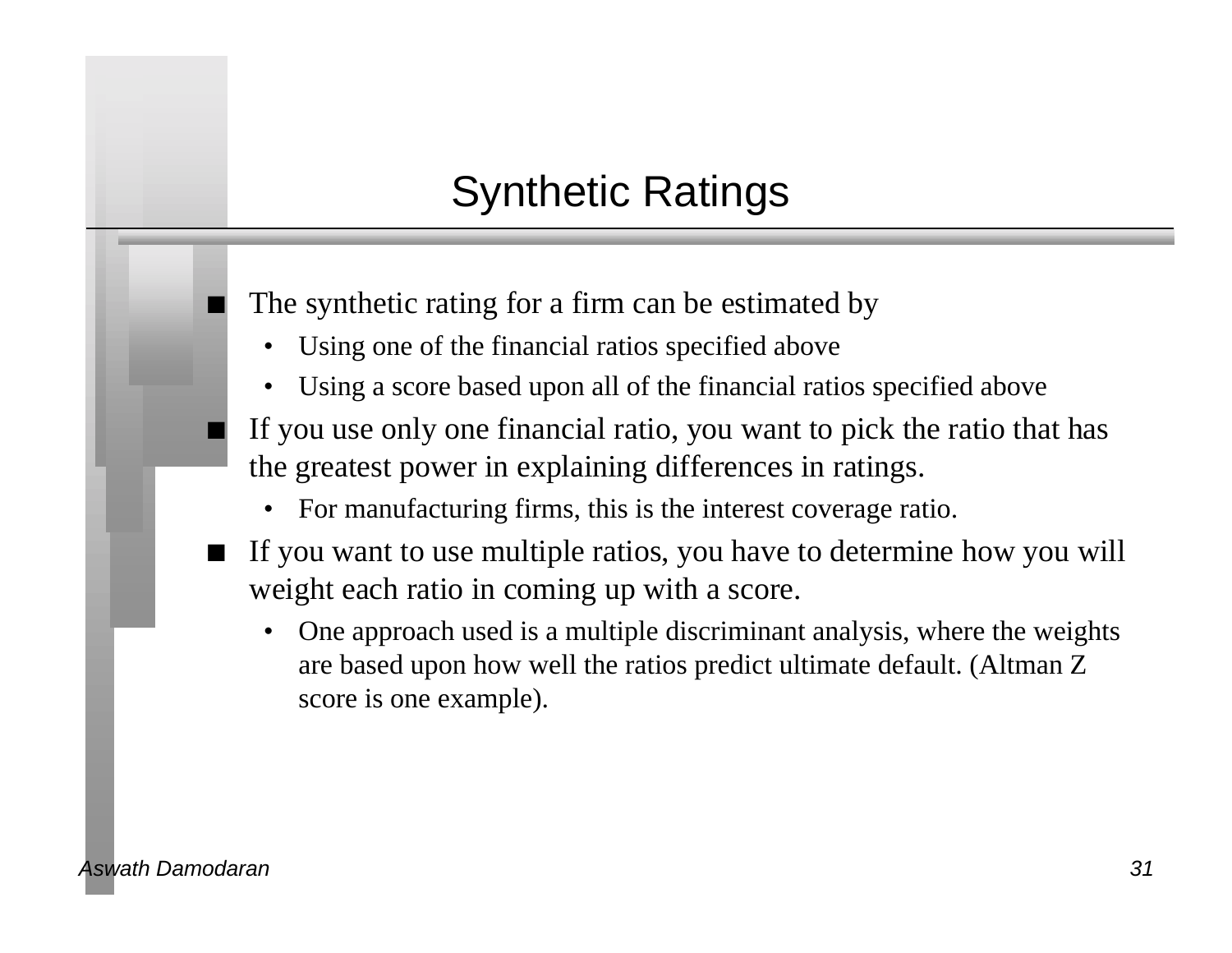#### Process of Ratings and Rate Estimation

We use the median interest coverage ratios for large manufacturing firms to develop "interest coverage ratio" ranges for each rating class. We then estimate a spread over the long term bond rate for each ratings class, based upon yields at which these bonds trade in the market place. (We used a sampling of 5 corporate bonds within each ratings class to make these estimates)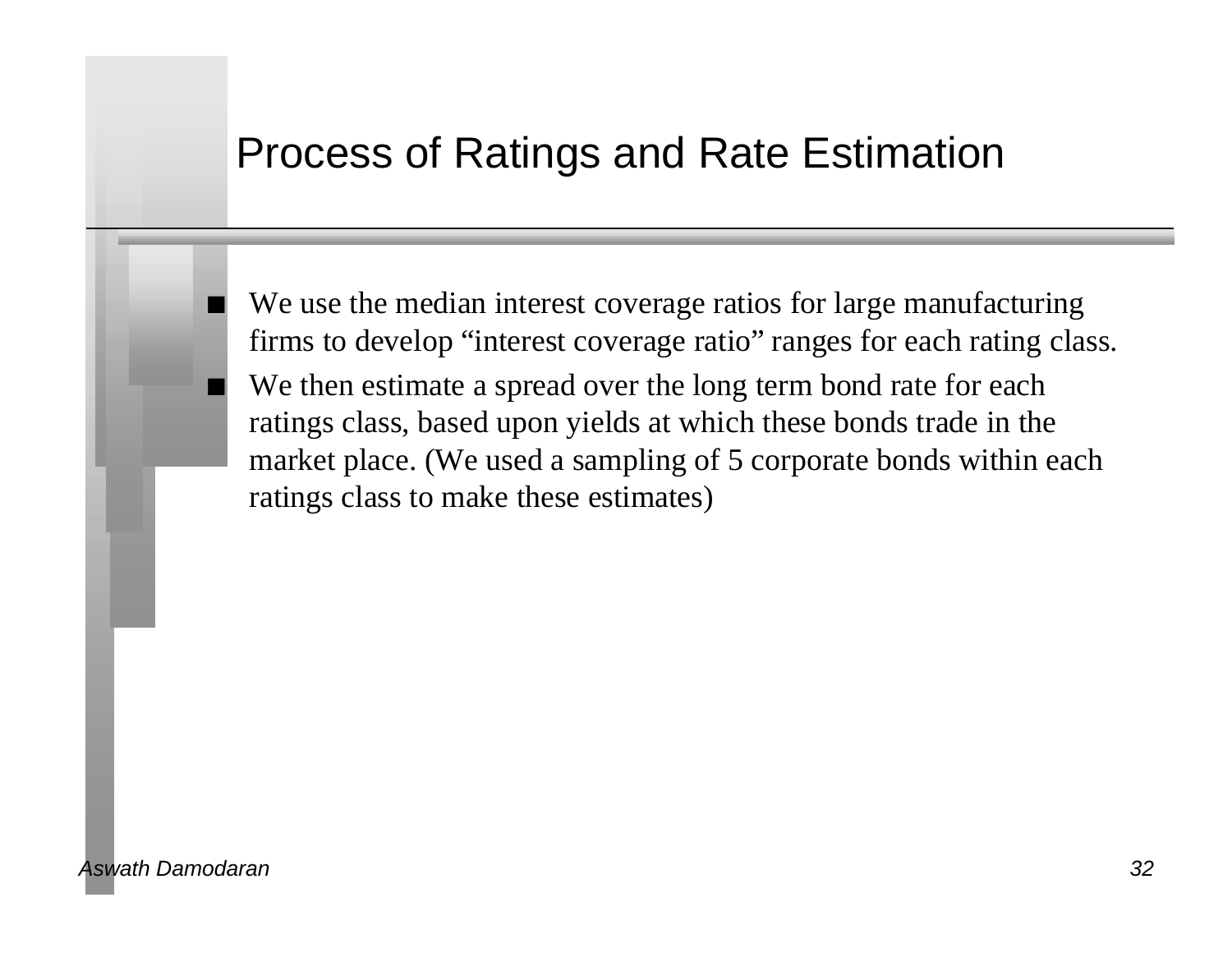### Interest Coverage Ratios and Bond Ratings

| If Interest Coverage Ratio is | <b>Estimated Bond Rating</b> |
|-------------------------------|------------------------------|
| > 8.50                        | <b>AAA</b>                   |
| $6.50 - 8.50$                 | AA                           |
| $5.50 - 6.50$                 | $A+$                         |
| $4.25 - 5.50$                 | A                            |
| $3.00 - 4.25$                 | $A-$                         |
| $2.50 - 3.00$                 | <b>BBB</b>                   |
| $2.00 - 2.50$                 | <b>BB</b>                    |
| $1.75 - 2.00$                 | $B+$                         |
| $1.50 - 1.75$                 | B                            |
| $1.25 - 1.50$                 | $B -$                        |
| $0.80 - 1.25$                 | <b>CCC</b>                   |
| $0.65 - 0.80$                 | CC                           |
| $0.20 - 0.65$                 | $\mathcal{C}$                |
| < 0.20                        | D                            |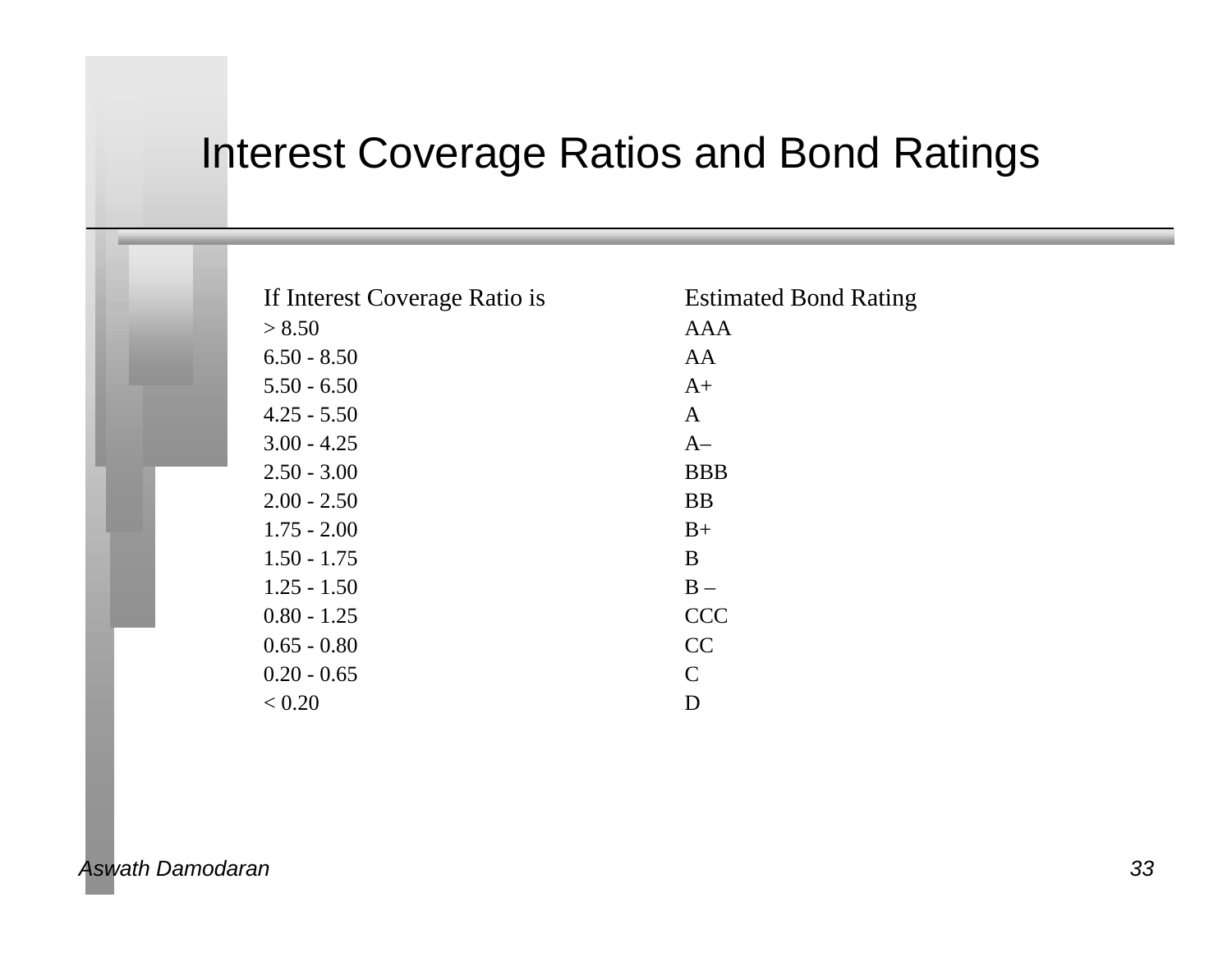# Spreads over long bond rate for ratings classes: February 1999

| Rating       | Spread | Interest Rate on Debt |
|--------------|--------|-----------------------|
| AAA          | 0.20%  | 5.20%                 |
| AA           | 0.50%  | 5.50%                 |
| $A+$         | 0.80%  | 5.80%                 |
| $\mathsf{A}$ | 1.00%  | 6.00%                 |
| $A-$         | 1.25%  | 6.25%                 |
| <b>BBB</b>   | 1.50%  | 6.50%                 |
| <b>BB</b>    | 2.00%  | 7.00%                 |
| $B+$         | 2.50%  | 7.50%                 |
| B            | 3.25%  | 8.25%                 |
| $B -$        | 4.25%  | 9.25%                 |
| <b>CCC</b>   | 5.00%  | 10.00%                |
| CC           | 6.00%  | 11.00%                |
| C            | 7.50%  | 12.50%                |
| D            | 10.00% | 15.00%                |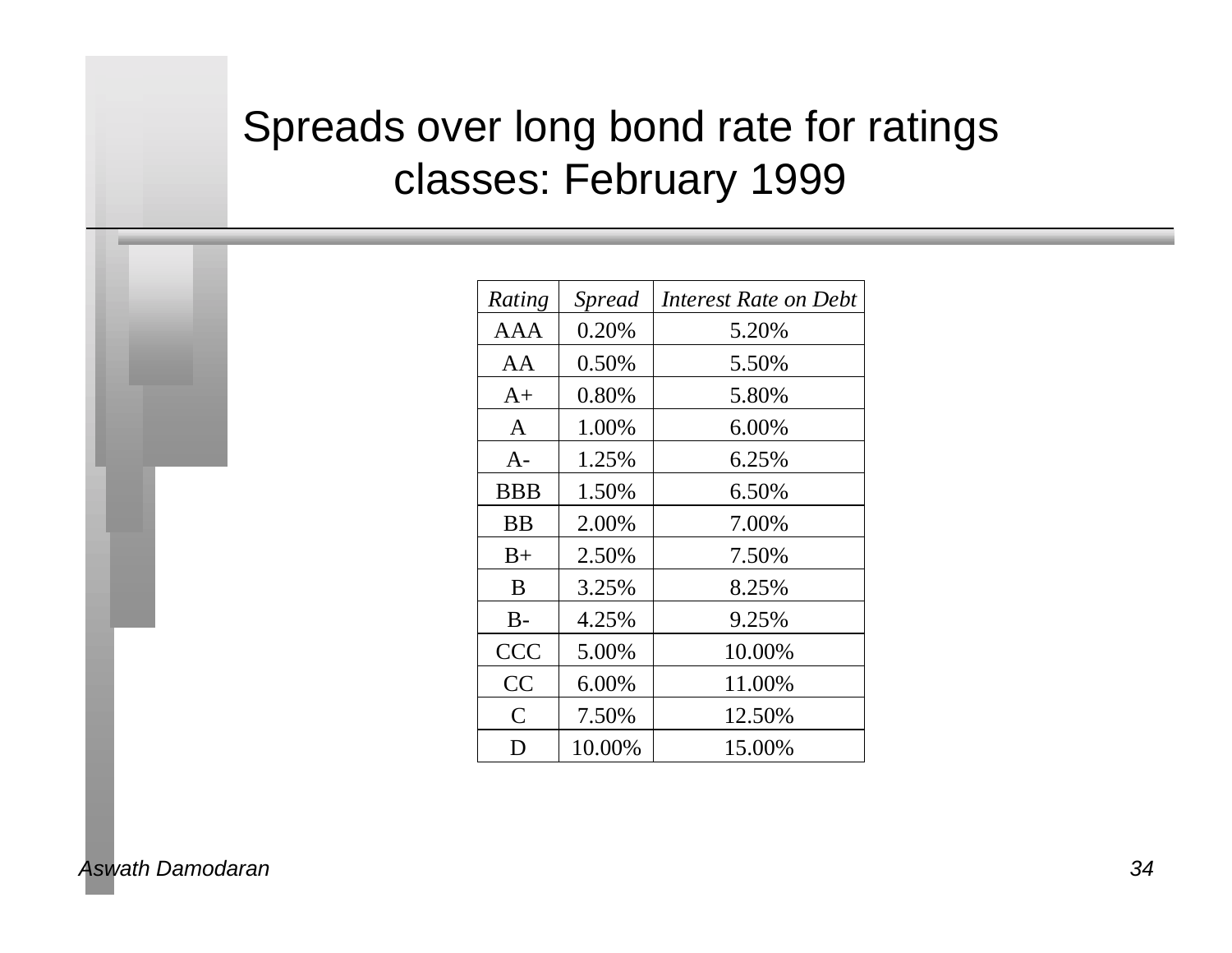#### Current Income Statement for Boeing: 1998

| Sales & Other Operating Revenues                                                                                                                                                                                                                                                                                                                                                            | \$56,154.00           |
|---------------------------------------------------------------------------------------------------------------------------------------------------------------------------------------------------------------------------------------------------------------------------------------------------------------------------------------------------------------------------------------------|-----------------------|
| - Operating Costs & Expenses                                                                                                                                                                                                                                                                                                                                                                | \$52,917.00           |
| <b>EBITDA</b>                                                                                                                                                                                                                                                                                                                                                                               | \$3,237.00            |
| - Depreciation                                                                                                                                                                                                                                                                                                                                                                              | \$1,517.00            |
| <b>EBIT</b>                                                                                                                                                                                                                                                                                                                                                                                 | \$1,720.00            |
| + Extraordinary Income                                                                                                                                                                                                                                                                                                                                                                      | \$130.00              |
| <b>EBIT</b> with extraordinary income                                                                                                                                                                                                                                                                                                                                                       | \$1,850.00            |
| - Interest Expenses                                                                                                                                                                                                                                                                                                                                                                         | \$453.00              |
| Earnings before Taxes                                                                                                                                                                                                                                                                                                                                                                       | \$1,397.00            |
| - Income Taxes                                                                                                                                                                                                                                                                                                                                                                              | \$277.00              |
| Net Earnings (Loss)                                                                                                                                                                                                                                                                                                                                                                         | \$1,120.00            |
| $\lambda$ 1, $\lambda$ 1 $\Omega$ $\lambda$ 1 $\lambda$ 1 $\lambda$ 1 $\lambda$ 1 $\lambda$ 1 $\lambda$ 1 $\lambda$ 1 $\lambda$ 1 $\lambda$ 1 $\lambda$ 1 $\lambda$ 1 $\lambda$ 1 $\lambda$ 1 $\lambda$ 1 $\lambda$ 1 $\lambda$ 1 $\lambda$ 1 $\lambda$ 1 $\lambda$ 1 $\lambda$ 1 $\lambda$ 1 $\lambda$ 1 $\lambda$ 1 $\lambda$ 1 $\lambda$ 1 $\lambda$ 1 $\lambda$ 1 $\lambda$ 1 $\lambda$ | $0.1$ $700$ $11'$ $1$ |

Adjusted Operating Income (for leases) = \$1,720 million + Imputed interest expense on operating lease debt =  $\frac{1}{2}$  1,720 + \$31 = \$1,751 million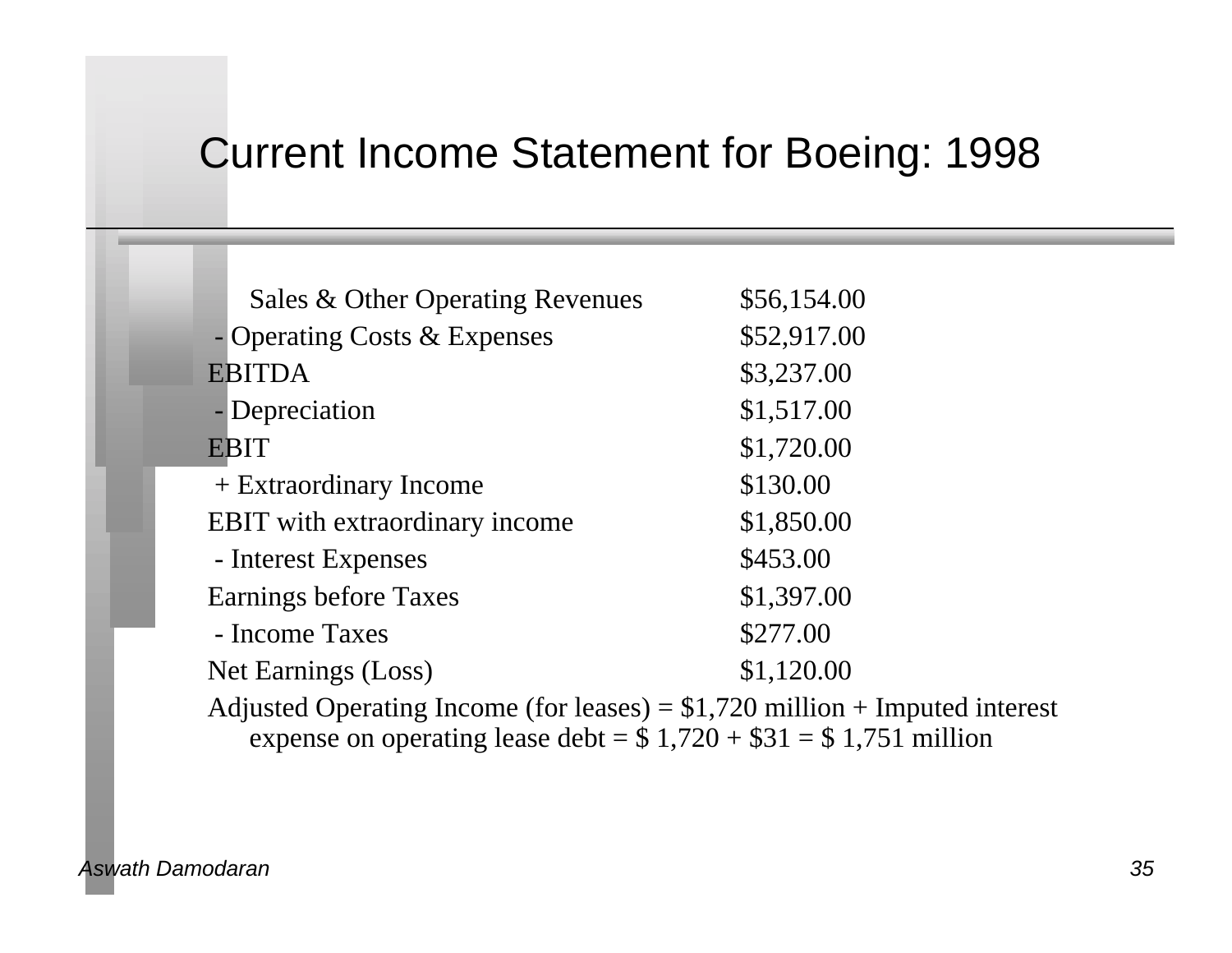# Estimating Cost of Equity

To estimate the cost of equity at each debt ratio, we first estimate the levered beta at each debt ratio:

levered =  $_{\text{unlevered}}$  [1+(1-tax rate)(Debt/Equity)]

The levered beta is used in conjunction with the riskfree rate and risk premium to estimate a cost of equity at each debt ratio:

Cost of Equity = Riskfree rate + Beta  $*$  Risk Premium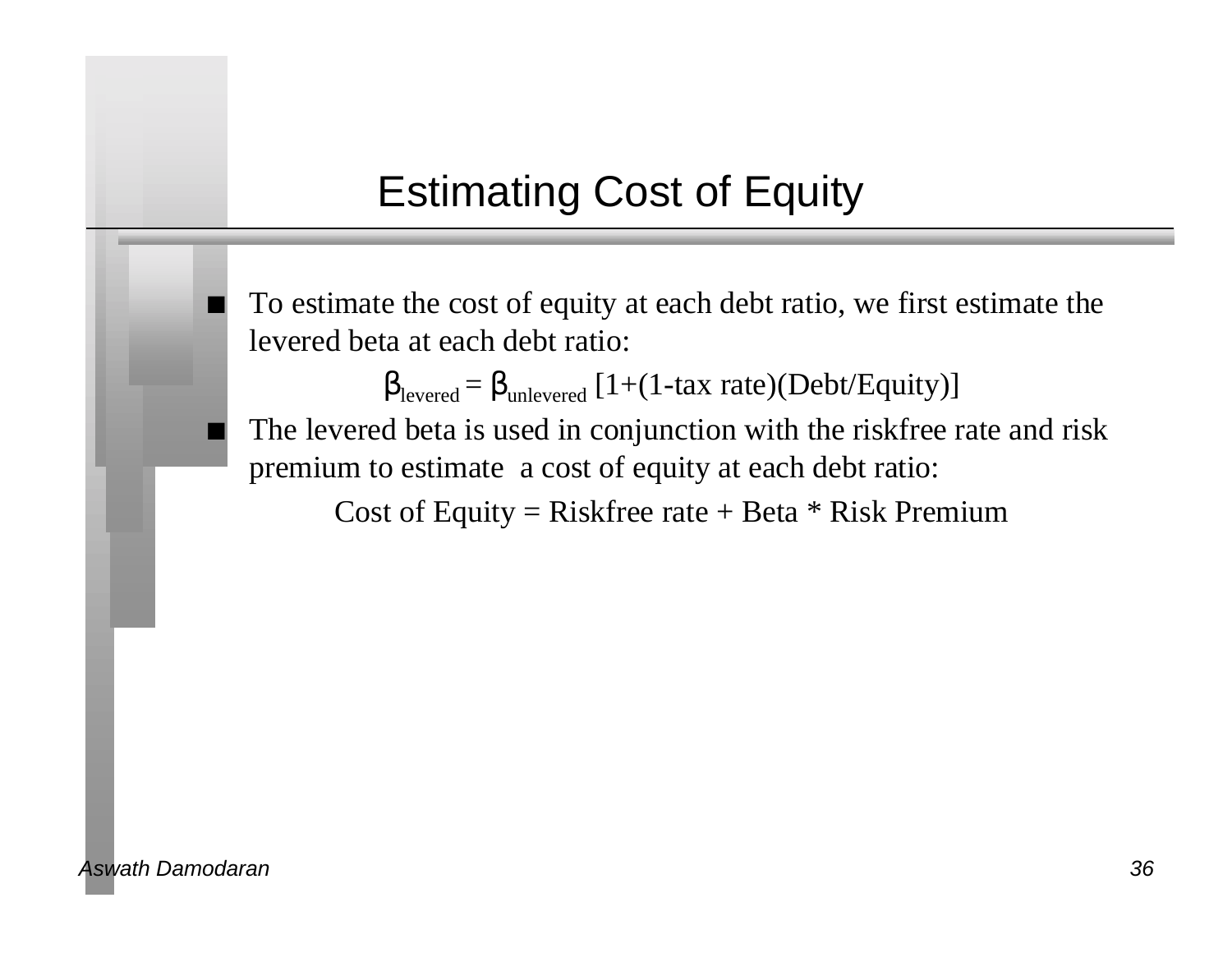## Estimating Cost of Equity: Boeing at Different Debt Ratios

| Unlevered Beta $= 0.87$ (Bottom-up Beta, based upon comparable firms) |             |                               |            |  |  |  |
|-----------------------------------------------------------------------|-------------|-------------------------------|------------|--|--|--|
| Market premium $= 5.5\%$                                              |             | Treasury Bond rate $= 5.00\%$ | $t = 35\%$ |  |  |  |
| <b>Debt Ratio</b>                                                     | <b>Beta</b> | Cost of Equity                |            |  |  |  |
| 0%                                                                    | 0.87        | 9.79%                         |            |  |  |  |
| 10%                                                                   | 0.93        | 10.14%                        |            |  |  |  |
| 20%                                                                   | 1.01        | 10.57%                        |            |  |  |  |
| 30%                                                                   | 1.11        | 11.13%                        |            |  |  |  |
| 40%                                                                   | 1.25        | 11.87%                        |            |  |  |  |
| 50%                                                                   | 1.51        | 13.28%                        |            |  |  |  |
| 60%                                                                   | 1.92        | 15.54%                        |            |  |  |  |
| 70%                                                                   | 2.56        | 19.06%                        |            |  |  |  |
| 80%                                                                   | 3.83        | 26.09%                        |            |  |  |  |
| 90%                                                                   | 7.67        | 47.18%                        |            |  |  |  |
|                                                                       |             |                               |            |  |  |  |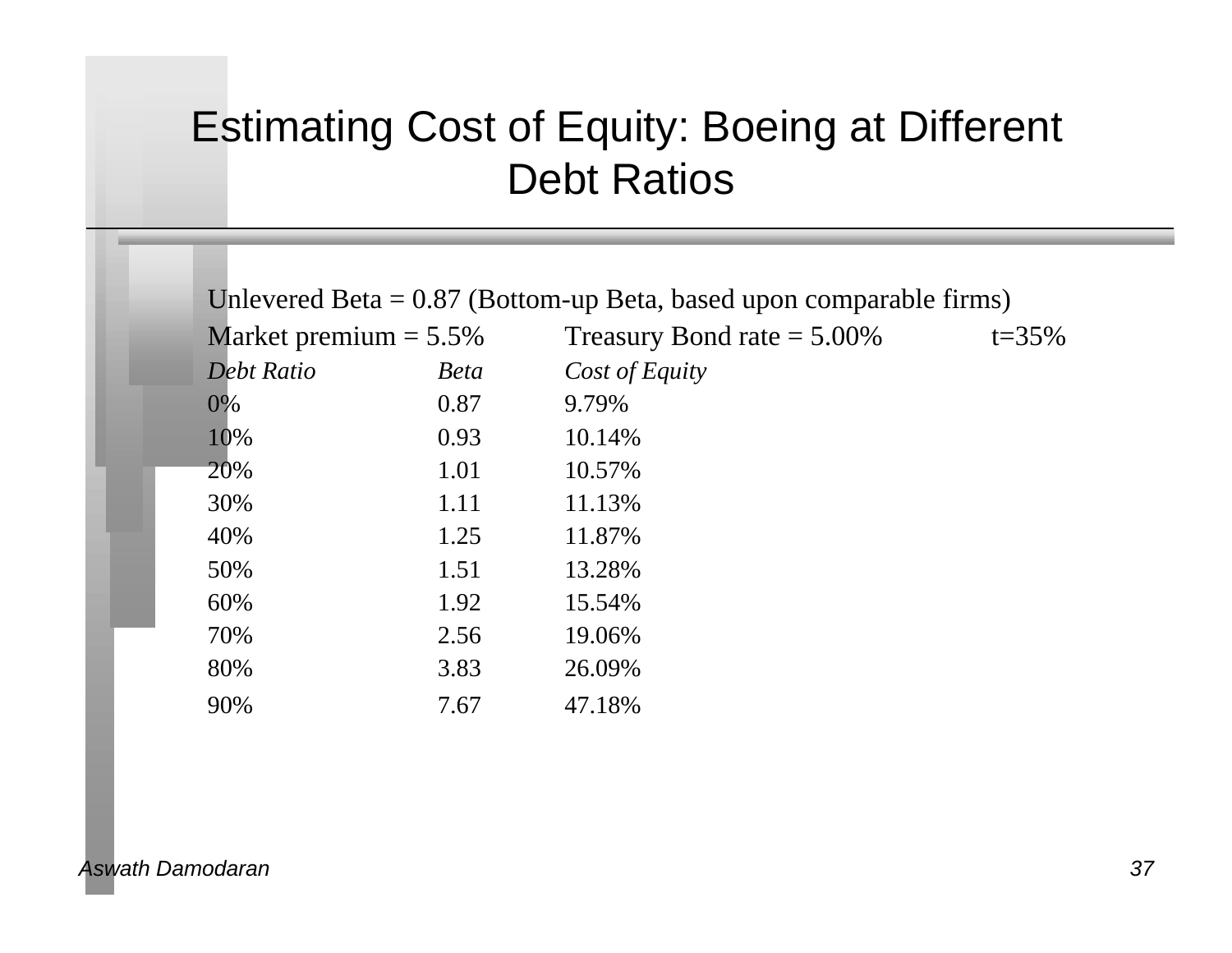## Estimating Cost of Debt

| Firm Value = Market value of debt + Market value of Equity = $32,595 + 8,194$ |            |                  |                         |  |  |  |
|-------------------------------------------------------------------------------|------------|------------------|-------------------------|--|--|--|
| $D/(D+E)$                                                                     | $0.00\%$   | 10.00%           | <b>Second Iteration</b> |  |  |  |
| $D/E0.00\%$                                                                   | 11.11%     |                  |                         |  |  |  |
| \$ Debt                                                                       | \$0        | \$4,079 \$4,079  |                         |  |  |  |
| <b>EBITDA</b>                                                                 | \$3,268    | \$3,268 \$3,268  |                         |  |  |  |
| Depreciation                                                                  | \$1,517    | $$1,517$ \$1,517 |                         |  |  |  |
| <b>EBIT</b>                                                                   | \$1,751    | $$1,751$ \$1,751 |                         |  |  |  |
| <b>Interest Expense</b>                                                       | \$0        | \$212            | \$224                   |  |  |  |
| Pre-tax Int. cov                                                              |            | 8.26             | 7.80                    |  |  |  |
| <b>Likely Rating</b>                                                          | <b>AAA</b> | AA               | AA                      |  |  |  |
| <b>Interest Rate</b>                                                          | 5.20%      | 5.50%            | 5.50%                   |  |  |  |
| Eff. Tax Rate                                                                 | 35.00%     | 35.00%           | 35.00%                  |  |  |  |
| Cost of Debt                                                                  | 3.38%      |                  | 3.58%                   |  |  |  |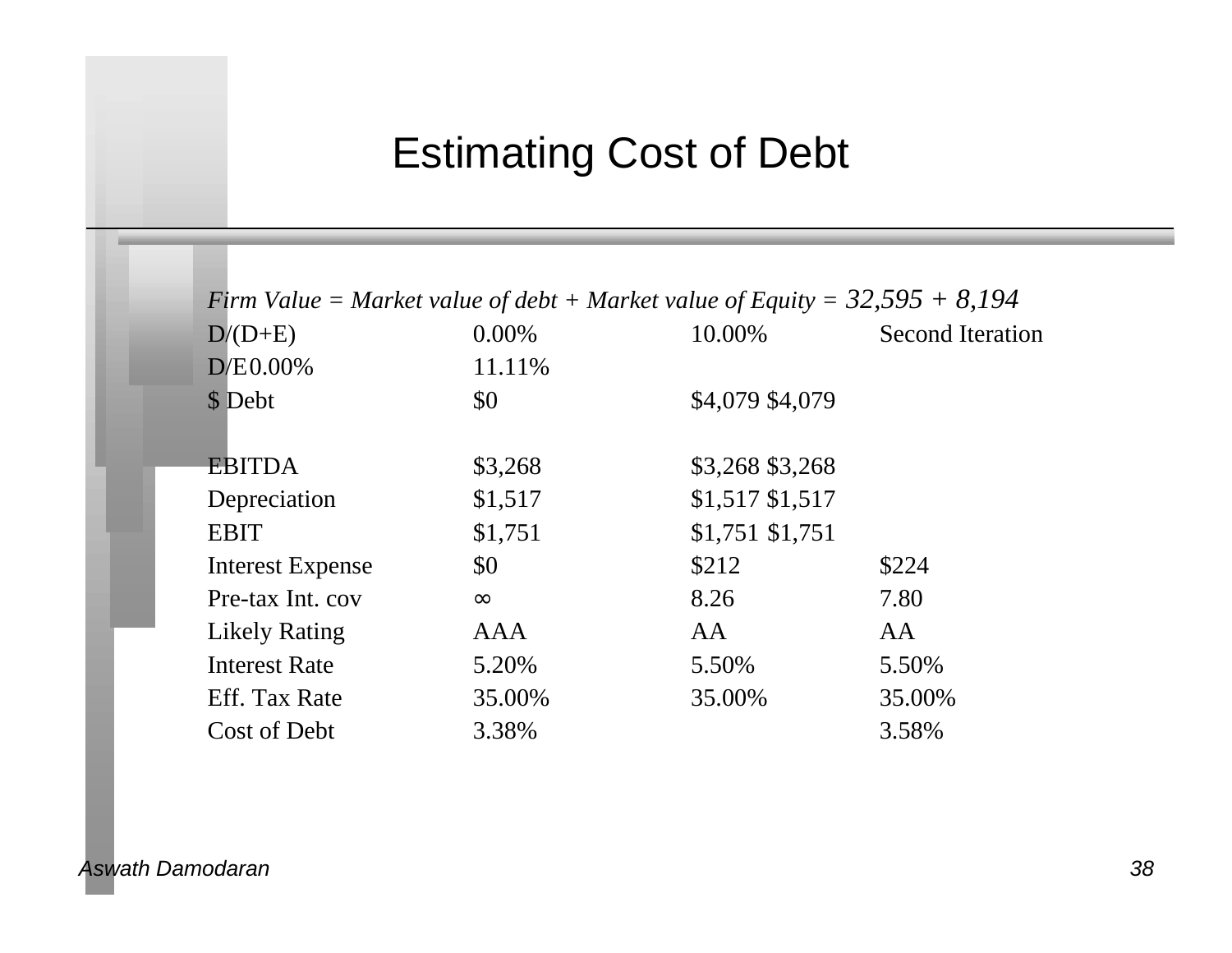# The Ratings Table

| If Interest Coverage Ratio is | <b>Estimated Bond Rating</b> | Default spread |
|-------------------------------|------------------------------|----------------|
| > 8.50                        | AAA                          | 0.20%          |
| $6.50 - 8.50$                 | AA                           | 0.50%          |
| $5.50 - 6.50$                 | $A+$                         | 0.80%          |
| $4.25 - 5.50$                 | A                            | 1.00%          |
| $3.00 - 4.25$                 | $A-$                         | 1.25%          |
| $2.50 - 3.00$                 | <b>BBB</b>                   | 1.50%          |
| $2.00 - 2.50$                 | <b>BB</b>                    | 2.00%          |
| $1.75 - 2.00$                 | $B+$                         | 2.50%          |
| $1.50 - 1.75$                 | B                            | 3.25%          |
| $1.25 - 1.50$                 | $B -$                        | 4.25%          |
| $0.80 - 1.25$                 | <b>CCC</b>                   | 5.00%          |
| $0.65 - 0.80$                 | CC                           | 6.00%          |
| $0.20 - 0.65$                 | $\mathsf{C}$                 | 7.50%          |
| < 0.20                        | D                            | 10.00%         |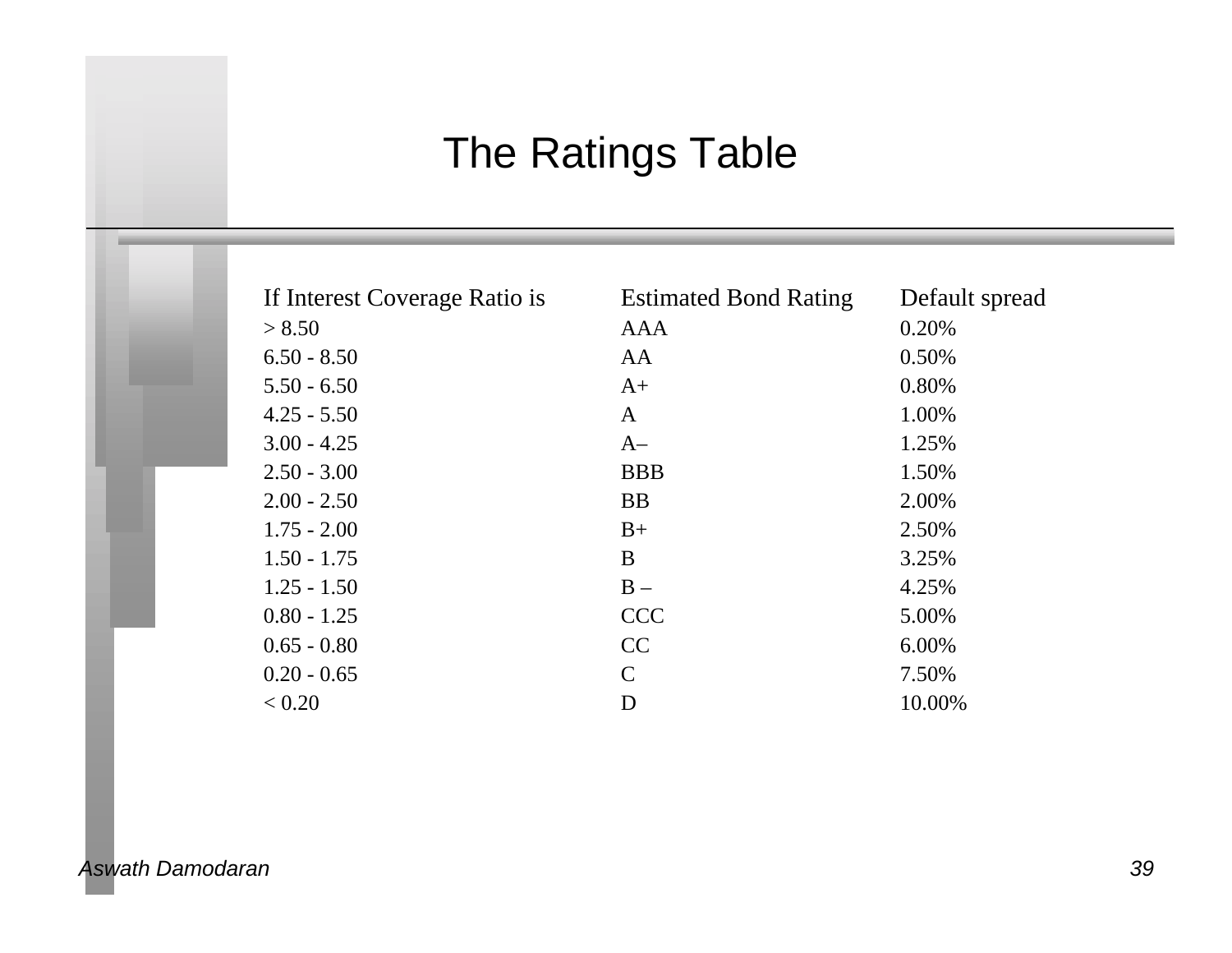## A Test: Can you do the 20% level?

| $D/(D+E)$               | $0.00\%$ | 10.00%  | 20%     | <b>Second Iteration</b> |
|-------------------------|----------|---------|---------|-------------------------|
| $D/E0.00\%$             | 11.11%   |         |         |                         |
| \$ Debt                 | \$0      | \$4,079 |         |                         |
|                         |          |         |         |                         |
| <b>EBITDA</b>           | \$3,268  | \$3,268 | \$3,268 |                         |
| Depreciation            | \$1,517  | \$1,517 | \$1,517 |                         |
| <b>EBIT</b>             | \$1,751  | \$1,751 | \$1,751 |                         |
| <b>Interest Expense</b> | \$0      | \$224   |         |                         |
| Pre-tax Int. cov        |          | 7.80    |         |                         |
| <b>Likely Rating</b>    | AAA      | AA      |         |                         |
| <b>Interest Rate</b>    | 5.20%    | 5.50%   |         |                         |
| Eff. Tax Rate           | 35.00%   | 35.00%  |         |                         |
| Cost of Debt            | 3.38%    | 3.58%   |         |                         |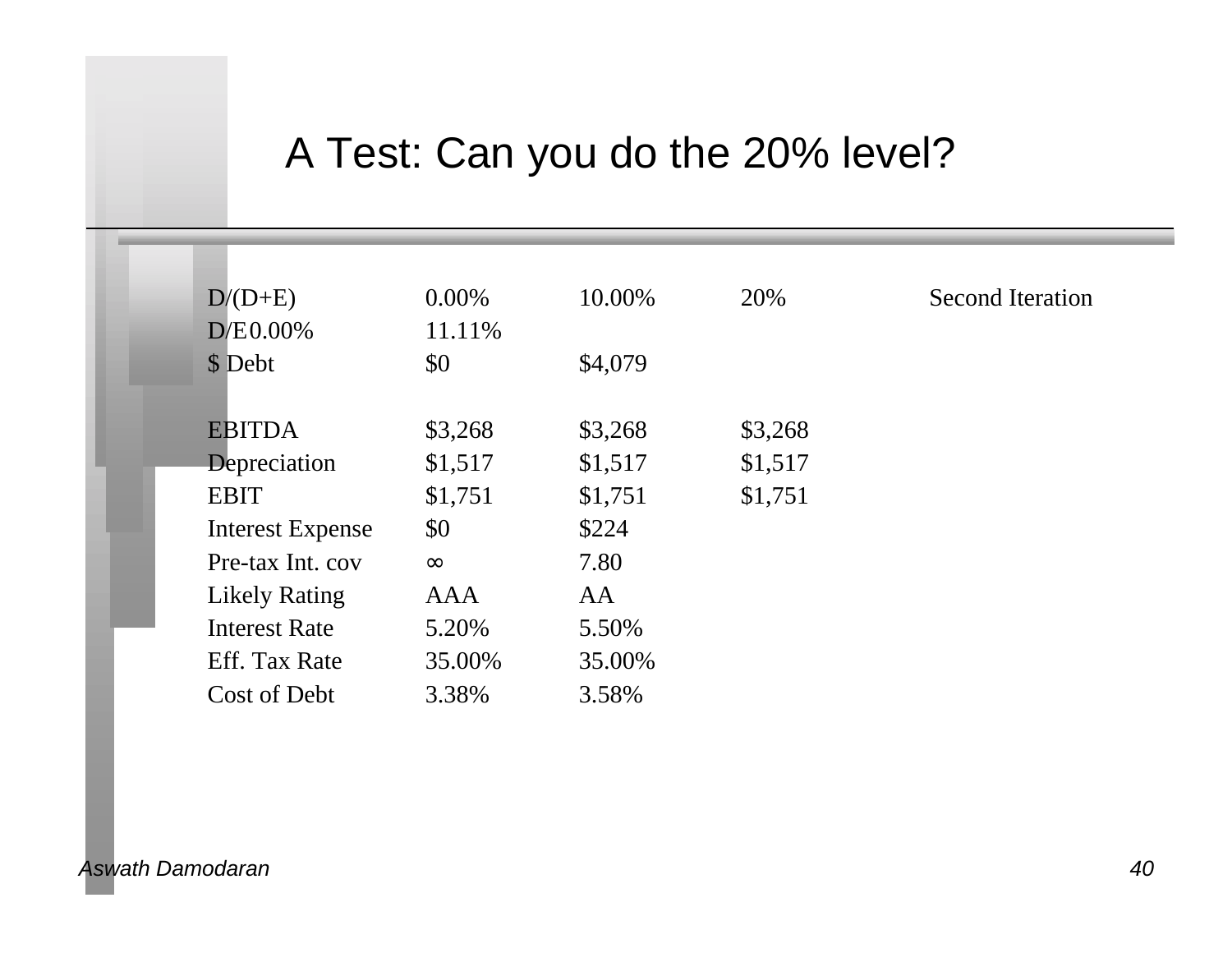## Bond Ratings, Cost of Debt and Debt Ratios

|                   | 0%      | 105       | 20%     | 30%       | 40%        | 50%     | 60%     | 70%     | 80%     | 90%     |
|-------------------|---------|-----------|---------|-----------|------------|---------|---------|---------|---------|---------|
| <b>EBITDA</b>     | \$3,268 | \$3,268   | \$3,268 | \$3,268   | \$3,268    | \$3,268 | \$3,268 | \$3,268 | \$3,268 | \$3,268 |
| Depreciation      | \$1,517 | \$1,517   | \$1,517 | \$1,517   | \$1,517    | \$1,517 | \$1,517 | \$1,517 | \$1,517 | \$1,517 |
| <b>EBIT</b>       | \$1,751 | \$1,751   | \$1,751 | \$1,751   | \$1,751    | \$1,751 | \$1,751 | \$1,751 | \$1,751 | \$1,751 |
| Interest          | \$      | 224<br>\$ | 510     | 857<br>S. | \$1,632    | \$2,039 | \$2,692 | \$3,569 | \$4,079 | \$4,589 |
| IPre-tax Int. cov |         | 7.80      | 3.43    | 2.04      | 1.07       | 0.86    | 0.65    | 0.49    | 0.43    | 0.38    |
| Likely Rating     | AAA     | AA        | A-      | <b>BB</b> | <b>CCC</b> | CCC     | CC      | С       | С       | С       |
| Interest Rate     | 5.20%   | 5.50%     | 6.25%   | 7.00%     | 10.00%     | 10.00%  | 11.00%  | 12.50%  | 12.50%  | 12.50%  |
| Eff. Tax Rate     | 35.00%  | 35.00%    | 35.00%  | 35.00%    | 35.00%     | 30.05%  | 22.76%  | 17.17%  | 15.02%  | 13.36%  |
| Cost of Debt      | 3.38%   | 3.58%     | 4.06%   | 4.55%     | 6.50%      | 7.00%   | 8.50%   | 10.35%  | 10.62%  | 10.83%  |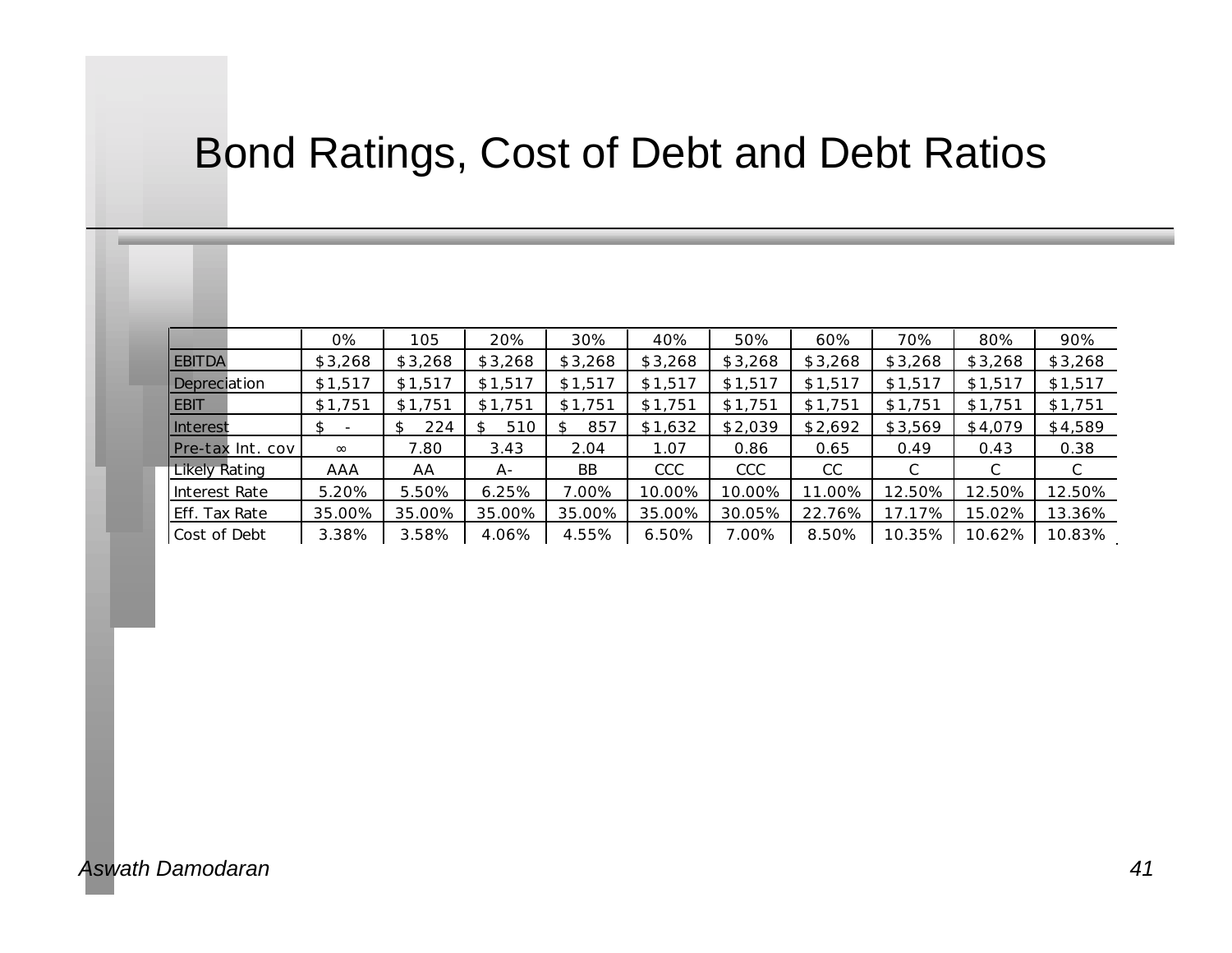#### Why does the tax rate change?

You need taxable income for interest to provide a tax savings

|                                                         | 40%        | 50%        |
|---------------------------------------------------------|------------|------------|
| <b>EBIT</b>                                             | \$1,751    | \$1,751    |
| <b>Interest Expense</b>                                 | \$1,632    | \$2,039    |
| Coverage ratio                                          | 1.07       | 0.86       |
| Rating                                                  | <b>CCC</b> | <b>CCC</b> |
| Interest rate                                           | 10.00%     | 10.00%     |
| <b>Tax Rate</b>                                         | 35.00%     | 30.05%     |
| Cost of Debt                                            | 6.50%      | 7.00%      |
| Maximum Tax Benefit = $35\%$ of \$1,751 = \$613 million |            |            |

Tax Rate to use for cost of debt =  $613/2039 = 30.05\%$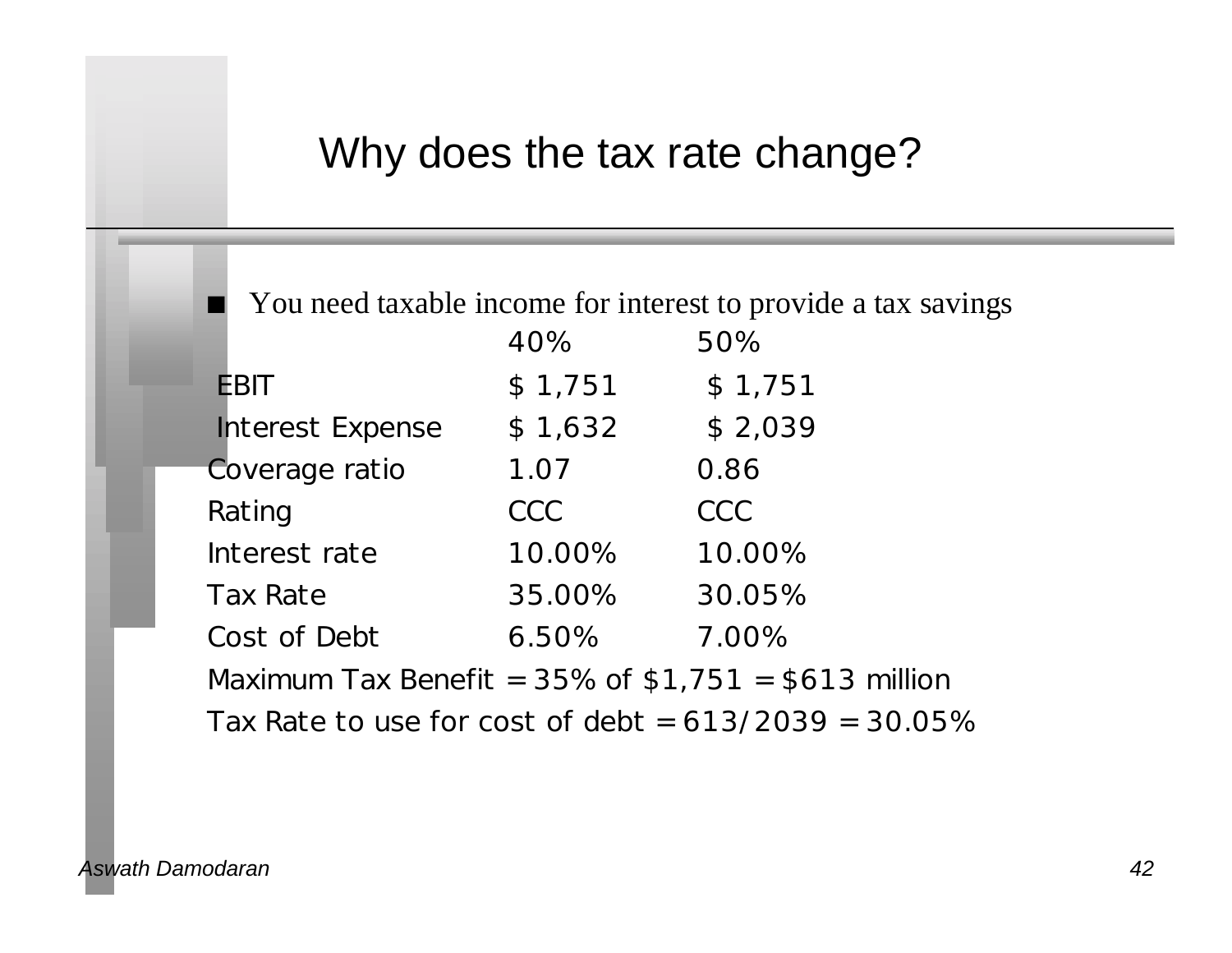## Boeing's Cost of Capital Schedule

| <b>Debt Ratio</b> | Beta | Cost of Equity | Cost of Debt | Cost of Capital |
|-------------------|------|----------------|--------------|-----------------|
| $0\%$             | 0.87 | 9.79%          | 3.38%        | 9.79%           |
| 10%               | 0.93 | 10.14%         | 3.58%        | 9.48%           |
| 20%               | 1.01 | 10.57%         | 4.06%        | 9.27%           |
| 30%               | 1.11 | 11.13%         | 4.55%        | 9.16%           |
| 40%               | 1.25 | 11.87%         | 6.50%        | 9.72%           |
| 50%               | 1.48 | 13.15%         | 7.00%        | 10.07%          |
| 60%               | 1.88 | 15.35%         | 8.50%        | 11.24%          |
| 70%               | 2.56 | 19.06%         | 10.35%       | 12.97%          |
| 80%               | 3.83 | 26.09%         | 10.62%       | 13.72%          |
| 90%               | 7.67 | 47.18%         | 10.83%       | 14.47%          |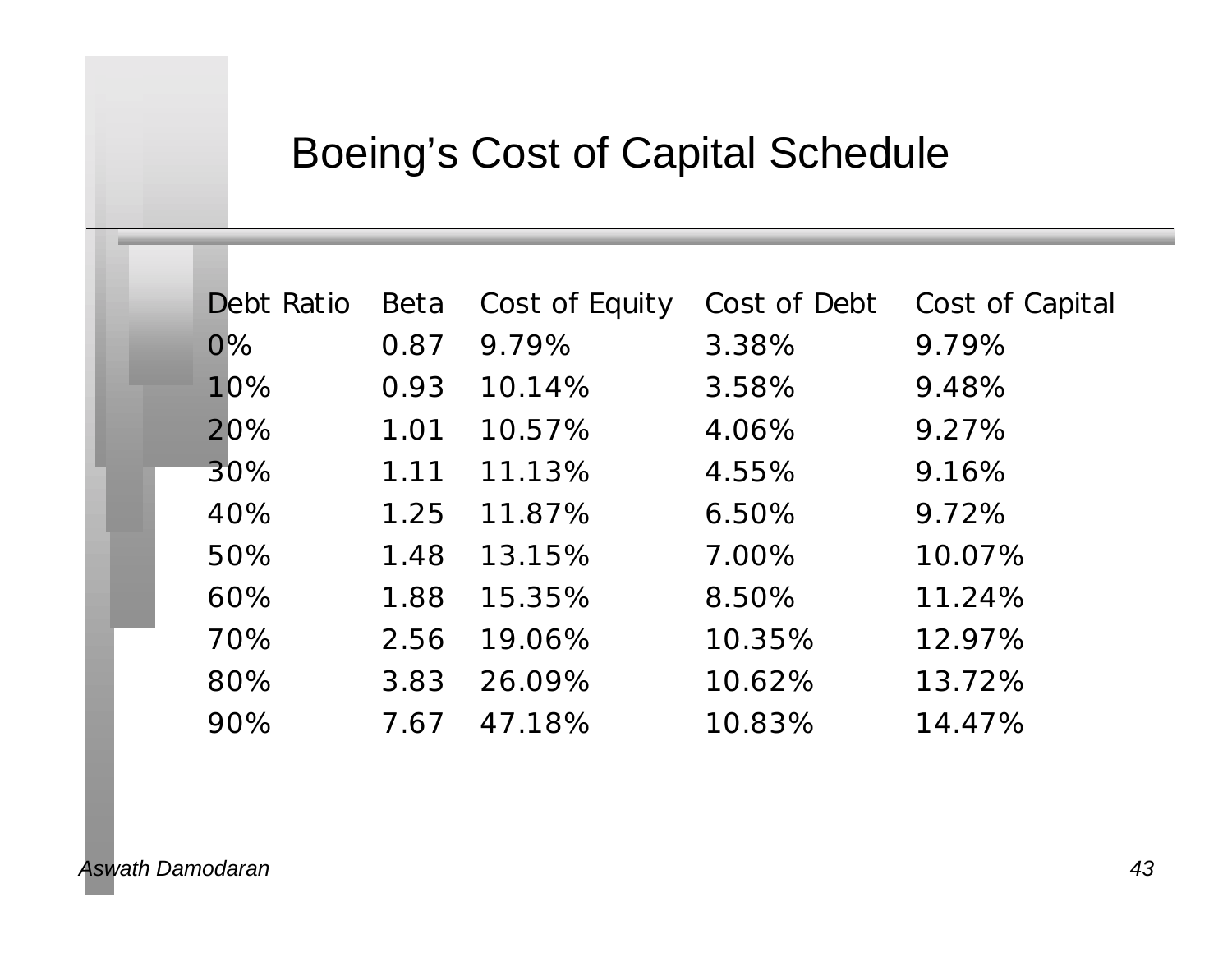### Boeing: Cost of Capital Chart



*Costs of Equity, Debt and Capital: Boeing*

#### *Aswath Damodaran 44*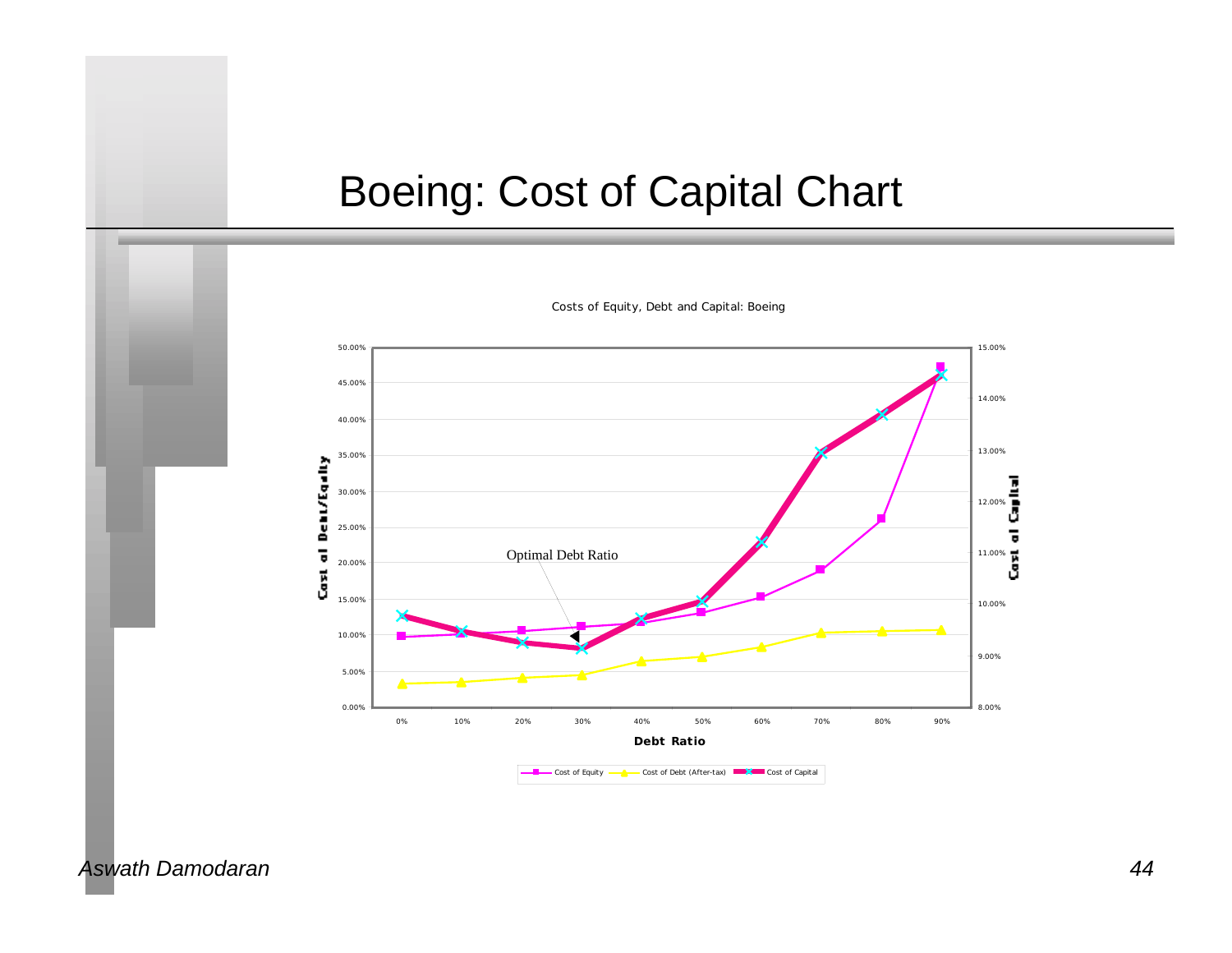## The Home Depot: Cost of Capital Schedule

| Debt Ratio |      | Beta Cost of Equity |              | Rating Interest rate | Tax Rate | Cost of Debt (After-tax) Cost of Capital |        |
|------------|------|---------------------|--------------|----------------------|----------|------------------------------------------|--------|
| 0%         | 0.84 | 9.64%               | AAA          | 5.20%                | 35.00%   | 3.38%                                    | 9.64%  |
| 10%        | 0.90 | 9.98%               | A            | 6.00%                | 35.00%   | 3.90%                                    | 9.37%  |
| 20%        | 0.98 | 10.40%              | <b>BB</b>    | 7.00%                | 35.00%   | 4.55%                                    | 9.23%  |
| 30%        | 1.08 | 10.93%              | CCC          | 10.00%               | 35.00%   | 6.50%                                    | 9.60%  |
| 40%        | 1.27 | 11.96%              | CC           | 11.00%               | 24.95%   | 8.26%                                    | 10.48% |
| 50%        | 1.54 | 13.47%              | $\mathsf{C}$ | 12.50%               | 17.56%   | 10.30%                                   | 11.89% |
| $60\%$     | 1.92 | 15.58%              | $\mathsf{C}$ | 12.50%               | 14.63%   | 10.67%                                   | 12.64% |
| 70%        | 2.57 | 19.11%              | $\mathsf{C}$ | 12.50%               | 12.54%   | 10.93%                                   | 13.39% |
| 80%        | 3.85 | 26.17%              | $\mathsf{C}$ | 12.50%               | 10.98%   | 11.13%                                   | 14.14% |
| 90%        | 7.70 | 47.34%              | C            | 12.50%               | 9.76%    | 11.28%                                   | 14.89% |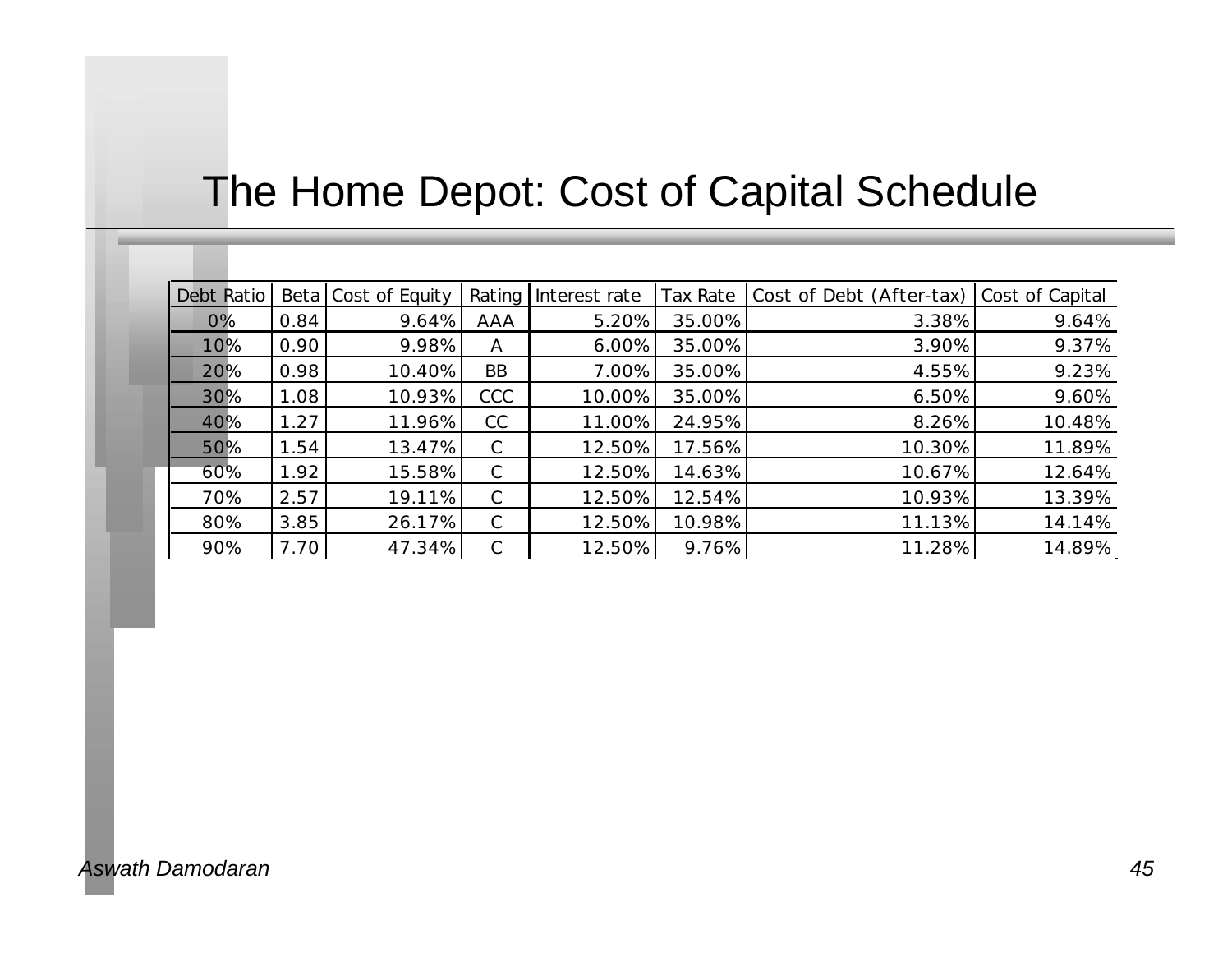## Effect of Moving to the Optimal on Firm Value

Re-estimate firm value at each debt ratio, using the new cost of capital.

• For a stable growth firm, this would be

Firm Value = CF to Firm  $(1 + g) / (WACC - g)$ 

- For a high growth firm, this would require that the cash flows during the high growth phase be estimated and discounted back.
- Estimate the annual savings in financing costs from the change in cost of capital and compute the present value of these savings in perpetuity.
- Annual Savings = (Cost of capital<sub>before</sub> Cost of capital<sub>after</sub>) Firm Value
	- If you assume no growth in firm value, this would yield Annual Saving / Cost of capital $_{\text{after}}$
	- If you assume perpetual growth in savings, this would yield Annual Saving / (Cost of capital  $_{after}$ -g)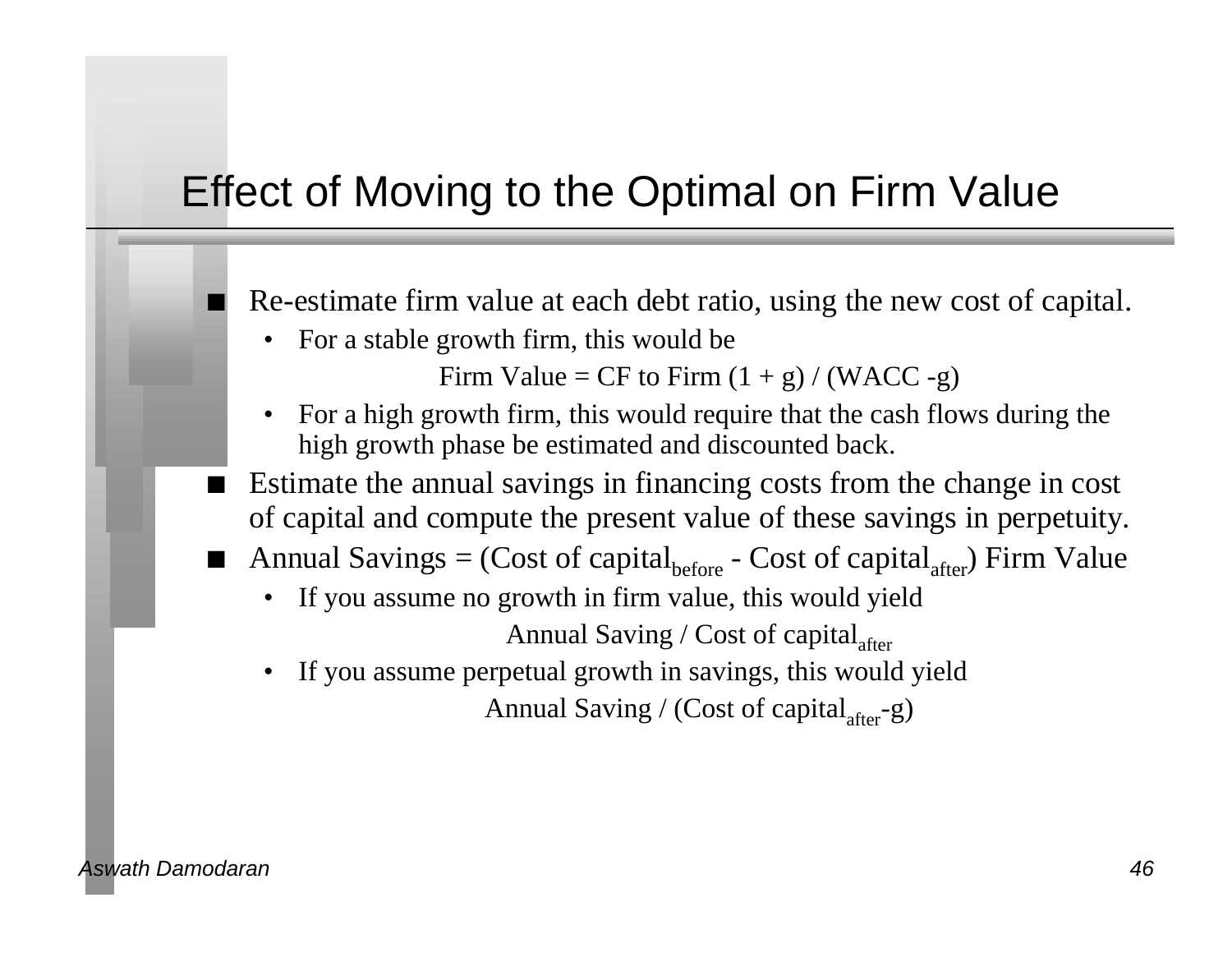## But what growth rate do we use? One solution

The estimate of growth used in valuing a firm can clearly have significant implications for the final number.

One way to bypass this estimation is to estimate the growth rate implied in today's market value. For instance,

- Boeing's current market value =  $32,595 + 8,194 = $40,789$  million
- Boeing's free cash flow to the firm  $= $1,176$  million
- Boeing's current cost of capital  $= 9.17\%$

Assuming a perpetual growth model,

Firm Value = Cash flow to firm  $(1+g) /$  (Cost of capital - g)

 $40,789 = 1,176$   $(1+g)/(.0917-g)$ 

Solving for g,

Implied growth rate  $= .0611$  or 6.11%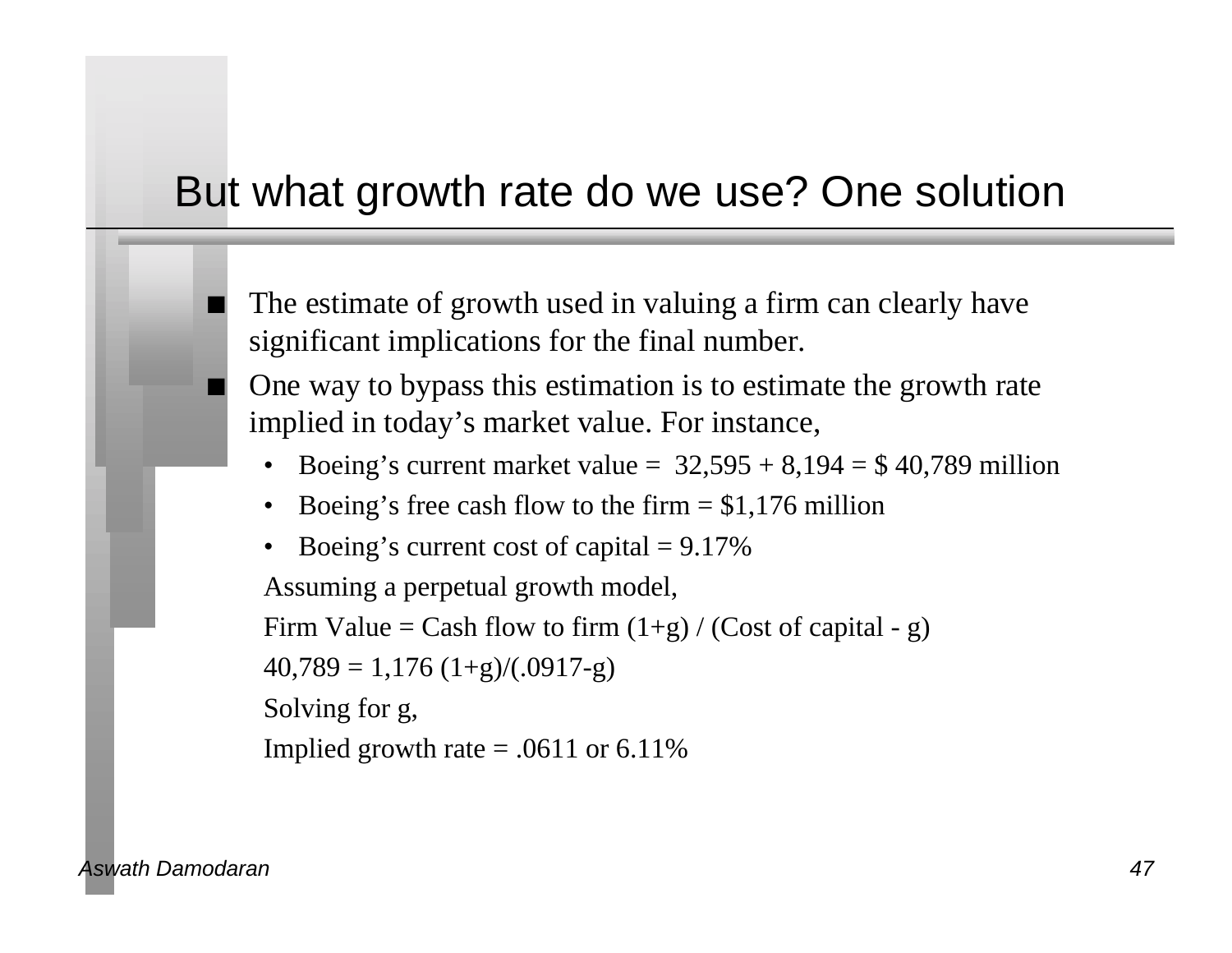# Change in Firm Value for Boeing: Firm Valuation Approach

- Boeing's free cash flow to the firm  $= $1,176$  million
- Boeing's implied growth rate  $= 6.11\%$
- New cost of capital  $= 9.16\%$
- Boeing's new firm value =  $1,176 * 1.0611/(0.0916-0.0611)$

 $=$  \$40,990 million

- Boeing's current firm value  $= $40,789$  million
- Change in firm value  $= $40,990 $40,789 = $201$  million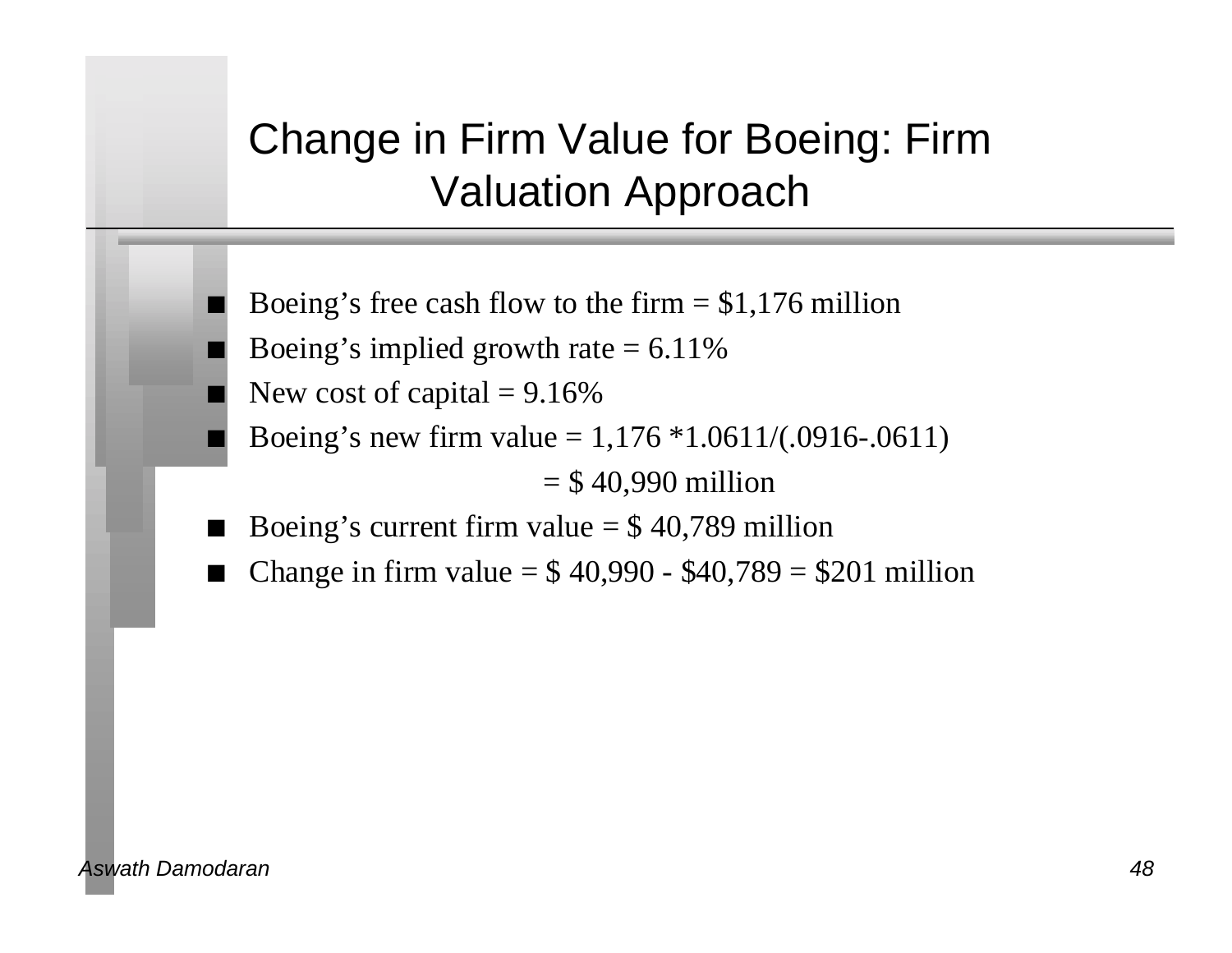## Effect on Firm Value on Boeing: Annual Savings Approach

Firm Value before the change  $= 32,595 + 8,194 = $40,789$  million  $WACC_b = 9.17\%$  Annual Cost = \$62,068 \*12.22% = \$7,583 million  $WACC<sub>a</sub> = 9.16%$  Annual Cost = \$62,068 \*11.64% = \$7,226 million  $WACC = 0.01\%$  Change in Annual Cost = \$ 6.14 million

- If there is no growth in the firm value, (Conservative Estimate)
	- Increase in firm value  $=$  \$ 6.14 / .0916  $=$  \$ 67 million
	- Change in Stock Price  $=$  \$ 67 /1010.7 $=$  \$ 0.07 per share
- If there is growth (of  $6.11\%$ ) in firm value over time,
	- Increase in firm value =  $$ 6.14 / (.0916-.0611) = $ 206$  million
	- Change in Stock Price =  $$206/1010.7 = $0.20$  per share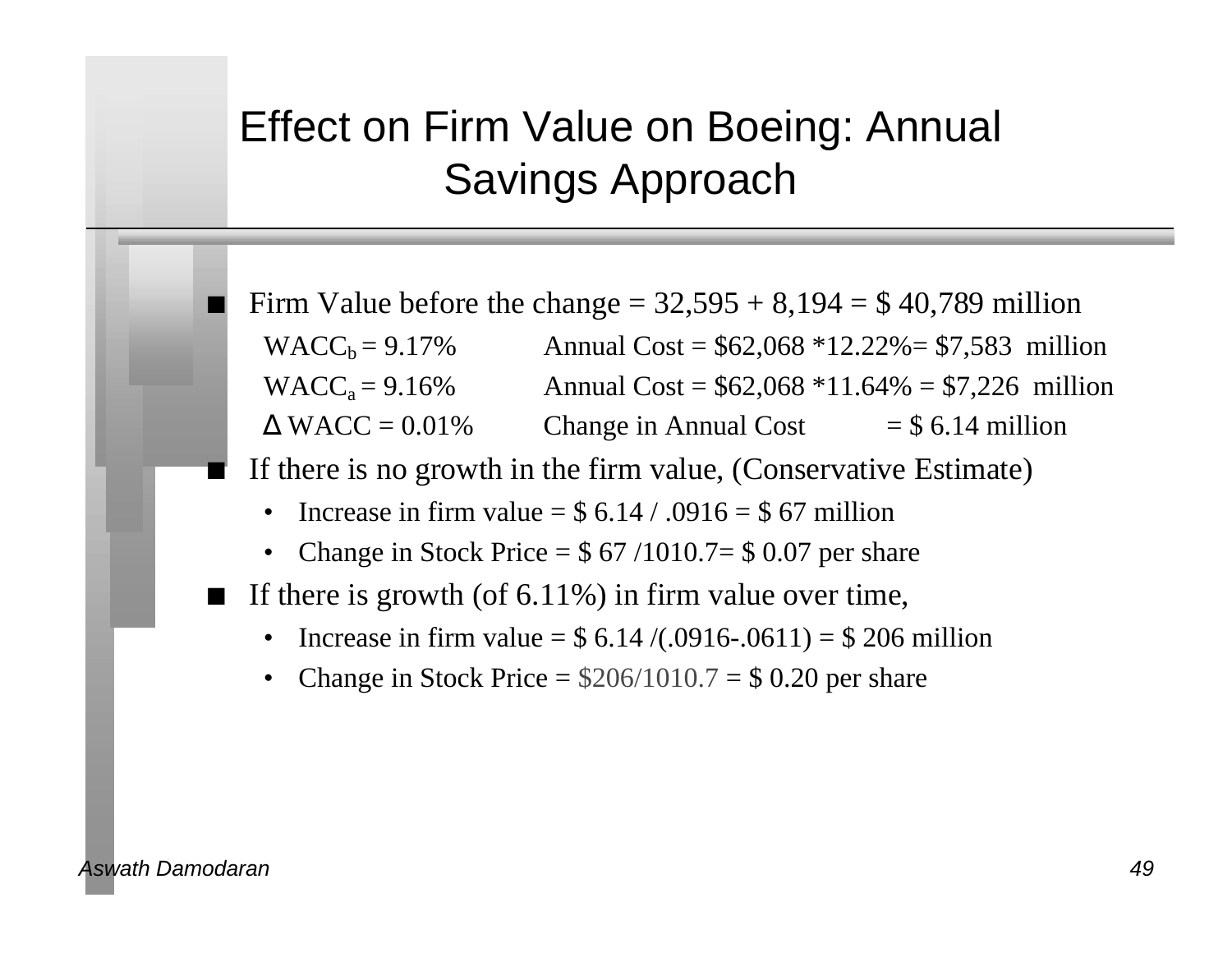## Effect on Firm Value of Moving to the Optimal: The Home Depot

Firm Value before the change  $= 85,668 + 4,081 = $89,749$  million  $WACC_b = 9.51\%$  Annual Cost = \$89,749 \*9.51% = \$8,537 million  $WACC<sub>a</sub> = 9.23%$  Annual Cost = \$89,749 \*9.23% = \$8,281 million  $WACC = 0.28\%$  Change in Annual Cost = \$ 256 million

- If there is growth (of  $6\%$ ) in firm value over time,
	- Increase in firm value =  $$ 256 (1.06)/(0.0923-0.06) = $ 8,406$  million
	- Change in Stock Price  $=$  \$ 8,406/1478.63  $=$  \$ 5.69 per share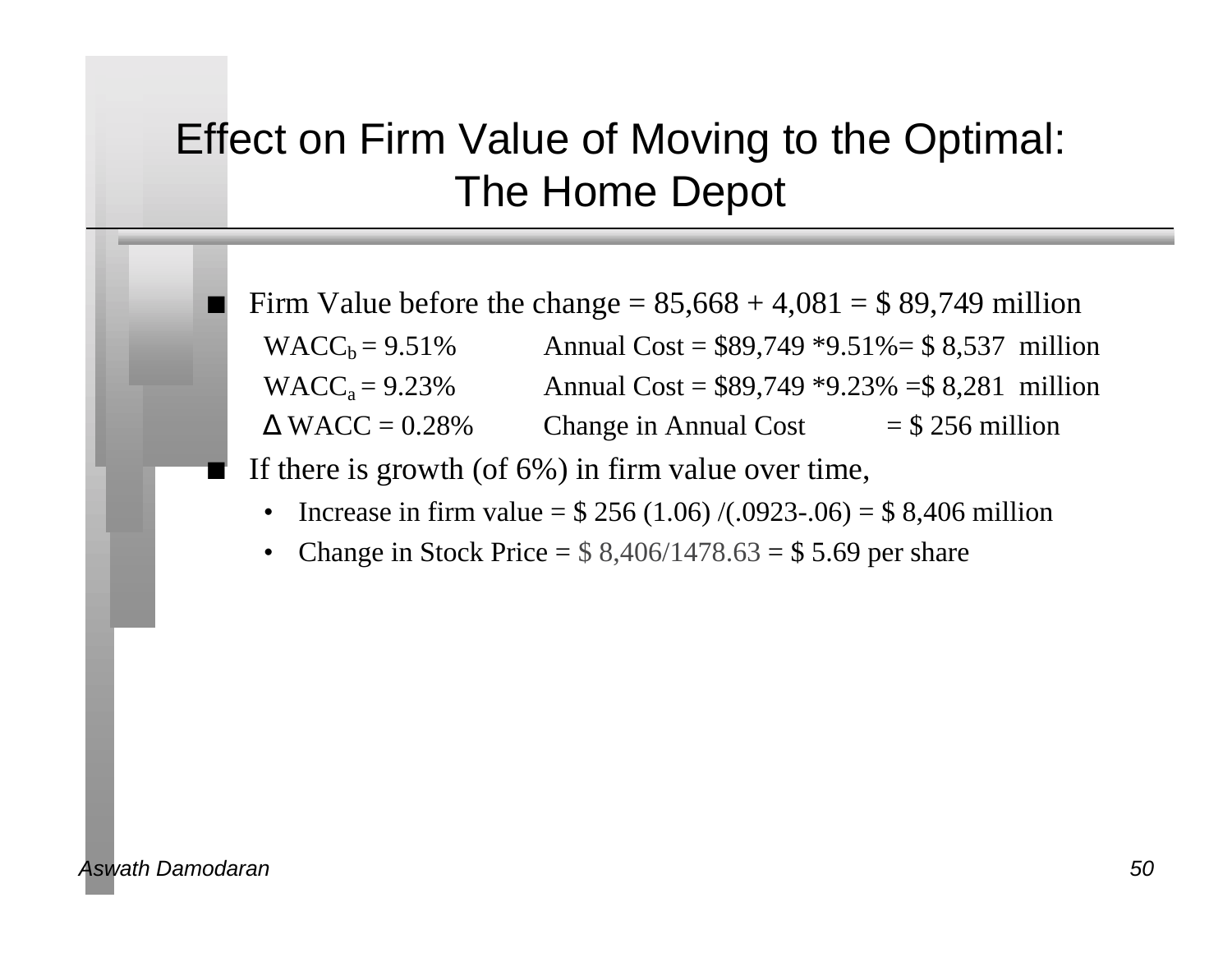#### A Test: The Repurchase Price

Let us suppose that the CFO of The Home Depot approached you about buying back stock. He wants to know the maximum price that he should be willing to pay on the stock buyback. (The current price is \$ 57.94) Assuming that firm value will grow by 6% a year, estimate the maximum price.

What would happen to the stock price after the buyback if you were able to buy stock back at \$ 57.94?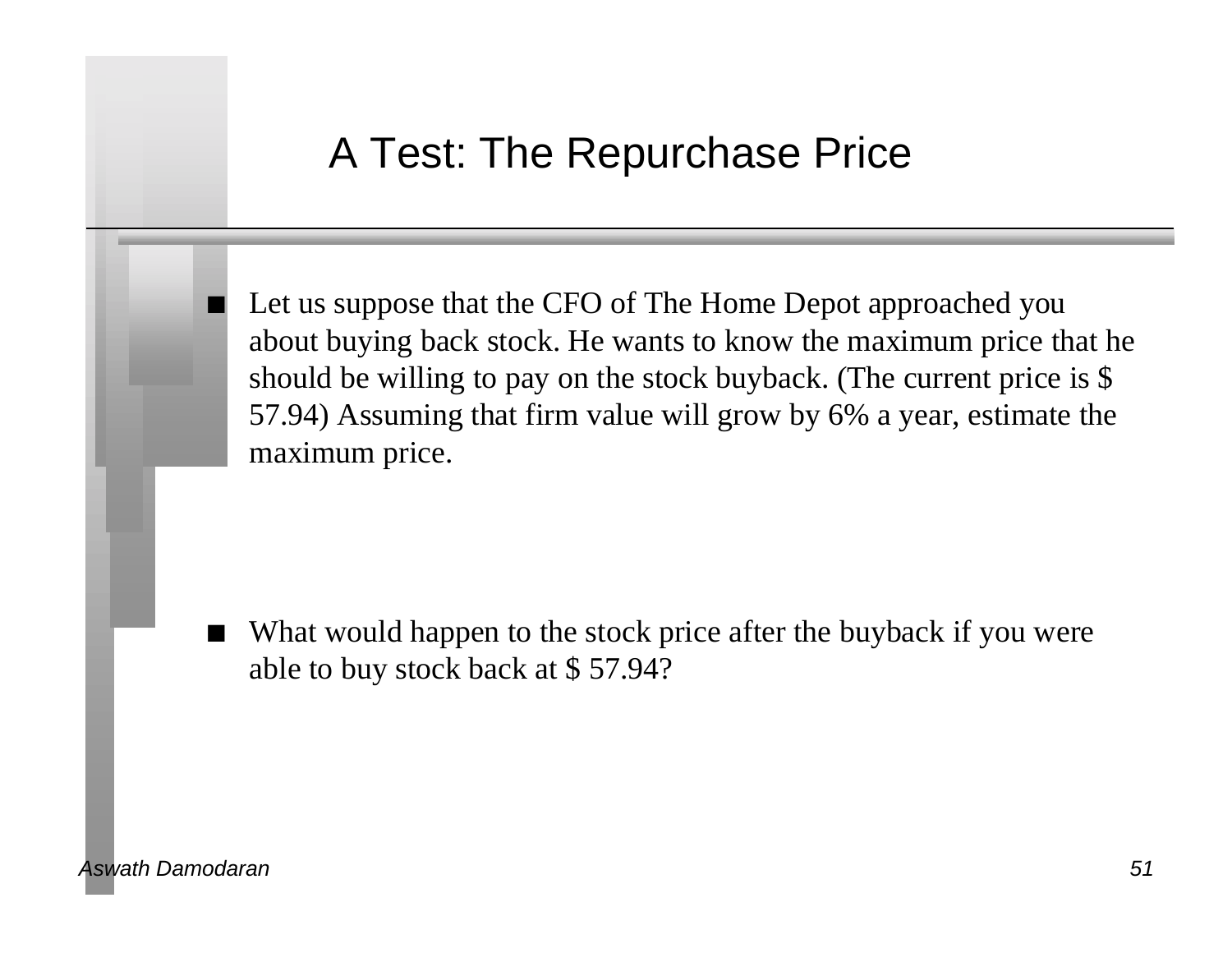## The Downside Risk

#### n Doing What-if analysis on Operating Income

- A. Standard Deviation Approach
	- Standard Deviation In Past Operating Income
	- Standard Deviation In Earnings (If Operating Income Is Unavailable)
	- Reduce Base Case By One Standard Deviation (Or More)
- B. Past Recession Approach
	- Look At What Happened To Operating Income During The Last Recession. (How Much Did It Drop In % Terms?)
	- Reduce Current Operating Income By Same Magnitude
- **Constraint on Bond Ratings**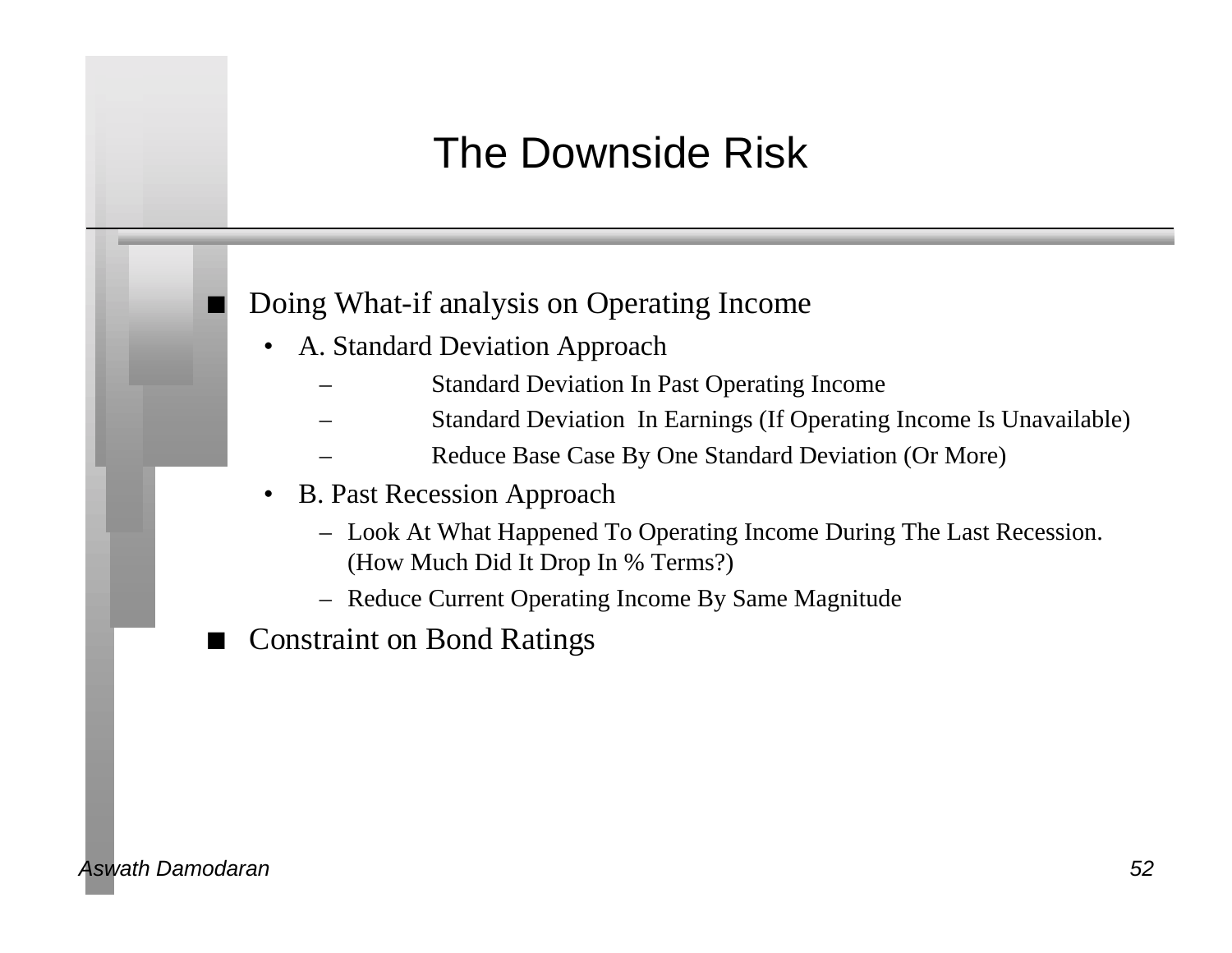## Boeing's Operating Income History

| Year | <b>EBITDA</b> | % Change  |
|------|---------------|-----------|
| 1989 | \$<br>1,217   | 19.54%    |
| 1990 | \$<br>2,208   | 81.46%    |
| 1991 | \$<br>2,785   | 26.15%    |
| 1992 | \$<br>2,988   | 7.30%     |
| 1993 | \$<br>2,722   | $-8.91\%$ |
| 1994 | \$<br>2,302   | $-15.42%$ |
| 1995 | \$<br>1,998   | $-13.21%$ |
| 1996 | \$<br>3,750   | 87.69%    |
| 1997 | \$<br>2,301   | $-38.64%$ |
| 1998 | 3,106         | 34.98%    |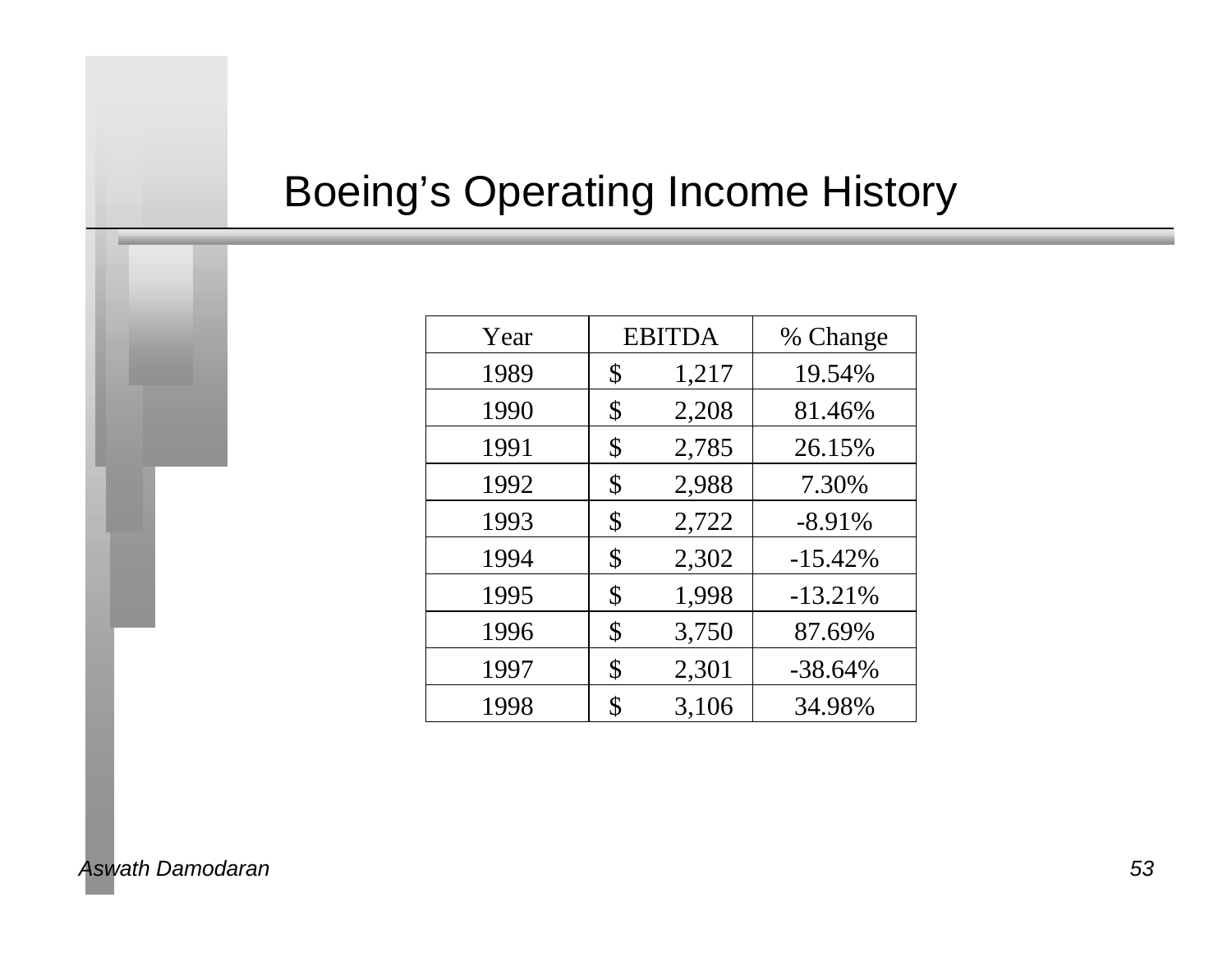## Boeing: Operating Income and Optimal Capital **Structure**

| % Drop in EBITDA | <b>EBITDA</b> |       | <b>Optimal Debt Ratio</b> |
|------------------|---------------|-------|---------------------------|
| $0\%$            | \$            | 3,268 | 30%                       |
| 5%               | \$            | 3,105 | 20%                       |
| 10%              | \$            | 2,941 | 20%                       |
| 15%              | \$            | 2,778 | 10%                       |
| 20%              | \$            | 2,614 | 0%                        |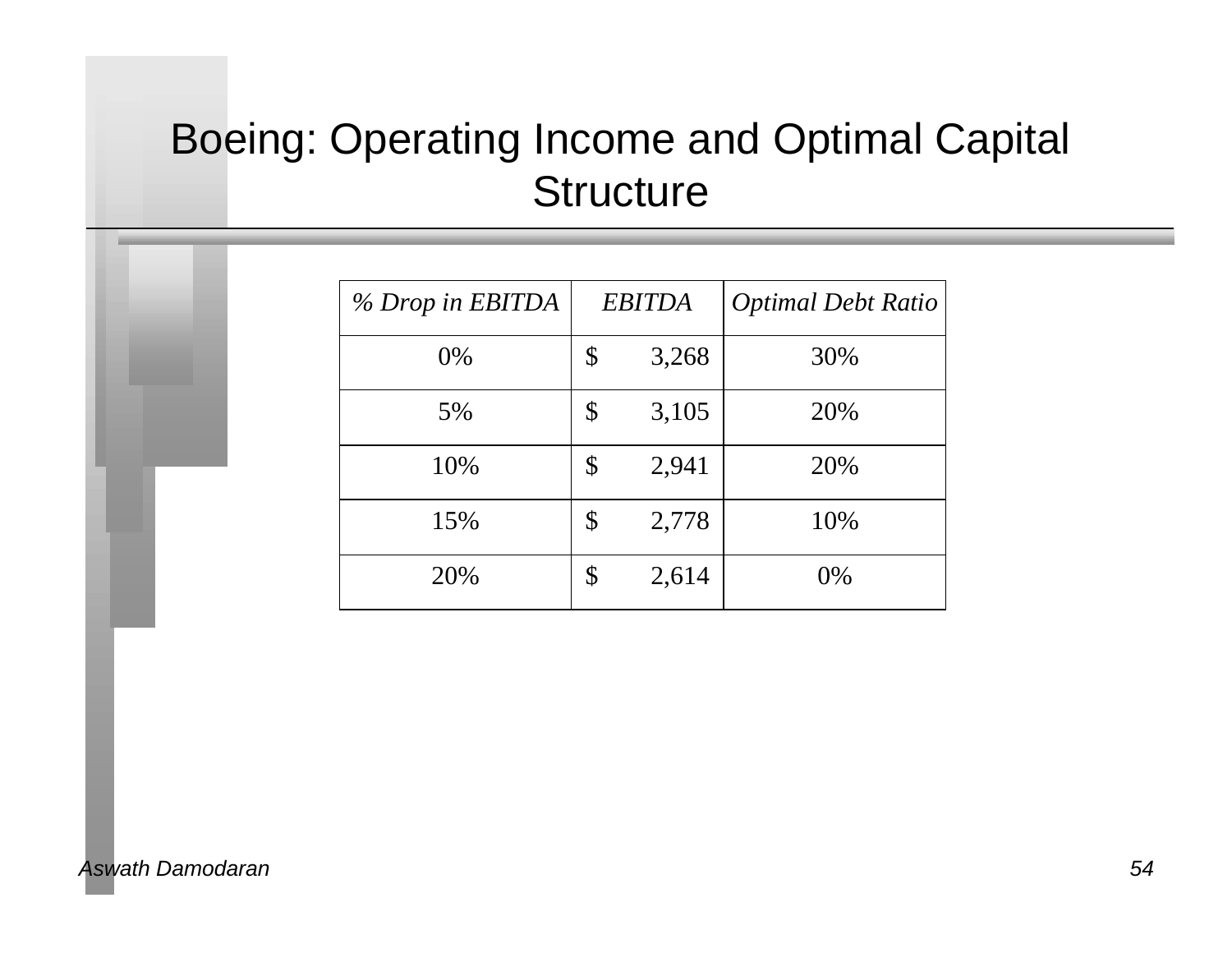## Constraints on Ratings

n Management often specifies a 'desired Rating' below which they do not want to fall.

The rating constraint is driven by three factors

- it is one way of protecting against downside risk in operating income (so do not do both)
- a drop in ratings might affect operating income
- there is an ego factor associated with high ratings
- n Caveat: Every Rating Constraint Has A Cost.
	- Provide Management With A Clear Estimate Of How Much The Rating Constraint Costs By Calculating The Value Of The Firm Without The Rating Constraint And Comparing To The Value Of The Firm With The Rating Constraint.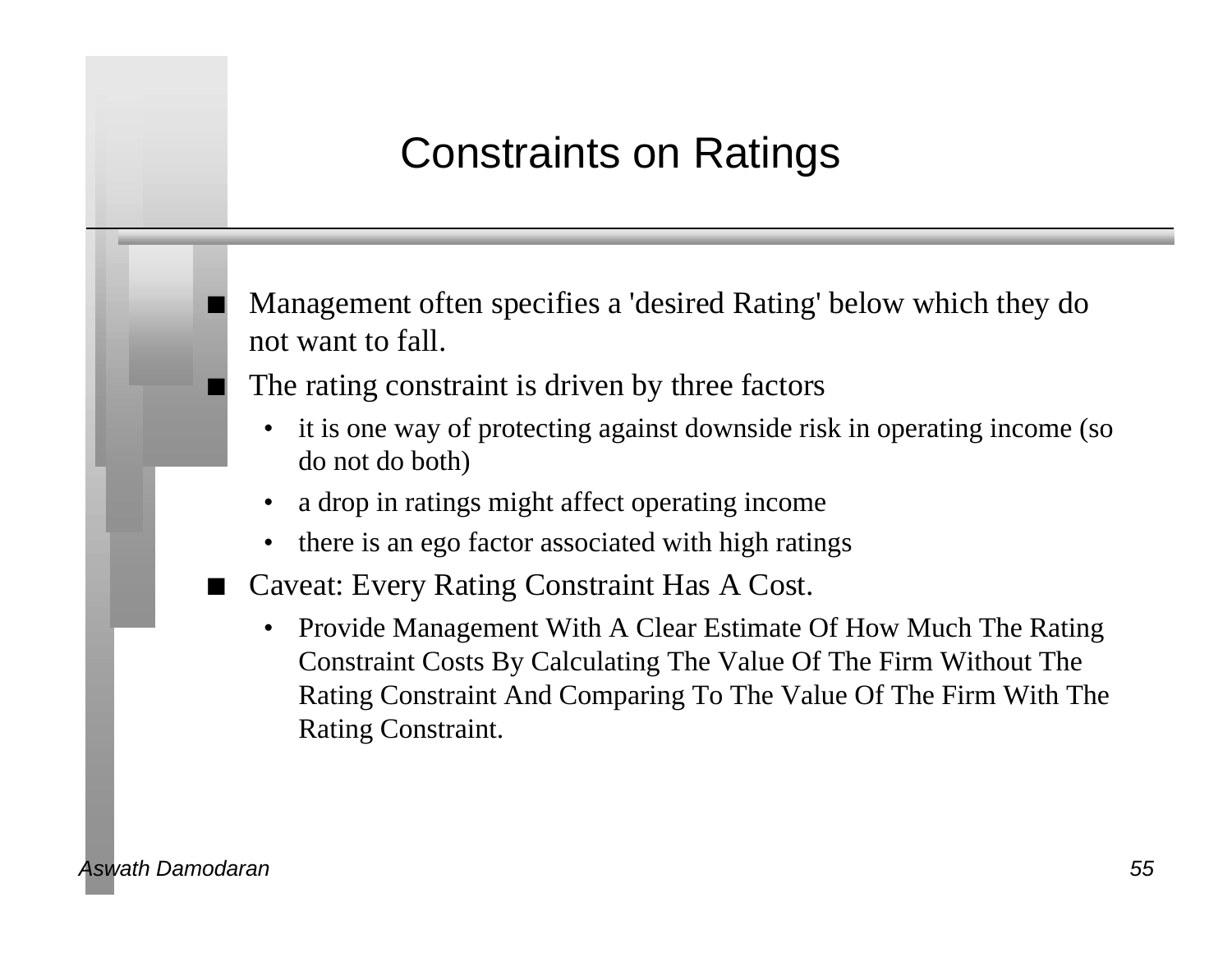#### Ratings Constraints for Boeing

- Assume that Boeing imposes a rating constraint of BBB or greater.
- The optimal debt ratio for Boeing is then 20% (see next page)
- The cost of imposing this rating constraint can then be calculated as follows:

| Value at 30% Debt                | $=$ \$41,003 million  |
|----------------------------------|-----------------------|
| - Value at 20% Debt              | $=$ \$ 39,416 million |
| <b>Cost of Rating Constraint</b> | $=$ \$1,587 million   |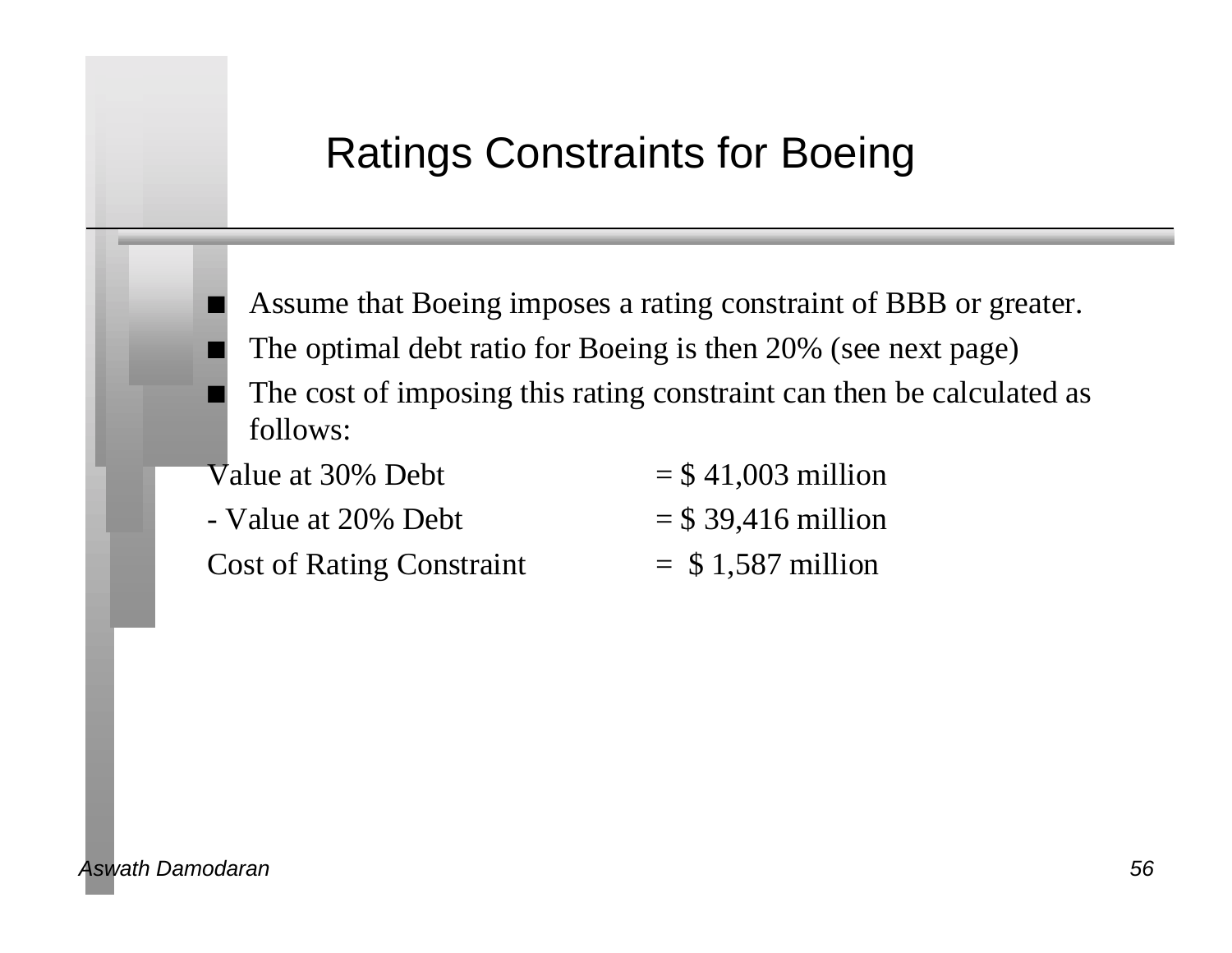#### What if you do not buy back stock..

The optimal debt ratio is ultimately a function of the underlying riskiness of the business in which you operate and your tax rate Will the optimal be different if you took projects instead of buying back stock?

- NO. As long as the projects financed are in the same business mix that the company has always been in and your tax rate does not change significantly.
- YES, if the projects are in entirely different types of businesses or if the tax rate is significantly different.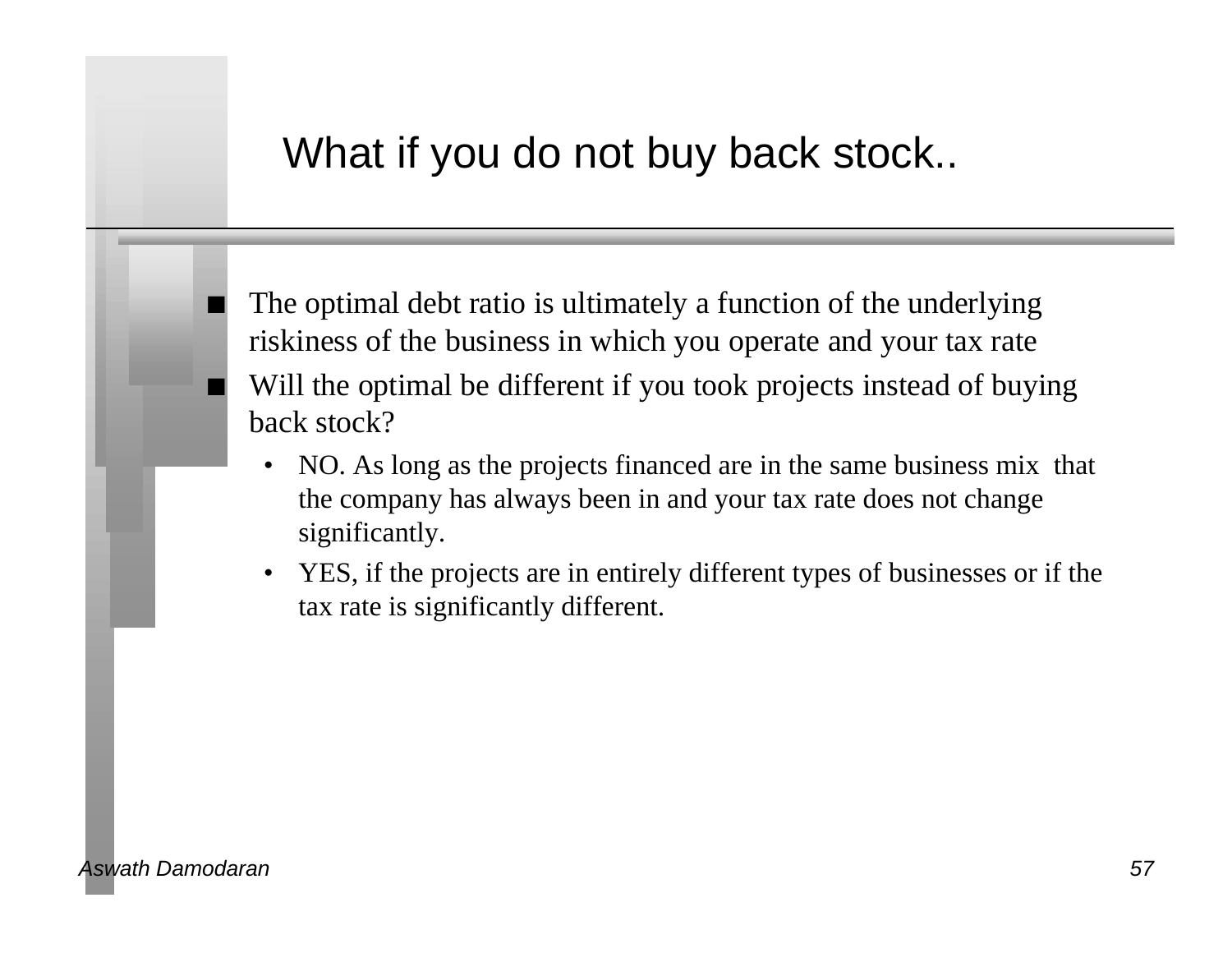#### Analyzing Financial Service Firms

The interest coverage ratios/ratings relationship is likely to be different for financial service firms.

- The definition of debt is messy for financial service firms. In general, using all debt for a financial service firm will lead to high debt ratios. Use only interest-bearing long term debt in calculating debt ratios.
- The effect of ratings drops will be much more negative for financial service firms.
- There are likely to regulatory constraints on capital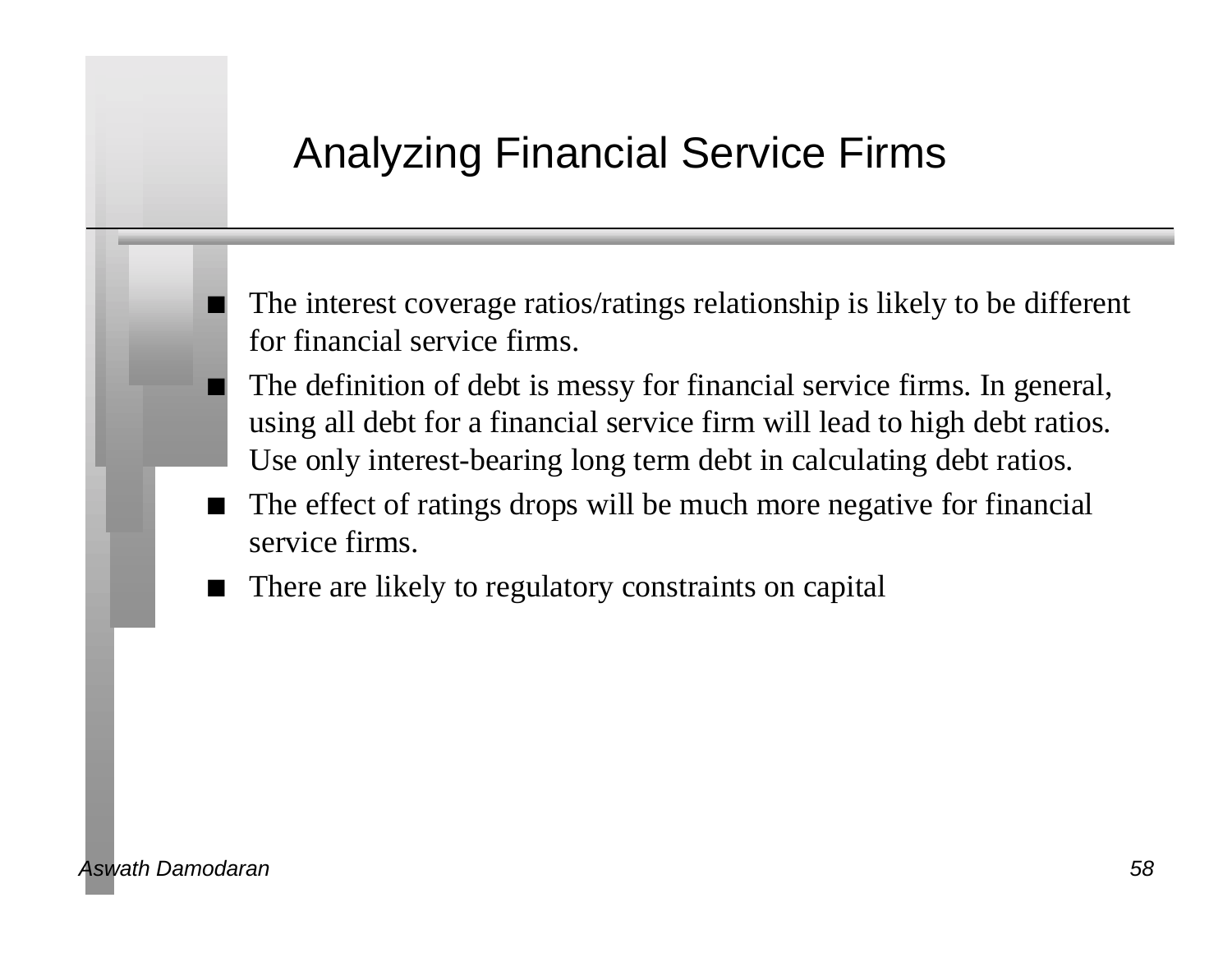## Long Term Interest Coverage Ratios for Financial Service Firms

| Long Term Interest Coverage Ratio | Rating is    | Spread is | <b>Operating Income Decline</b> |
|-----------------------------------|--------------|-----------|---------------------------------|
| < 0.25                            | D            | 12.00%    | $-50\%$                         |
| $ 0.25 - 0.50$                    | $\mathsf{C}$ | 9.00%     | $-40%$                          |
| $ 0.50 - 0.75 $                   | CC           | 7.50%     | $-40%$                          |
| $ 0.75 - 0.90 $                   | <b>CCC</b>   | 6.00%     | $-40%$                          |
| $ 0.90 - 1.00$                    | $B-$         | 5.00%     | $-25%$                          |
| $1.00 - 1.25$                     | B            | 4.00%     | $-20%$                          |
| $1.25 - 1.50$                     | $B+$         | 3.00%     | $-20%$                          |
| $1.50 - 2.00$                     | BB           | 2.50%     | $-20%$                          |
| $2.00 - 2.25$                     | <b>BBB</b>   | 2.00%     | $-10%$                          |
| $2.25 - 3.00$                     | A-           | 1.50%     | $-5%$                           |
| $3.00 - 3.90$                     | A            | 1.25%     | $-5%$                           |
| $3.90 - 4.85$                     | $A+$         | 1.00%     | $-5%$                           |
| $4.85 - 6.65$                     | AA           | 0.70%     | $-5%$                           |
| > 6.65                            | AAA          | 0.30%     | 0%                              |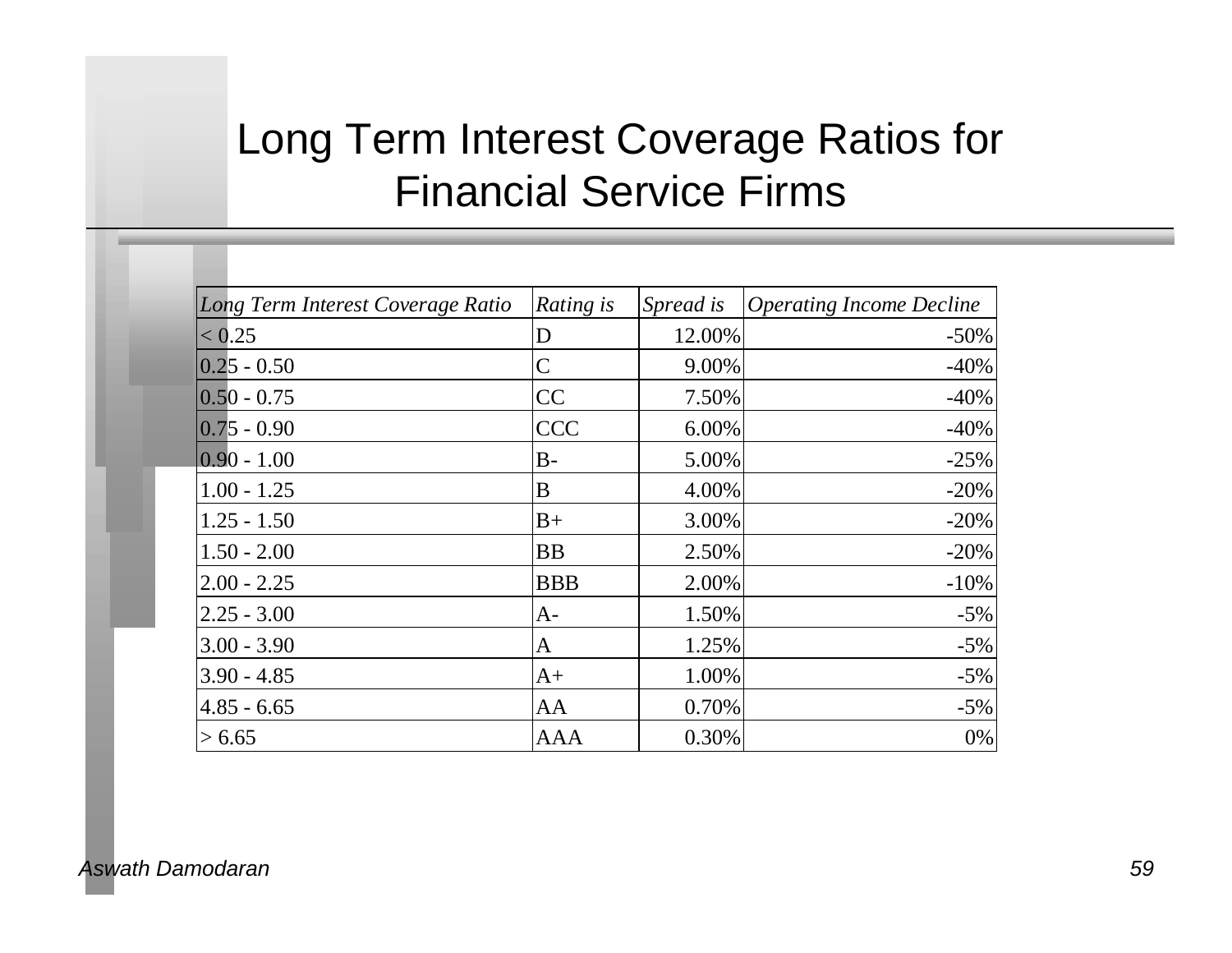## J.P. Morgan: Optimal Capital Structure

| Debt Ratio | Cost of Capital | Firm Value |  |
|------------|-----------------|------------|--|
| 0%         | 12.39%          | \$19,333   |  |
| 10%        | 11.97%          | \$20,315   |  |
| 20%        | 11.54%          | \$20,332   |  |
| 30%        | 11.19%          | \$21,265   |  |
| 40%        | 10.93%          | \$20,858   |  |
| 50%        | 10.80%          | \$18,863   |  |
| 60%        | 10.68%          | \$19,198   |  |
| 70%        | 11.06%          | \$13,658   |  |
| 80%        | 13.06%          | \$10,790   |  |
| 90%        | 15.76%          | \$7,001    |  |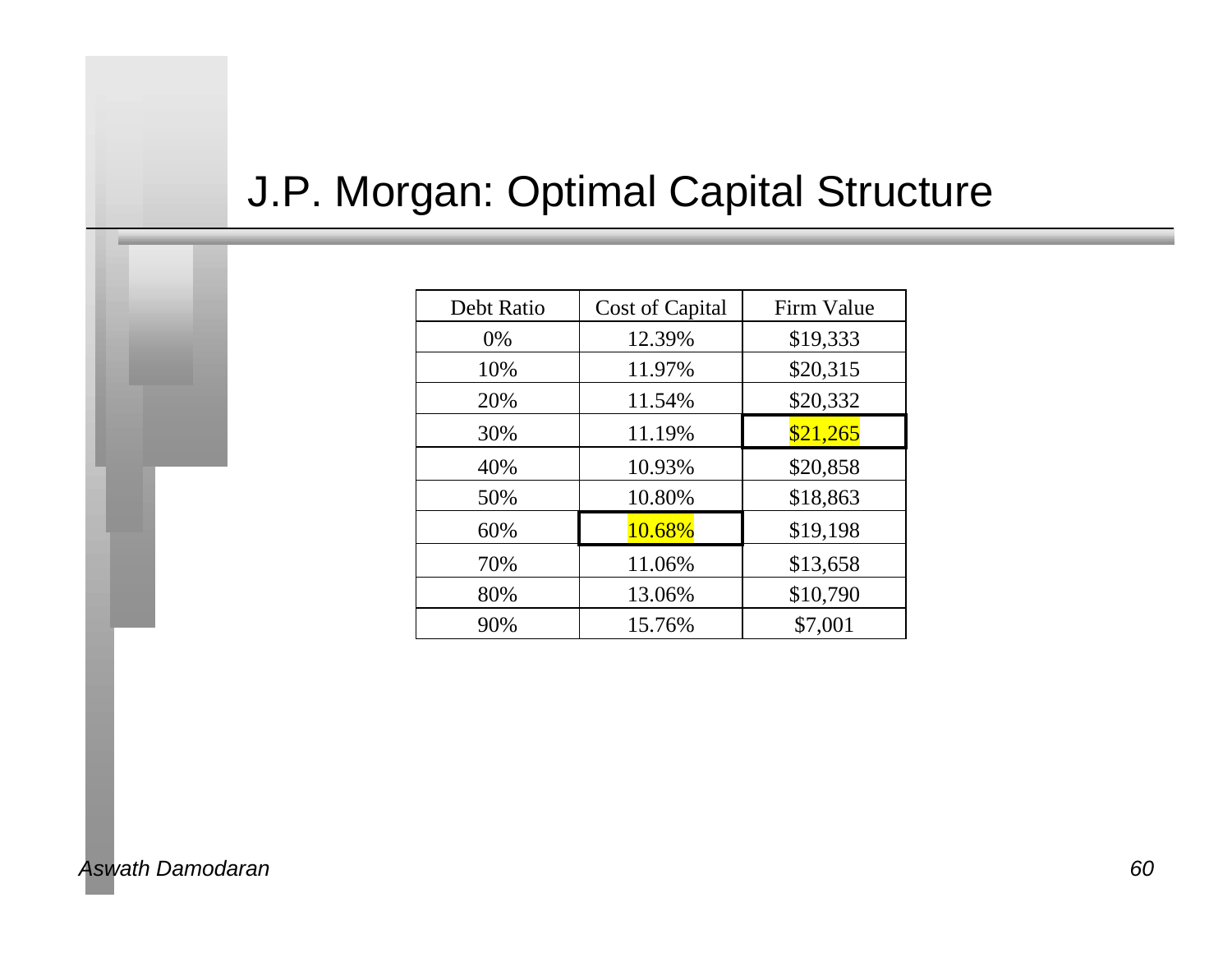### Analyzing Companies after Abnormal Years

The operating income that should be used to arrive at an optimal debt ratio is a "normalized" operating income

n A normalized operating income is the income that this firm would make in a normal year.

- For a cyclical firm, this may mean using the average operating income over an economic cycle rather than the latest year's income
- For a firm which has had an exceptionally bad or good year (due to some firm-specific event), this may mean using industry average returns on capital to arrive at an optimal or looking at past years
- For any firm, this will mean not counting one time charges or profits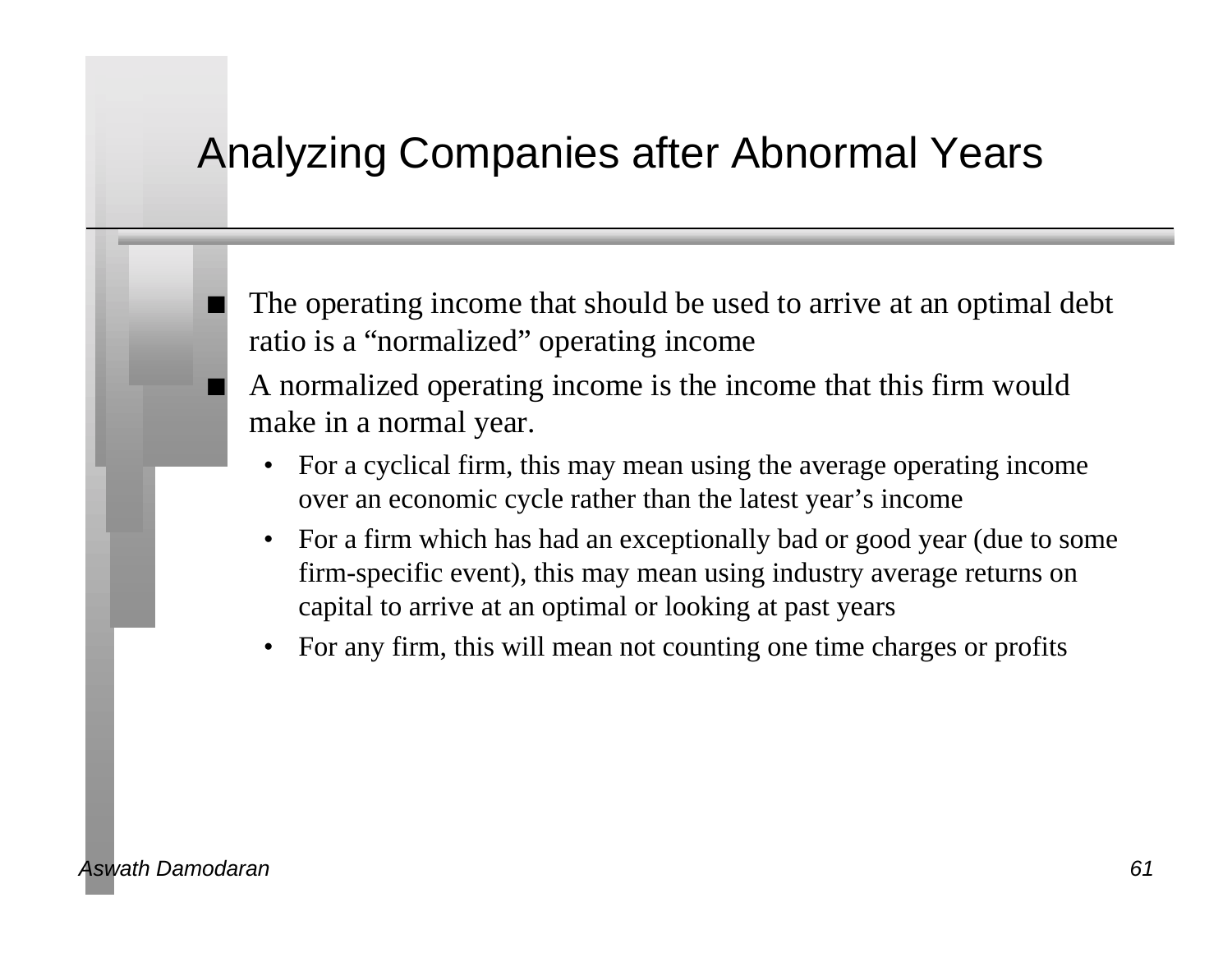## Analyzing a Private Firm

The approach remains the same with important caveats

- It is far more difficult estimating firm value, since the equity and the debt of private firms do not trade
- Most private firms are not rated.
- If the cost of equity is based upon the market beta, it is possible that we might be overstating the optimal debt ratio, since private firm owners often consider all risk.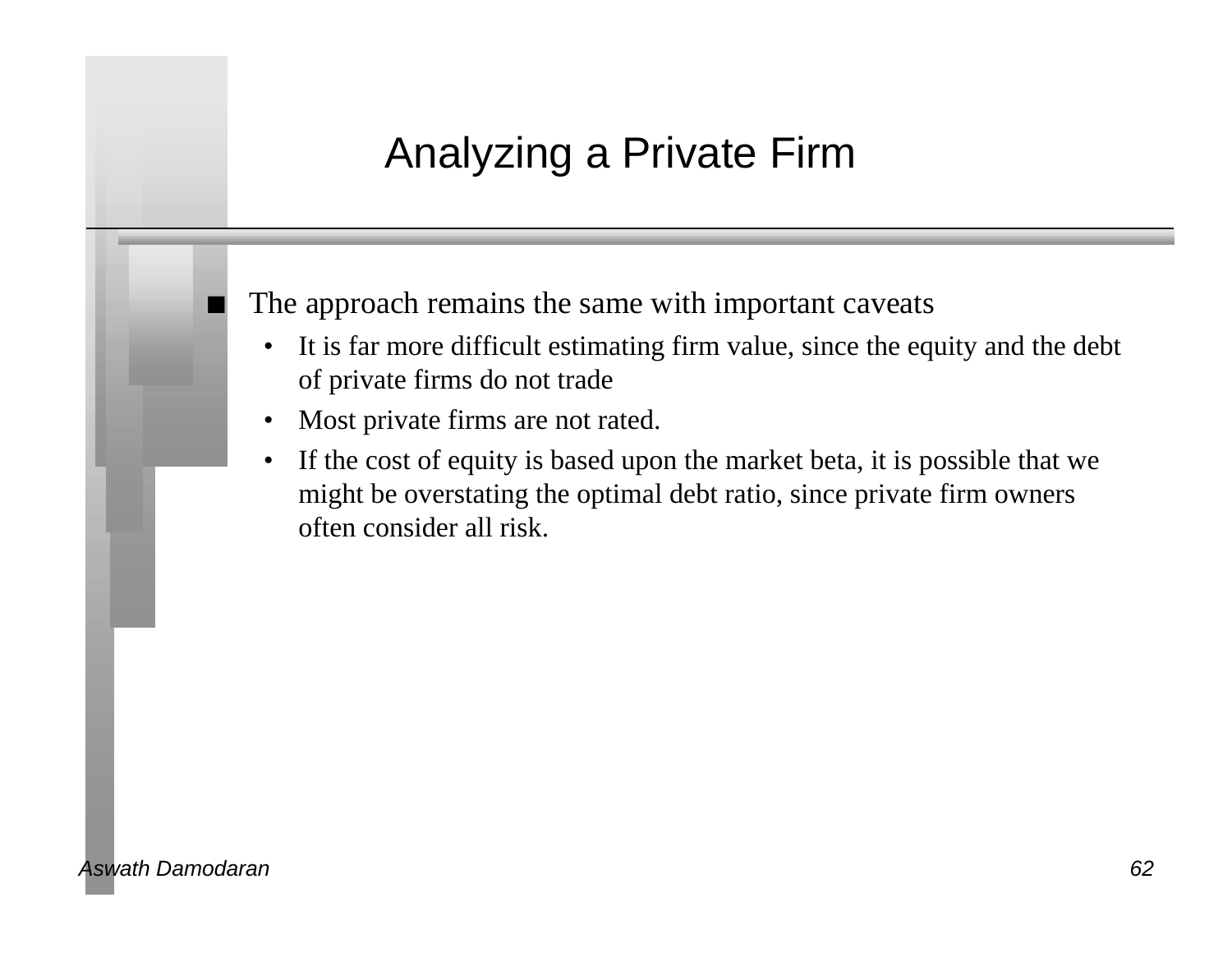## Estimating the Optimal Debt Ratio for a Private Software Firm

We first estimate the market value of the firm using the average Value/EBITDA multiple of 21.8 for the software industry and the EBITDA for InfoSoft of \$ 3 million:

Firm Value =  $$3$  million  $*$  21.8 =  $$65.4$  million

We then estimate a synthetic rating for the firm, using its current interest coverage ratio and the ratings table designed for smaller and riskier firms. The current interest coverage ratio for InfoSoft was:

Interest Coverage Ratio = EBIT / Interest Expense =  $$ 2$  million/ $$$  $315,000 = 6.35$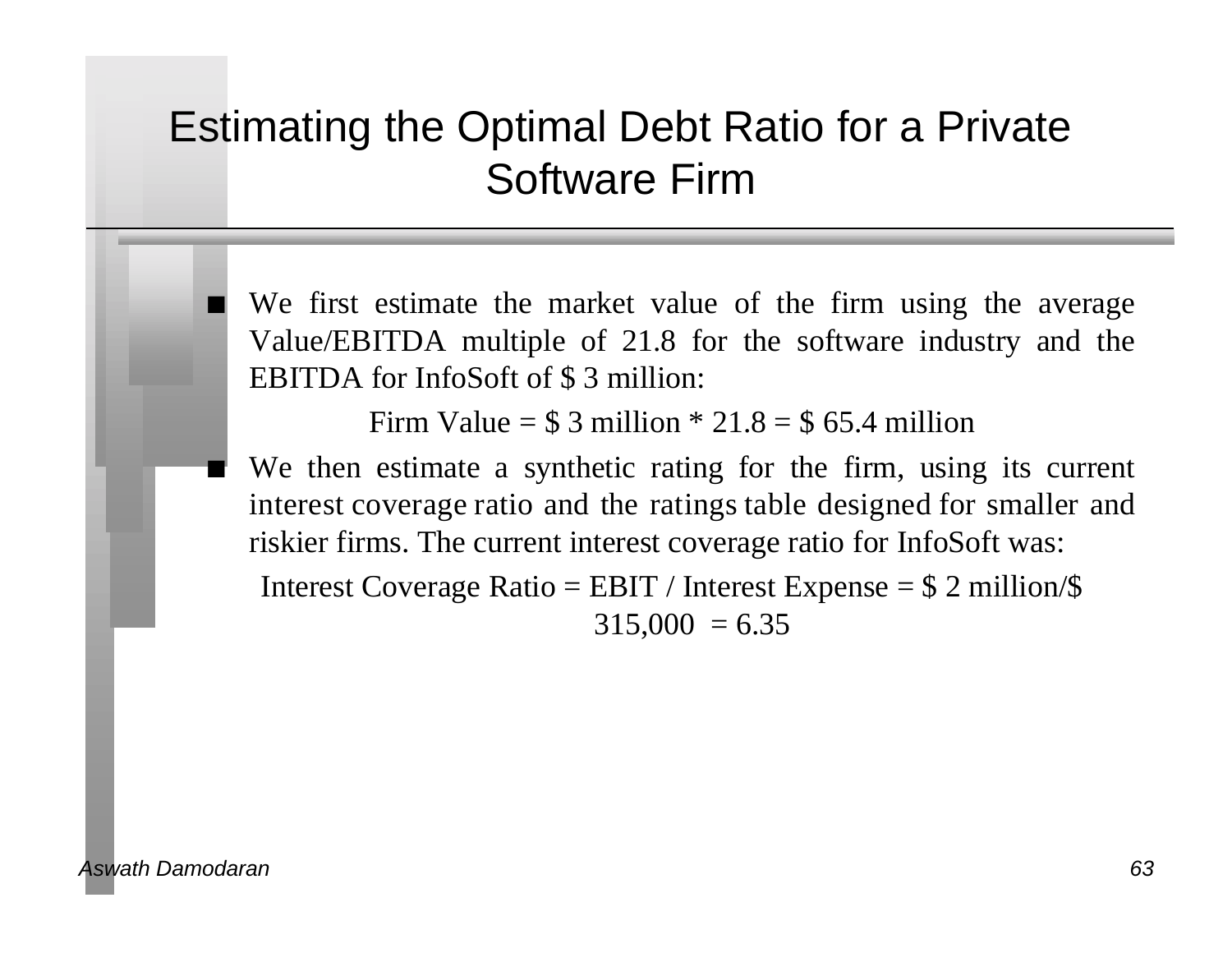## Interest Coverage Ratios, Spreads and Ratings: Small Firms

| Interest Coverage Ratio | Rating       | Spread over T Bond Rate |
|-------------------------|--------------|-------------------------|
| >12.5                   | <b>AAA</b>   | 0.20%                   |
| 9.50-12.50              | AA           | 0.50%                   |
| $7.5 - 9.5$             | $A+$         | 0.80%                   |
| $6.0 - 7.5$             | A            | 1.00%                   |
| $4.5 - 6.0$             | $A-$         | 1.25%                   |
| $3.5 - 4.5$             | <b>BBB</b>   | 1.50%                   |
| $3.0 - 3.5$             | <b>BB</b>    | 2.00%                   |
| $2.5 - 3.0$             | $B+$         | 2.50%                   |
| $2.0 - 2.5$             | B            | 3.25%                   |
| $1.5 - 2.0$             | $B -$        | 4.25%                   |
| $1.25 - 1.5$            | <b>CCC</b>   | 5.00%                   |
| $0.8 - 1.25$            | CC           | 6.00%                   |
| $0.5 - 0.8$             | $\mathsf{C}$ | 7.50%                   |
| < 0.5                   | D            | 10.00%                  |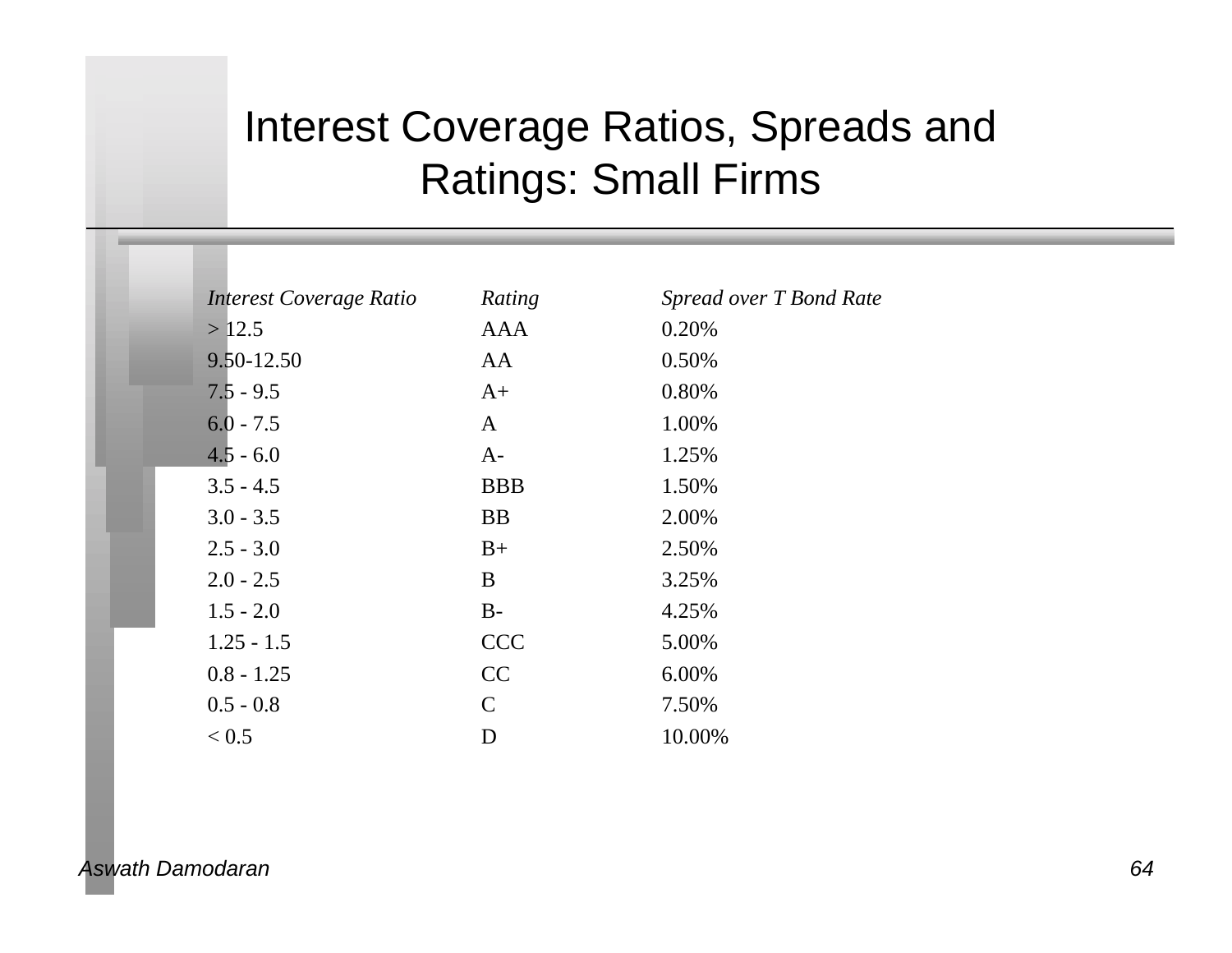## Optimal Debt Ratio for InfoSoft

| Debt Ratio | <b>Beta</b> | Cost of Equity | Rating     | Interest rate | Cost of Debt (After-tax) | Cost of Capital |
|------------|-------------|----------------|------------|---------------|--------------------------|-----------------|
| $0\%$      | 1.43        | 12.87%         | <b>AAA</b> | 5.20%         | 3.02%                    | 12.87%          |
| 10%        | 1.52        | 13.38%         | $A-$       | 6.25%         | 3.63%                    | 12.40%          |
| 20%        | 1.64        | 14.01%         | $B -$      | 9.25%         | 5.37%                    | 12.28%          |
| 30%        | 1.82        | 15.02%         | CC         | 11.00%        | 7.00%                    | 12.61%          |
| 40%        | 2.16        | 16.86%         | C          | 12.50%        | 9.50%                    | 13.91%          |
| 50%        | 2.63        | 19.48%         | D          | 15.00%        | 12.60%                   | 16.04%          |
| 60%        | 3.29        | 23.10%         | D          | 15.00%        | 13.00%                   | 17.04%          |
| 70%        | 4.39        | 29.13%         | D          | 15.00%        | 13.29%                   | 18.04%          |
| 80%        | 6.58        | 41.20%         | D          | 15.00%        | 13.50%                   | 19.04%          |
| 90%        | 13.16       | 77.40%         | D          | 15.00%        | 13.67%                   | 20.04%          |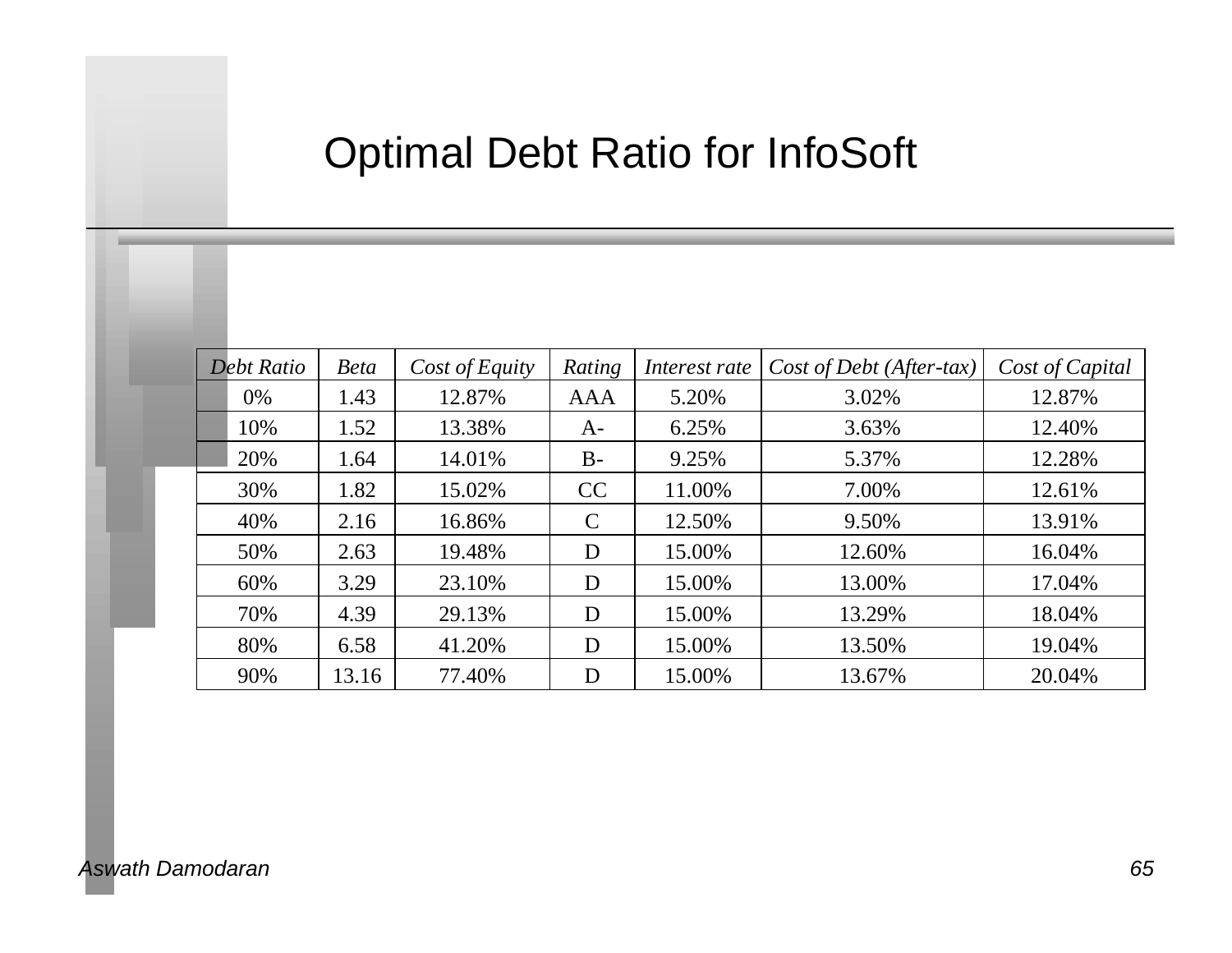#### Determinants of Optimal Debt Ratios

#### Firm Specific Factors

- 1. Tax Rate
	- Higher tax rates - > Higher Optimal Debt Ratio
- Lower tax rates - > Lower Optimal Debt Ratio
- 2. Cash flow generation = EBITDA / MV of Firm
- Higher Pre-tax Returns - > Higher Optimal Debt Ratio
- Lower Pre-tax Returns - > Lower Optimal Debt Ratio
- 3. Variance in Earnings [ Shows up when you do 'what if' analysis]
- Higher Variance - > Lower Optimal Debt Ratio
	- Lower Variance - > Higher Optimal Debt Ratio
- Macro-Economic Factors
	- 1. Default Spreads Higher - - > Lower Optimal Debt Ratio Lower - - > Higher Optimal Debt Ratio

#### *Aswath Damodaran 66*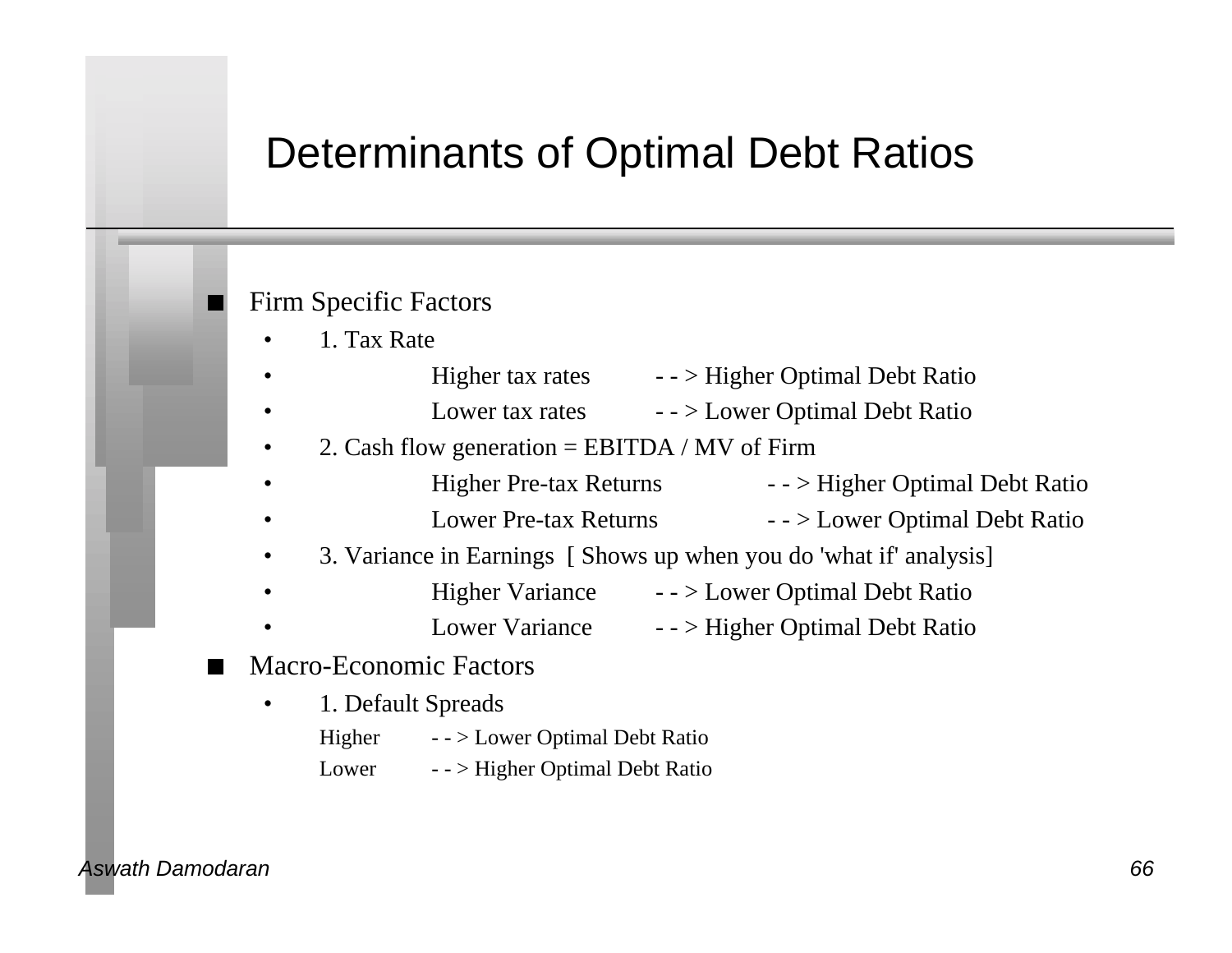# 6 Application Test: Your firm's optimal financing mix

Using the optimal capital structure spreadsheet provided:

- Estimate the optimal debt ratio for your firm
- Estimate the new cost of capital at the optimal
- Estimate the effect of the change in the cost of capital on firm value
- Estimate the effect on the stock price
- n In terms of the mechanics, what would you need to do to get to the optimal immediately?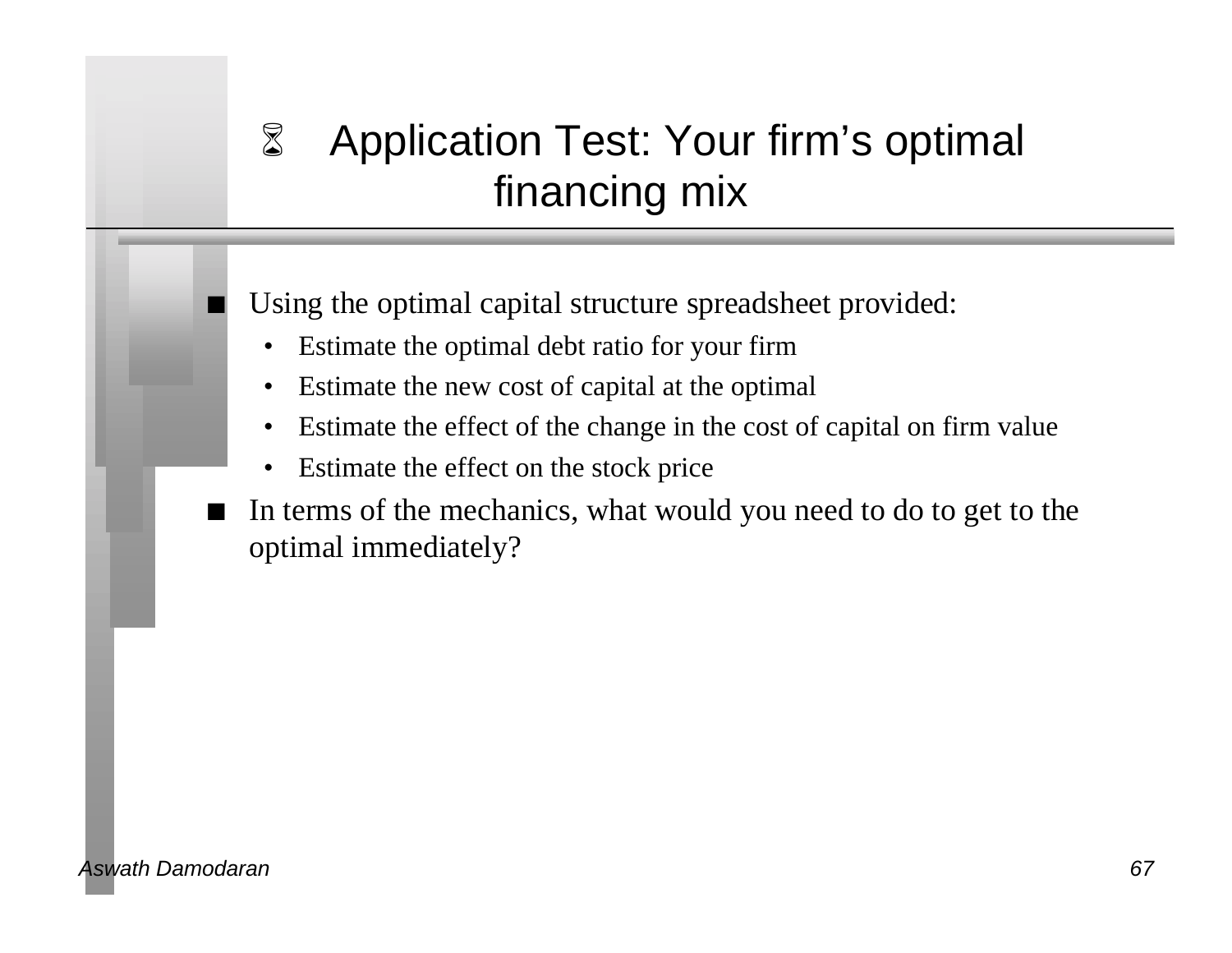## III. The APV Approach to Optimal Capital **Structure**

- n In the adjusted present value approach, the value of the firm is written as the sum of the value of the firm without debt (the unlevered firm) and the effect of debt on firm value
- Firm Value = Unlevered Firm Value  $+$  (Tax Benefits of Debt Expected Bankruptcy Cost from the Debt)
	- The optimal dollar debt level is the one that maximizes firm value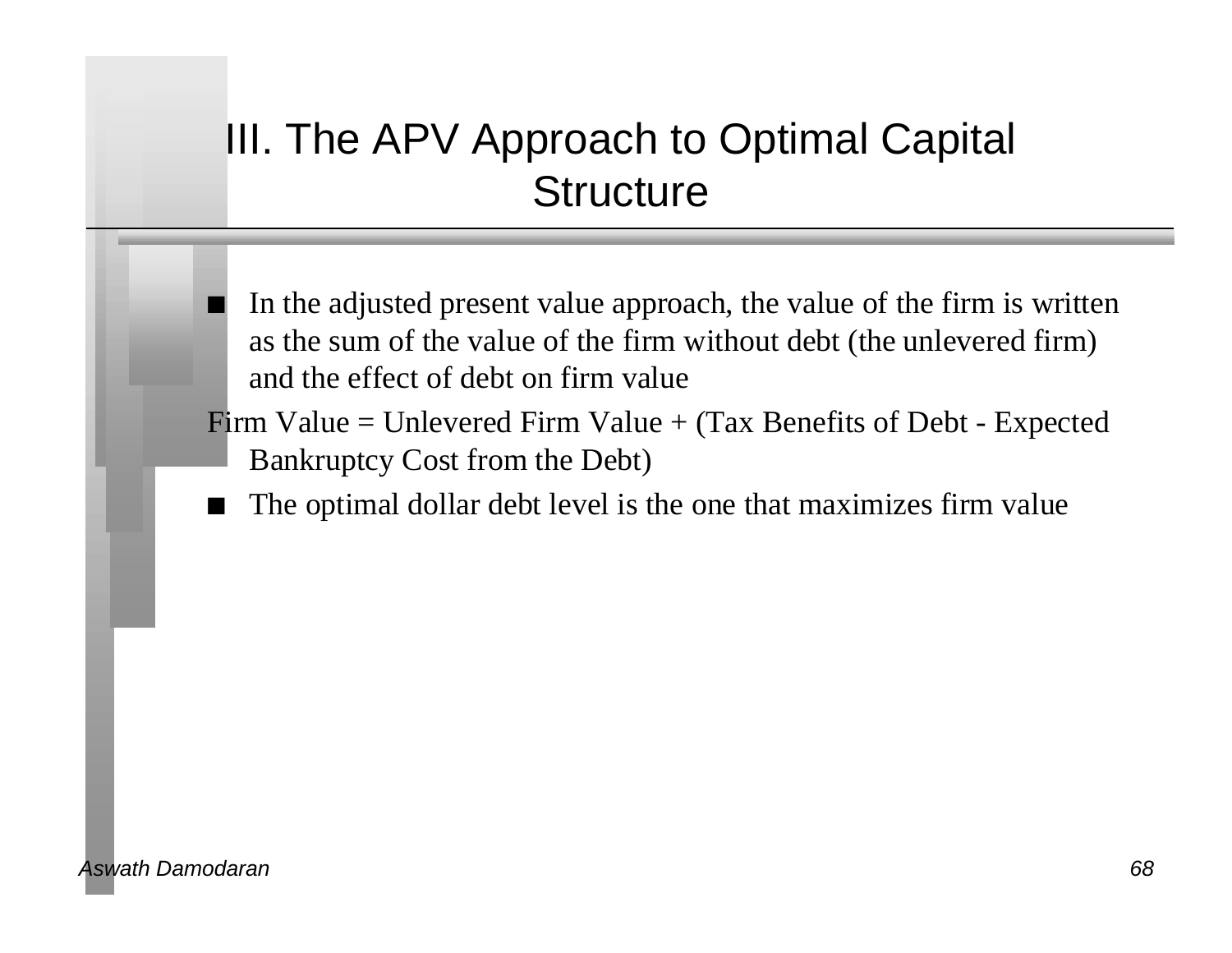## Implementing the APV Approach

- Step 1: Estimate the unlevered firm value. This can be done in one of two ways:
	- Estimating the unlevered beta, a cost of equity based upon the unlevered beta and valuing the firm using this cost of equity (which will also be the cost of capital, with an unlevered firm)
	- Alternatively, Unlevered Firm Value = Current Market Value of Firm Tax Benefits of Debt (Current) + Expected Bankruptcy cost from Debt
- Step 2: Estimate the tax benefits at different levels of debt. The simplest assumption to make is that the savings are perpetual, in which case
	- Tax benefits  $=$  Dollar Debt  $*$  Tax Rate
- Step 3: Estimate a probability of bankruptcy at each debt level, and multiply by the cost of bankruptcy (including both direct and indirect costs) to estimate the expected bankruptcy cost.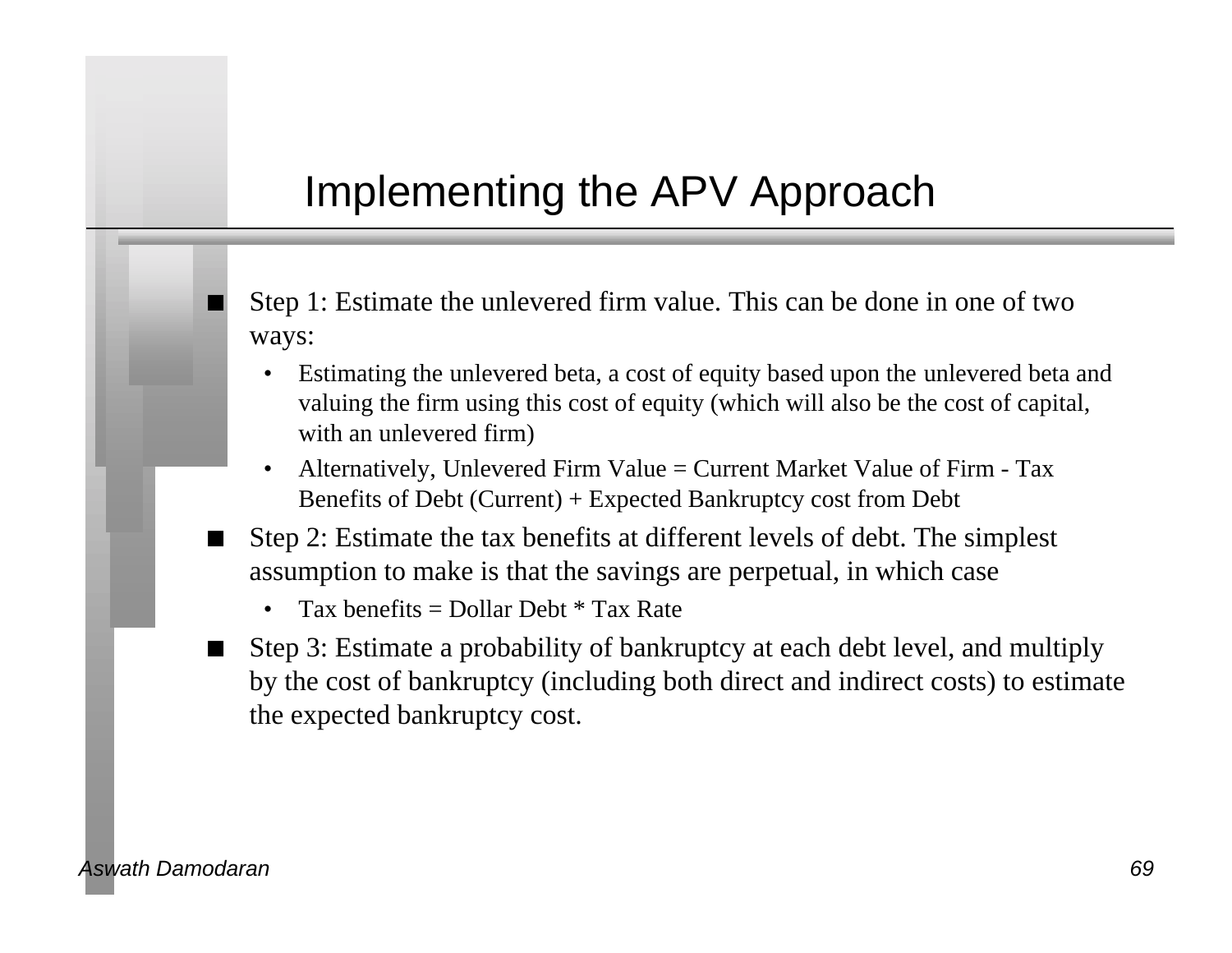## Estimating Expected Bankruptcy Cost

#### Probability of Bankruptcy

- Estimate the synthetic rating that the firm will have at each level of debt
- Estimate the probability that the firm will go bankrupt over time, at that level of debt (Use studies that have estimated the empirical probabilities of this occurring over time - Altman does an update every year)

#### Cost of Bankruptcy

- The direct bankruptcy cost is the easier component. It is generally between 5-10% of firm value, based upon empirical studies
- The indirect bankruptcy cost is much tougher. It should be higher for sectors where operating income is affected significantly by default risk (like airlines) and lower for sectors where it is not (like groceries)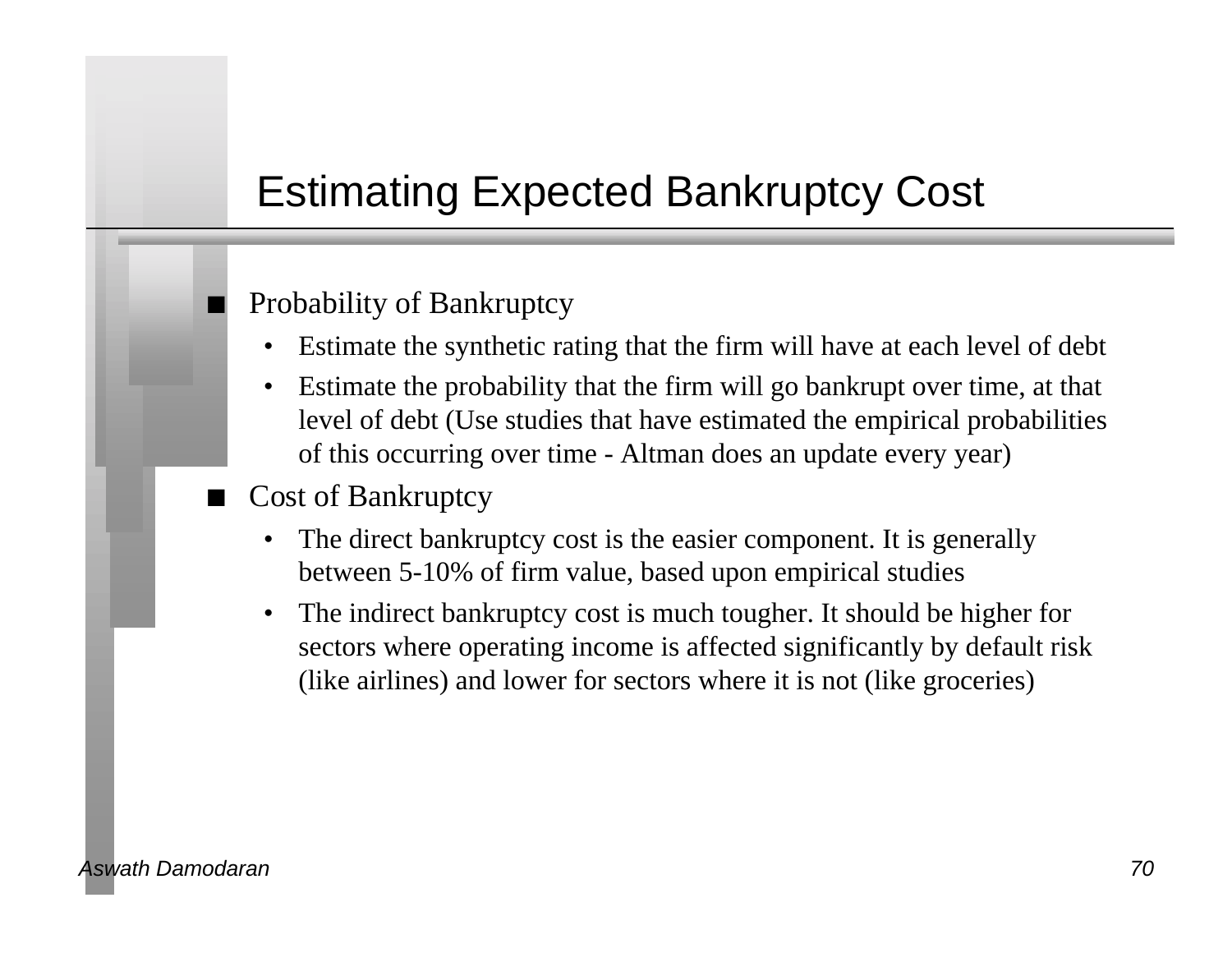### Tax Benefits at Debt Ratios

| Debt Ratio | \$ Debt  | Tax Rate | Tax Benefits |
|------------|----------|----------|--------------|
| $0\%$      | \$0      | 35.00%   | \$0          |
| 10%        | \$4,079  | 35.00%   | \$1,428      |
| 20%        | \$8,158  | 35.00%   | \$2,855      |
| 30%        | \$12,237 | 35.00%   | \$4,283      |
| 40%        | \$16,316 | 35.00%   | \$5,710      |
| 50%        | \$20,394 | 30.05%   | \$6,128      |
| 60%        | \$24,473 | 22.76%   | \$5,571      |
| 70%        | \$28,552 | 17.17%   | \$4,903      |
| 80%        | \$32,631 | 15.02%   | \$4,903      |
| 90%        | \$36,710 | 13.36%   | \$4,903      |
|            |          |          |              |

Tax Benefits capped when interest expenses exceed EBIT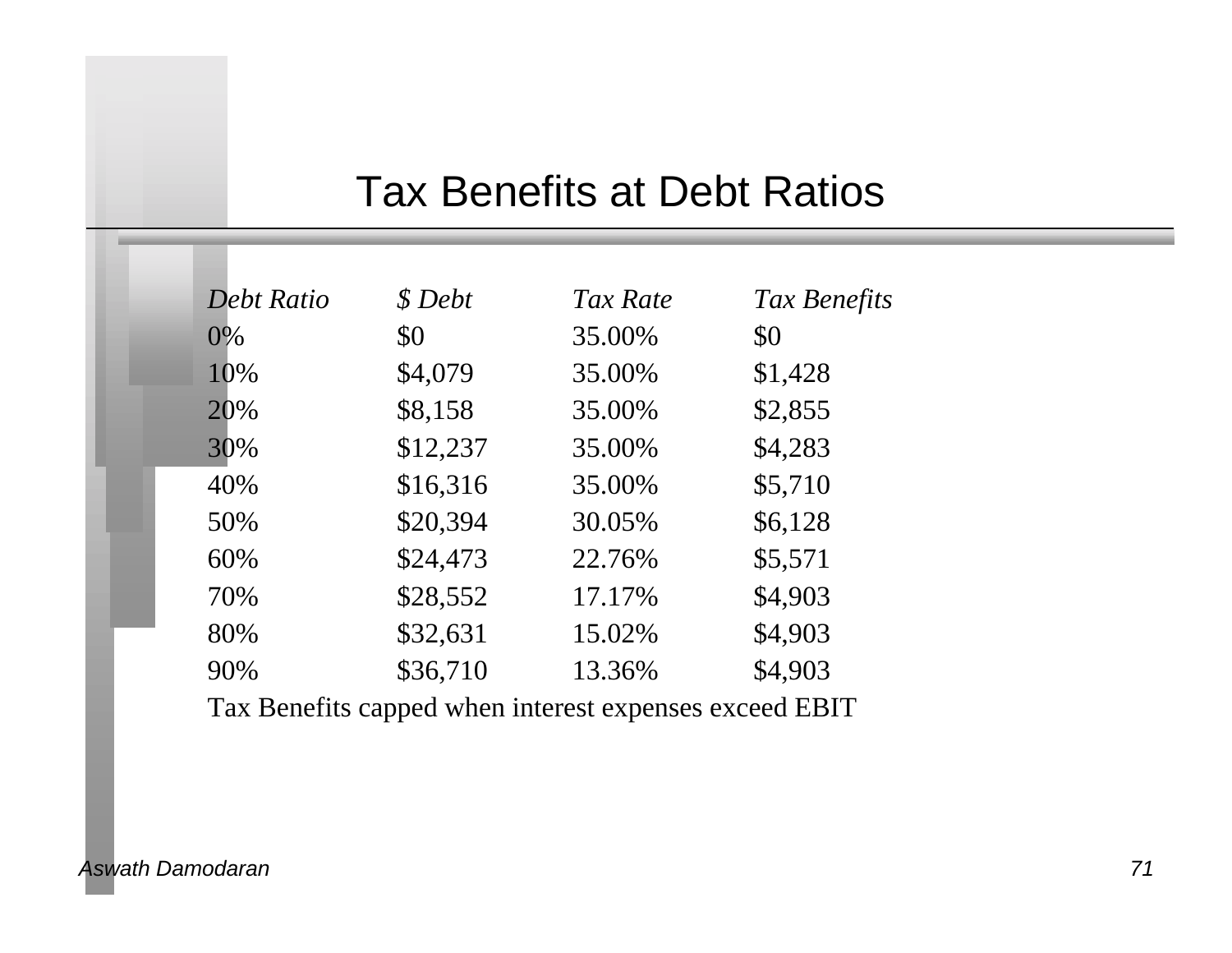# Expected Bankruptcy Costs

| Debt Ratio | <b>Bond Rating</b> | <i>Probability of Default</i> | <b>Expected Bankruptcy Cost</b> |
|------------|--------------------|-------------------------------|---------------------------------|
| 0%         | AA                 | 0.28%                         | \$32                            |
| 10%        | AA                 | 0.28%                         | \$32                            |
| 20%        | $A-$               | 1.41%                         | \$161                           |
| 30%        | <b>BB</b>          | 12.20%                        | \$1,389                         |
| 40%        | <b>CCC</b>         | 50.00%                        | \$5,693                         |
| 50%        | <b>CCC</b>         | 50.00%                        | \$5,693                         |
| 60%        | CC                 | 65.00%                        | \$7,401                         |
| 70%        | C                  | 80.00%                        | \$9,109                         |
| 80%        | $\mathcal C$       | 80.00%                        | \$9,109                         |
| 90%        |                    | 80.00%                        | \$9,109                         |